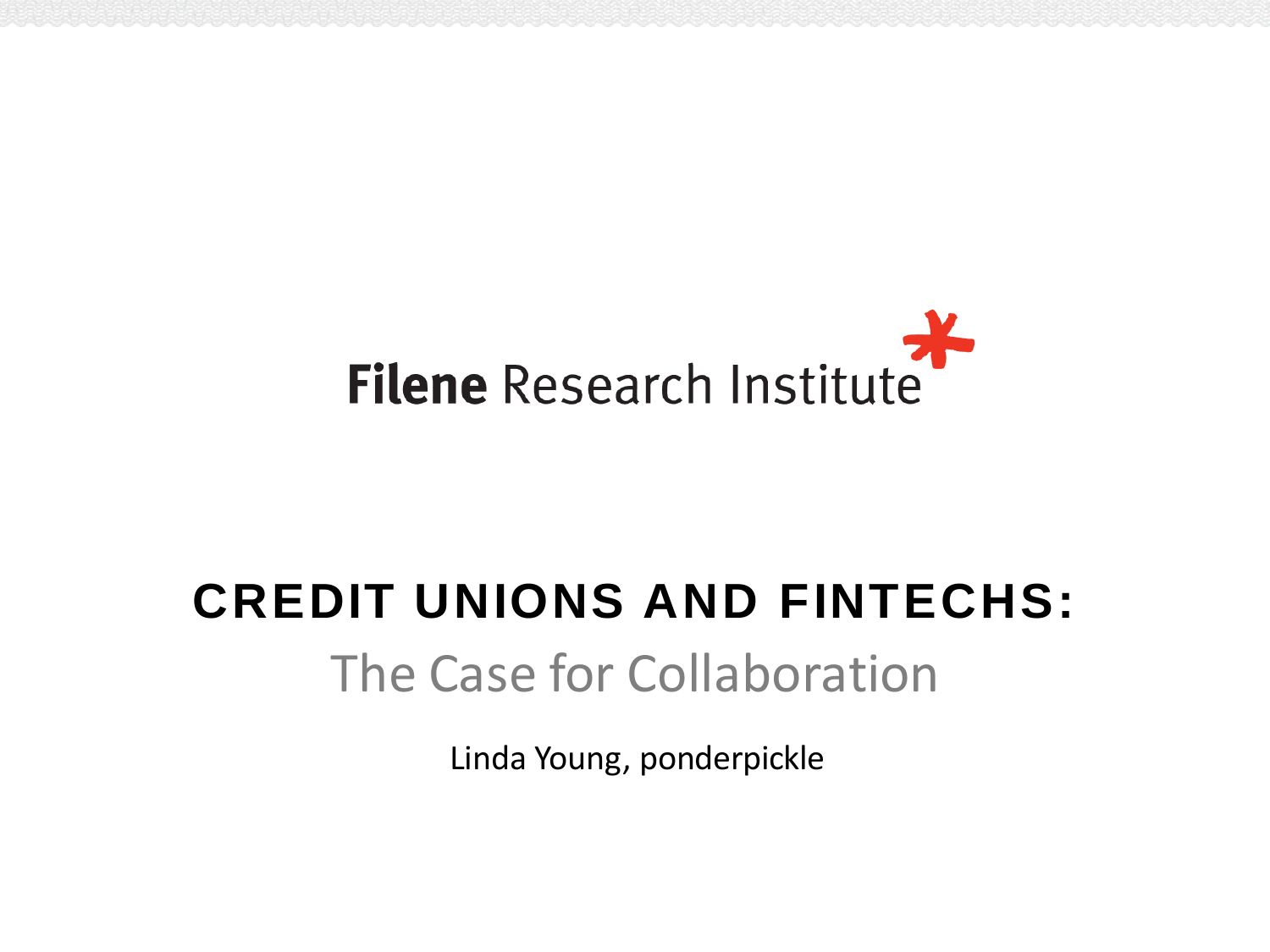#### **Executive Summary**

#### **The Task**

Your credit union has done the investigation, analysis and due diligence to determine the benefits of working with a fintech. However, more difficult to assess is how the working relationship will unfold after signing on the dotted line. Are you looking for a vendor that is more than a transactional order taker? Are you curious as to whether a participatory partnership that emphasizes collaboration just as much as outcomes would reap better results?



Want to learn more? Check out Filene's report – *Weighing the Risks of a Fintech Partnership*

#### **The Approach**

This report does not recite facts and figures supporting the benefits of collaboration. Rather, it showcases the benefits of collaboration in action through the experiences of six organizations. Their collaborative efforts are the rallying cries for credit unions to consider a different way of engaging and working with fintechs.

#### **A Different Story. A Different Outcome.**

Collaboration is not a one size fits all approach. By letting the stories speak for themselves, readers will have the opportunity to uncover the components that are meaningful to their situations and assess for themselves the value of collaboration.

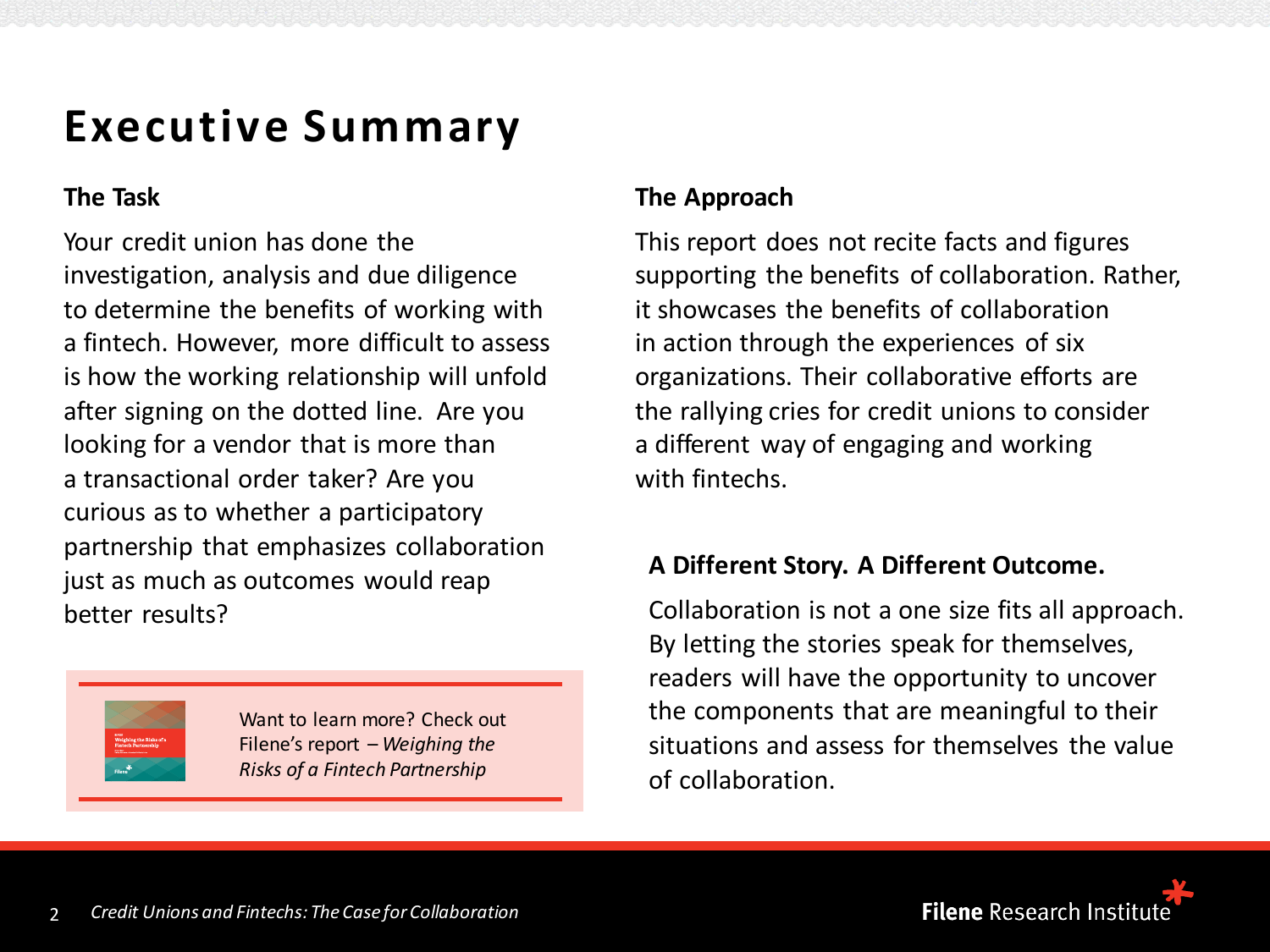### **Why this? Why now?**

You've seen the numerous headlines of stories featuring the rise of fintechs. There have been stories that weave David versus Goliath like tales where the nimble fintech challenges the clumsy, monolithic bank. Battles ensue and only one victor remains standing. However, unlike the original David versus Goliath battle, with financial services, sometimes the fintech is the winner, other times it's the financial institution. Almost always, one side's gain is the other side's loss. However, these one-sided stories of victory are becoming old news.

New stories are emerging. Stories that don't dictate a zero-sum game. Ones that feature not a battle ground but a collaborative ground where victors reside on both sides. This report shares three such victorious stories and inspires credit unions to consider new ways of partnering with fintechs while realizing a common goal of better serving members.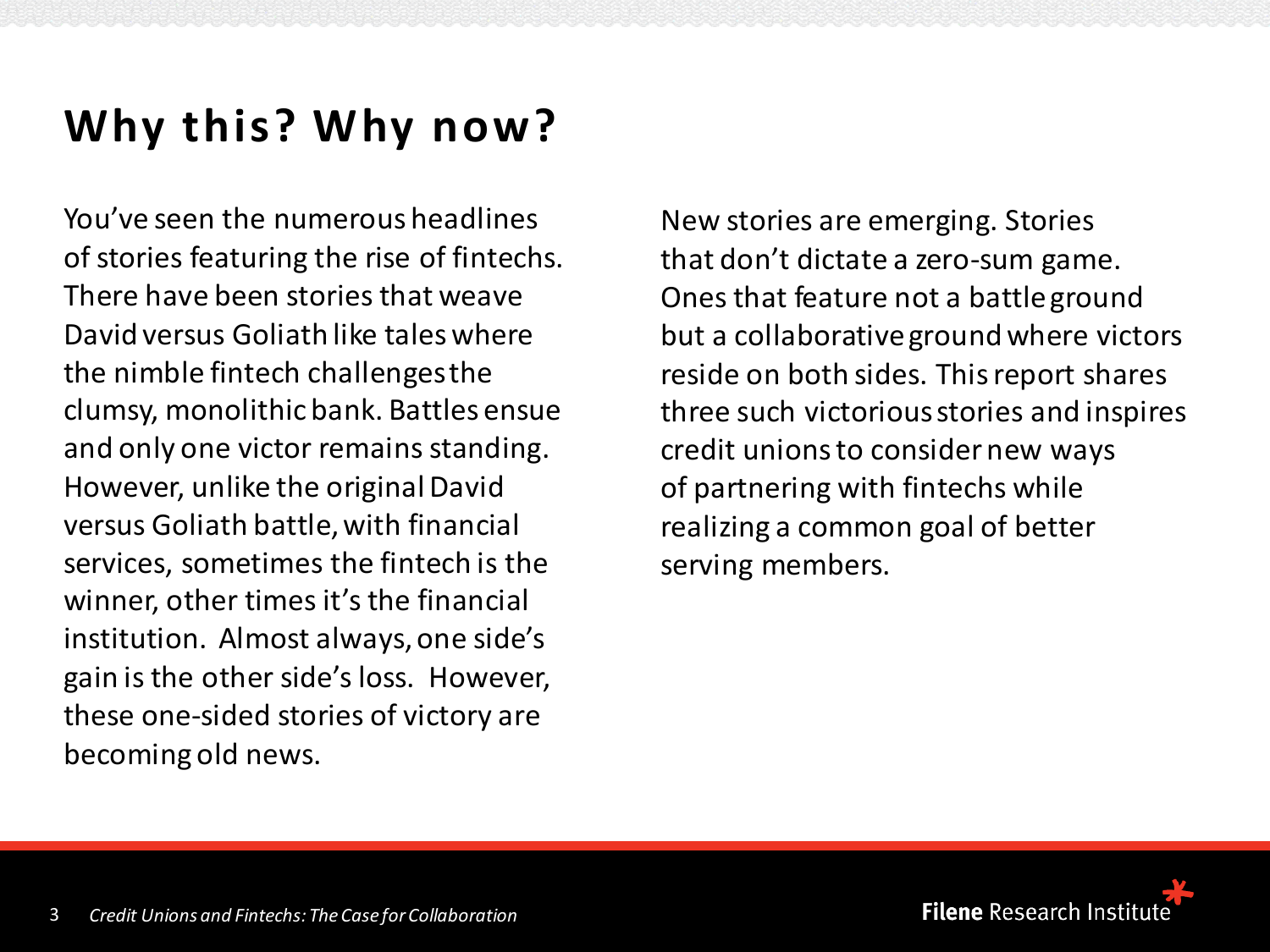### **The Approach**

When credit unions explore new ways to better serve members, evaluate possible business opportunities, or seek out new partnerships, they gather pertinent information, analyze it, and evaluate the options. Credit unions also turn to their peers at other credit unions to hear about their experiences. Stories are exchanged.

Stories are powerful as they provide an intimate look into what occurs below the surface. They inform us, shape our understanding, inspire us, and open up our thinking to what is possible. We can see ourselves in the characters while sympathizing with their challenges and celebrating their wins.

In this report three stories have been selected to showcase the importance of collaboration and the possibilities that unfold when credit unions and fintechs work together with each other's interests in mind.

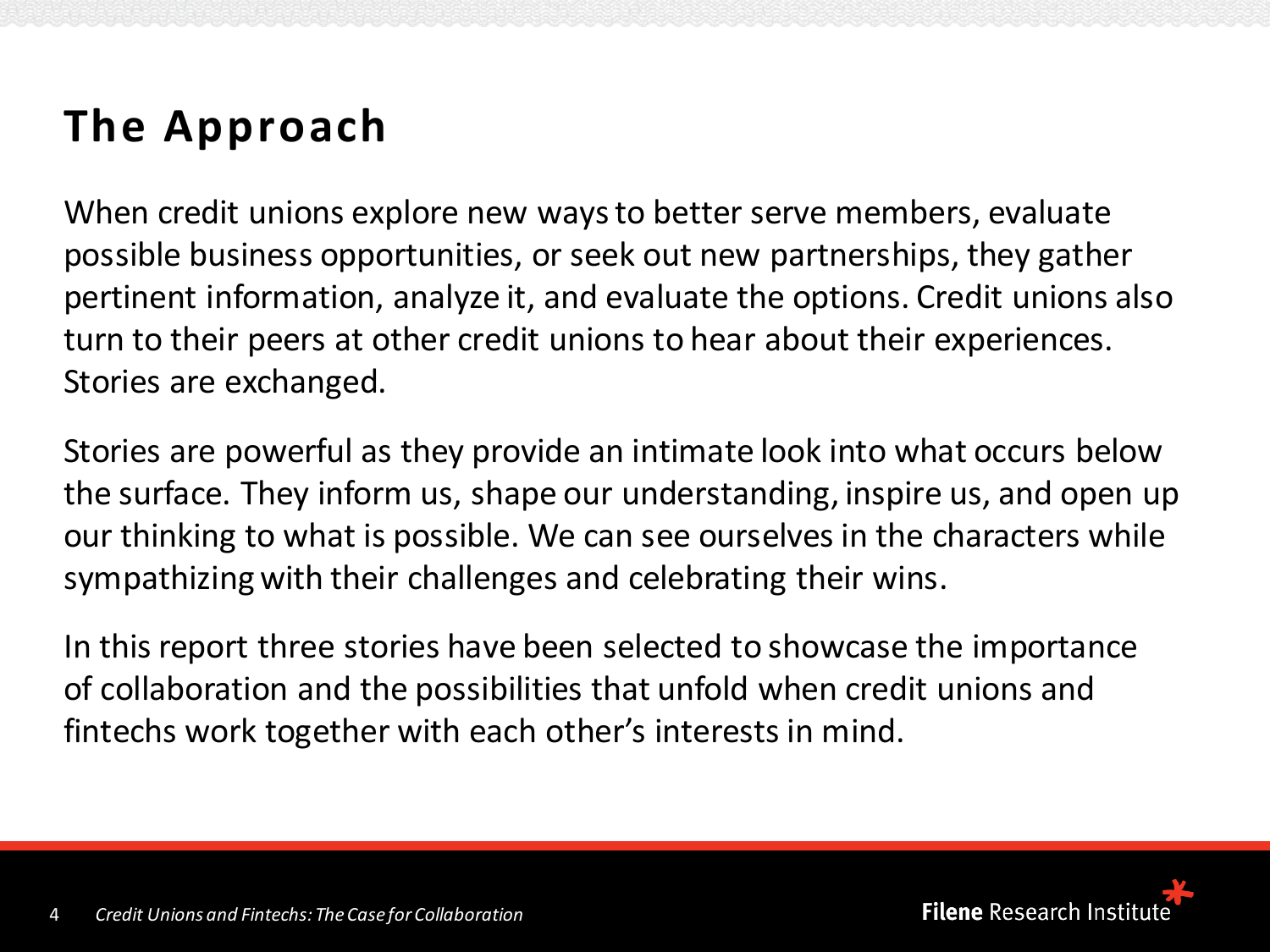### **The Case for Collaboration**

When a credit union is looking to enter into a business relationship with a fintech it may involve a vendor agreement to deliver a specific set of services or there may be a partnership where profits and losses are shared. While collaboration can exist within different legal arrangements, it comes alive and flourishes when certain attributes are present amongst the parties involved.

In the Filene report, "Collaboration in Practice: 11 Credit Union Case Studies"<sup>1</sup>, credit unions that embrace collaboration emphasize:

- Co-operation
- Shared thinking (including thinking more broadly)
- A common purpose
- The importance of engaging with the right people along the way

Credit unions have the interest and spirit of collaboration. What about fintechs?

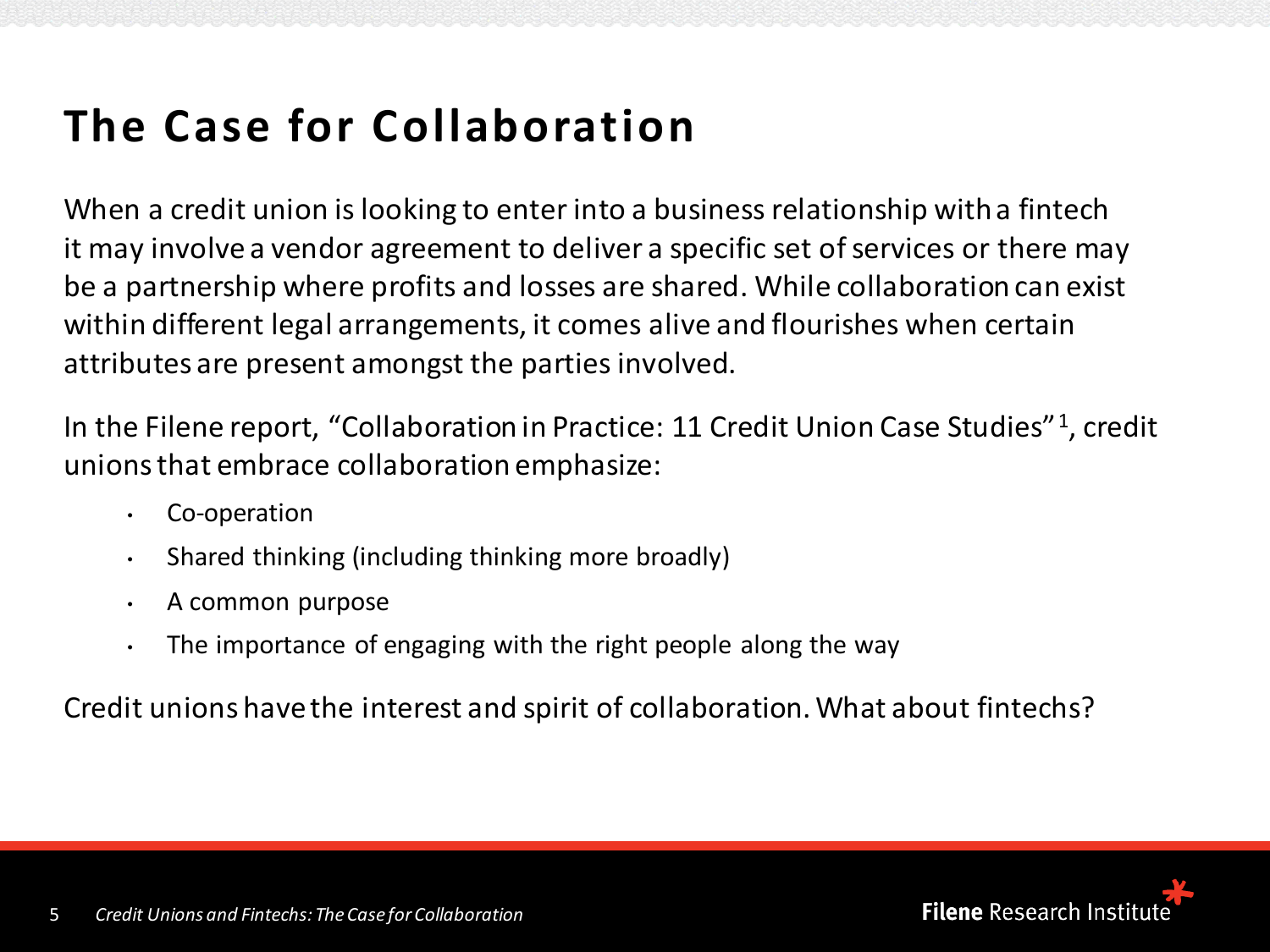#### **The Case for Collaboration**

According to the World Fintech Report 2018<sup>2</sup>, fintechs have agility, a singular focus on the customer, and the absence of legacy systems while financial institutions (such as credit unions) have embedded infrastructure, scale, reach, and are well versed with regulatory requirements. These different strengths brought together by a common goal has the possibility of realizing outcomes beyond efforts exerted by one side alone.

Furthermore, the mindset of fintechs have evolved from competitor to collaborator. In the same World Fintech Report, it was noted that 75.5% of fintechs surveyed selected "collaborate with traditional firms" as its main business objective.

Collaboration fosters purpose driven outcomes. It stokes the cooperative fire of credit unions and fintechs to work together to achieve a common goal.

Merge with or Get Aquired **Get Aquired by** by a Fintech Firm a Traditional Firm 18.1% **Collaborate with Complete on Your Own Traditional Firms Without Collaborating** with Traditional Firms

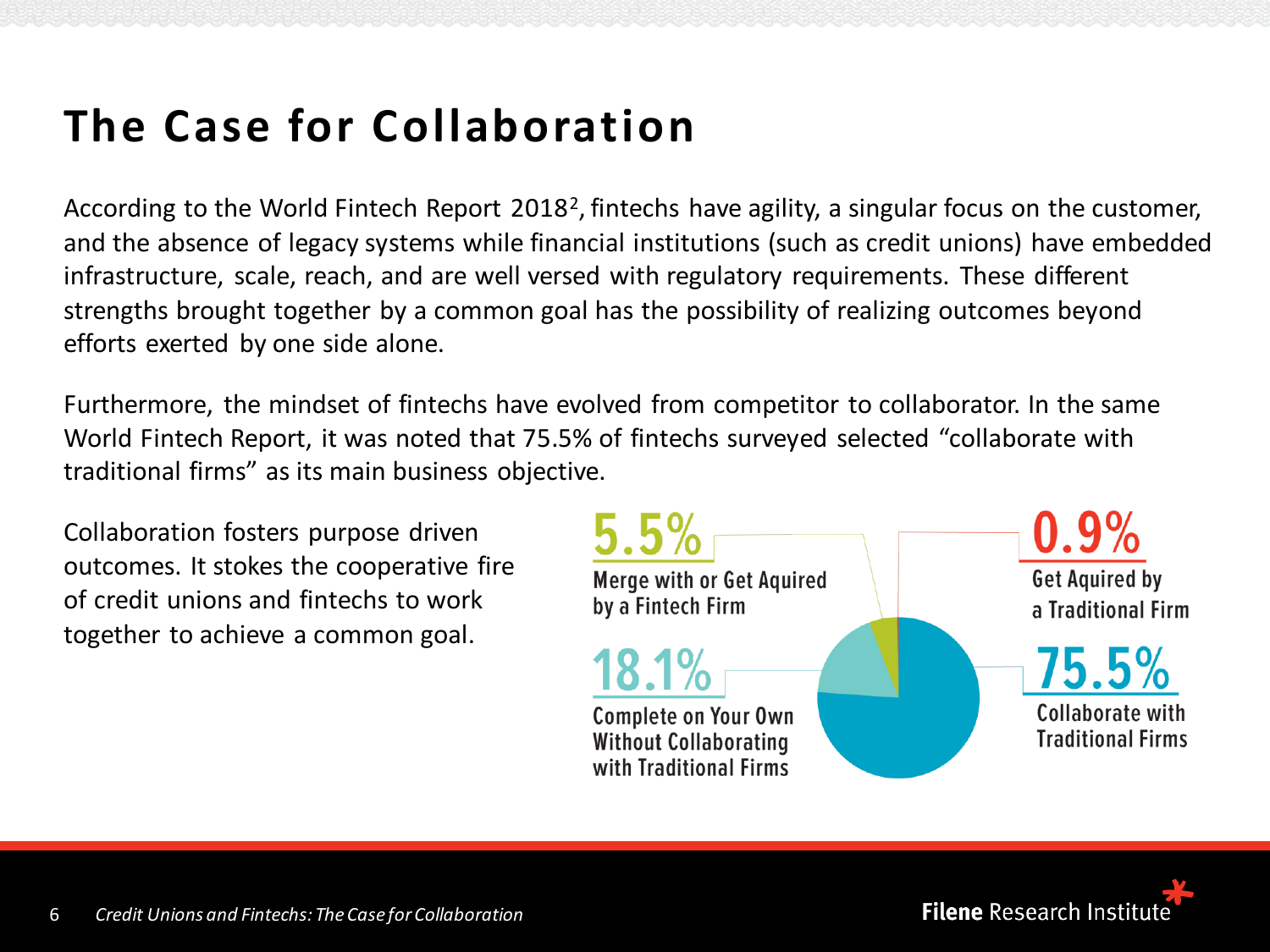#### **Collaborators in the Spotlight**

Six collaborators are featured across three stories in this report: two credit unions, one CUSO, and three fintechs. Each brings forth the case for collaboration embodying the various attributes described earlier.

- The first story features Southwest Financial Credit Union and POPin Video Banking coming together to solve the problem of declining branch traffic and the need for credit union member growth.
- In the next story, Alliant Credit Union and Happy Money share their experiences building trust through a common bond of serving their members while diversifying lending activities.
- In the final story, Constellation CUSO and WalletFi share the experiences of challenging the status quo by reinventing how technologies connect with legacy systems.





CONSTELLATION







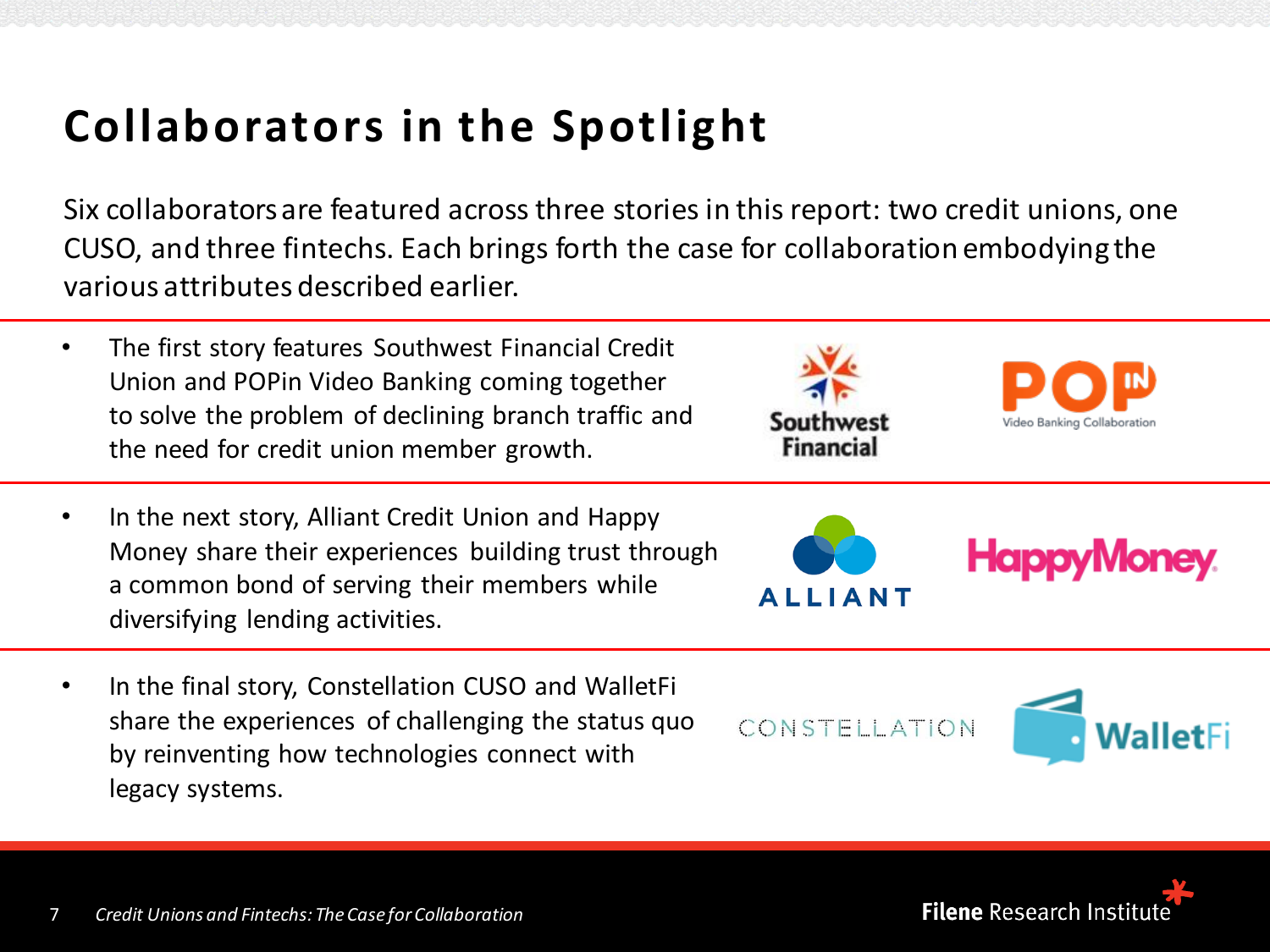### **CASE FOR COLLABORATION**





*"For smaller credit unions, digital banking and fintechs are the means to broaden membership."*

Luke Campbell, VP of Member Loyalty and Opportunity, Southwest Financial

*"Collaboration has multiple levels."*

Gene Pranger, CEO and Founder POPin Video Banking

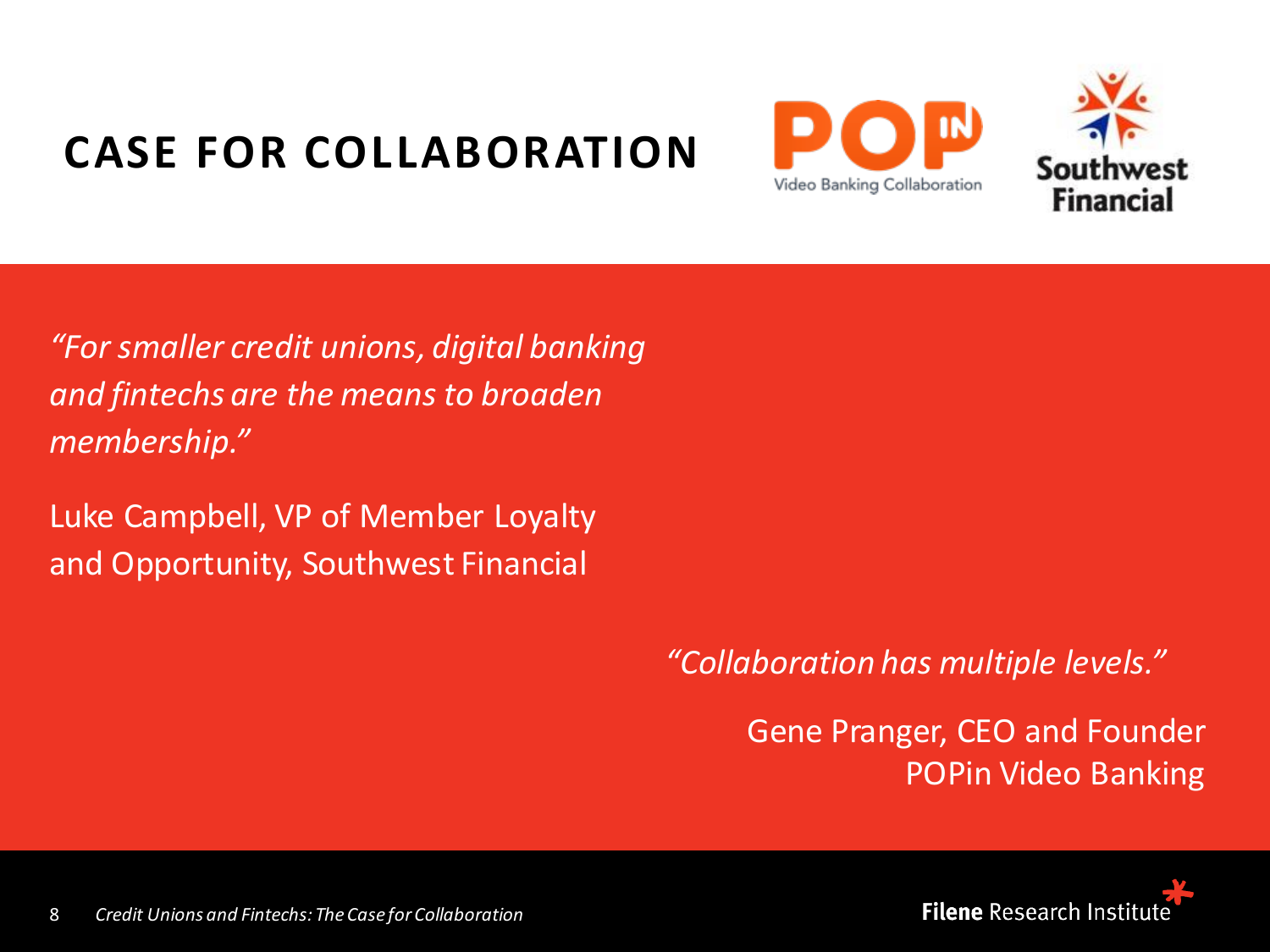#### **The Collaborators**



Video Banking Collaboration

- Serves 10,600 members, including Kroger Grocery employees in Texas and Louisiana
- 1 branch credit union growing its digital footprint for existing and new members
- \$62 million in assets
- Provides video banking for credit unions and its members via mobile and desktop
- It's "a branch in the palm of the member's hands"

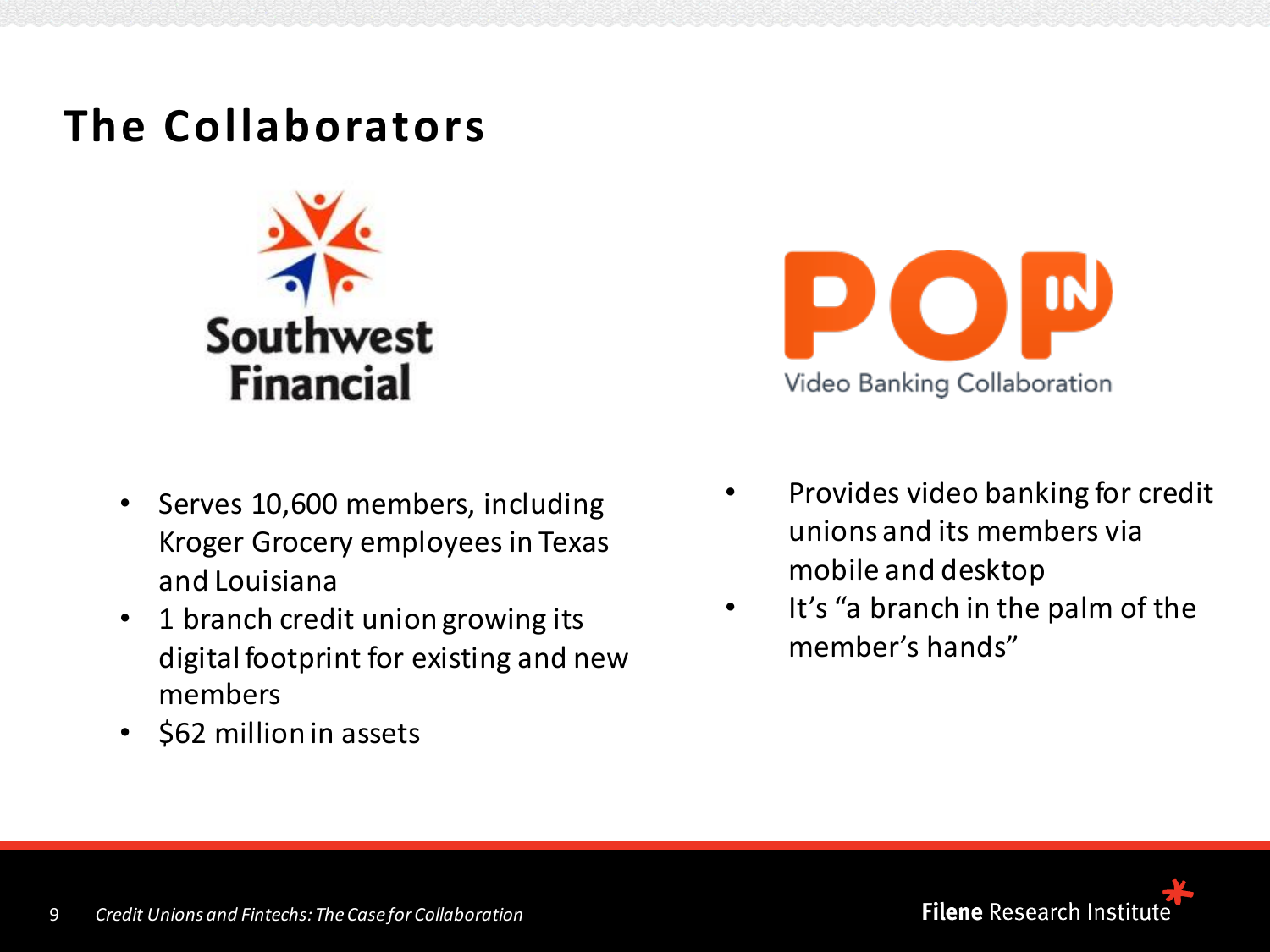#### **The Meet Up**

At the CUNA Technology and Operations and Members Experience Conference in 2016, Luke Campbell, the Vice President of Member Loyalty and Opportunity at Southwest Financial, sat in the audience as POPin Video Banking, a new startup, made its five minute pitch to the credit union crowd. POPin demonstrated its video banking service as one that not only connects members to credit union staff via video mobile or desktop but also a service where the two parties could engage in various banking activities such as set up new accounts and apply for loans all while time sensitive documents are seen, shared and signed in real time across multiple screens.

As a small credit union with a single branch footprint, Luke realized POPin had something valuable to offer to his credit union and members. And of equal importance, here was an opportunity to grow membership in absence of further branch development.

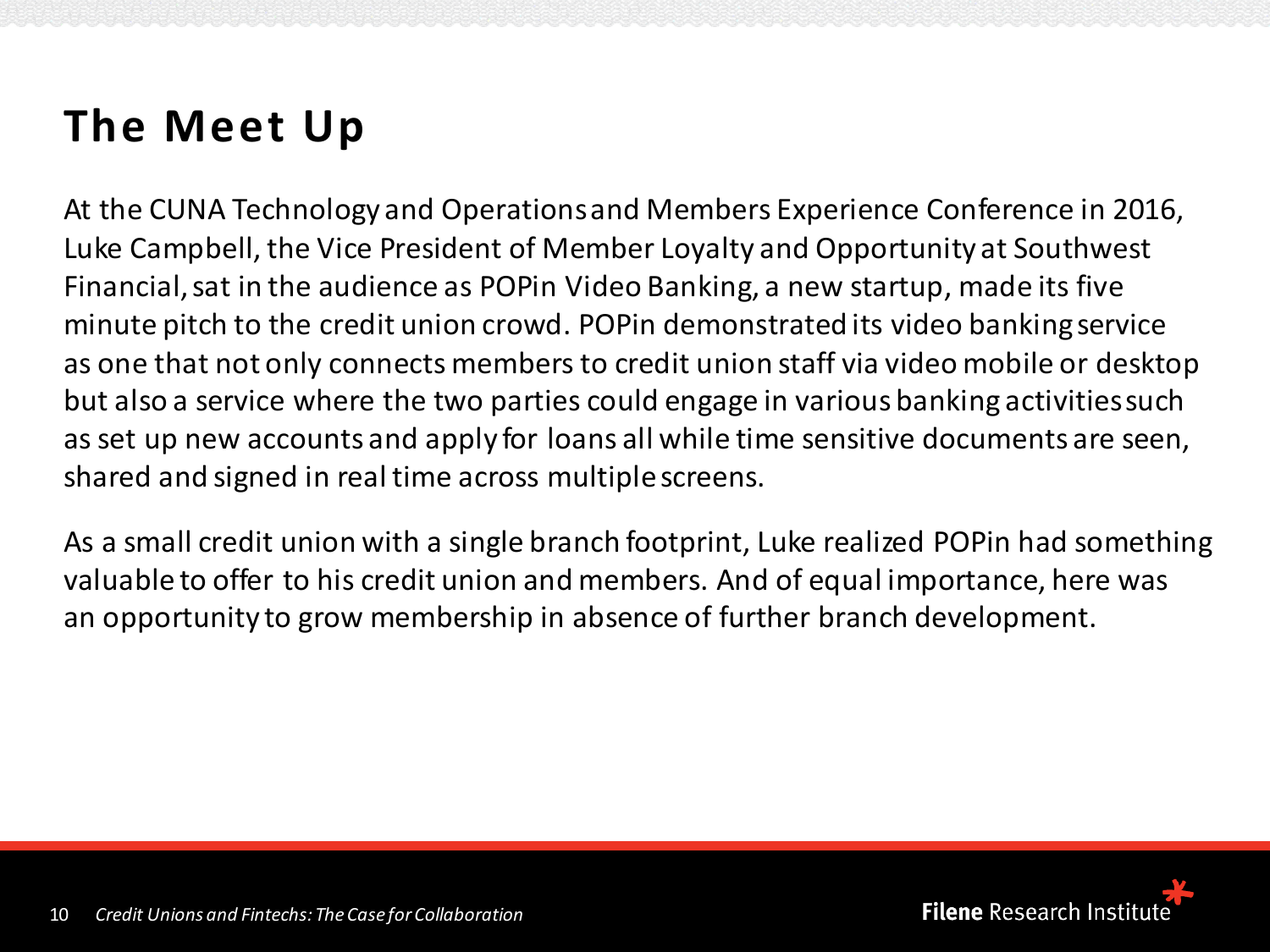#### **Steps along the Digital Journey**

At the time Luke saw POPin's demo, he and his colleagues at Southwest Financial had already begun to identify steps along the credit union's digital strategy that would be the centerpiece to its overall growth strategy.

As a single branch credit union aspiring to grow, Southwest Financial knew it had to build digital channels that would allow existing and potential members to engage with staff on a range of activities including general inquiries, loan applications and new account openings. Southwest Financial had determined that its digital journey must focus not only on providing banking-on-the-go services but also incorporate ways for staff and members to communicate with one another. Beginning with email and text message based communications then progressing to video based banking was a compelling part of the journey.

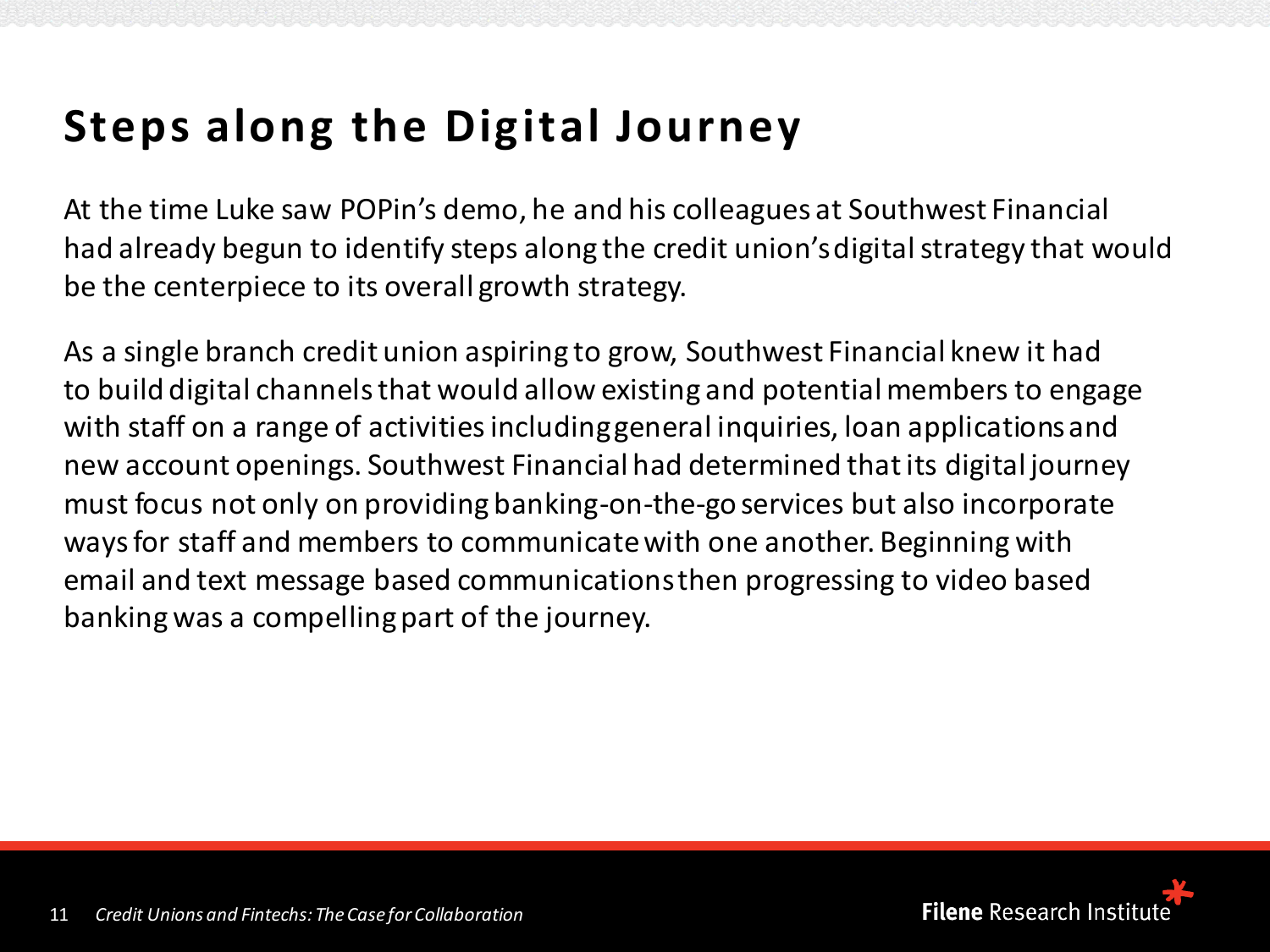#### **Addressing the Needs**

For Jed Taylor, President and COO of POPin Video Banking, the genesis behind POPin is the double edge problem faced by many credit unions: declining branch traffic and declining membership growth. While some may argue that declining membership is a contributing factor to declining branch activities, it has also been argued that the ubiquitous presence of digital banking has forced credit unions to sharpen their thinking in growing its membership base while serving existing members.

Jed and his colleagues recognized the need to bring forward thinking conversations to credit unions. As Jed explained *"we wanted to engage and talk to credit unions about where we want to go versus where we are."* As the conversations were initiated with various credit unions it also became evident to Jed the credit unions they spoke to were inspired and had vision but didn't know how to realize that vision.

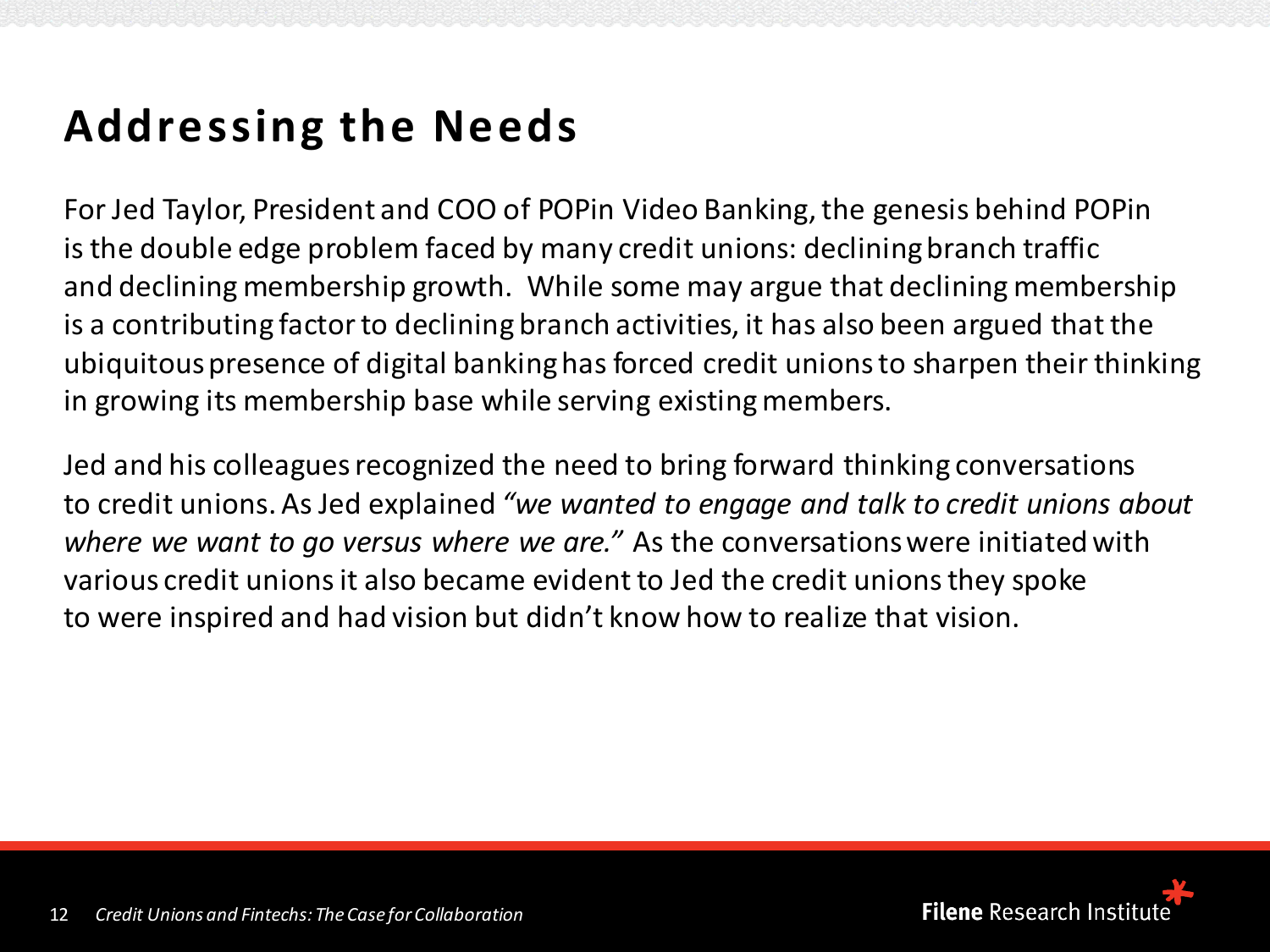### **Collaborate Early**

With a common understanding that the future of credit union growth would not be determined by branch growth, POPin and a few credit unions took an early approach to collaboration to further build out and test POPin Video Banking.

A serial entrepreneur, CEO and Founder of POPin, Gene Pranger, has seen first-hand the power of collaborating with credit unions early in the process. An advertising executive compelled to improve the member experience, Gene designed uGenius, the first interactive teller machine, back in the the early 2000s. When the beta version of uGenius was launched at Coastal Federal Credit Union, Gene encouraged the credit union staff to provide feedback on what worked and didn't work. The credit union spoke, and Gene listened. Despite more time and money needed to make the necessary improvements both Gene and Coastal Federal committed to the early efforts to finalize the product that was eventually adopted by other credit unions.

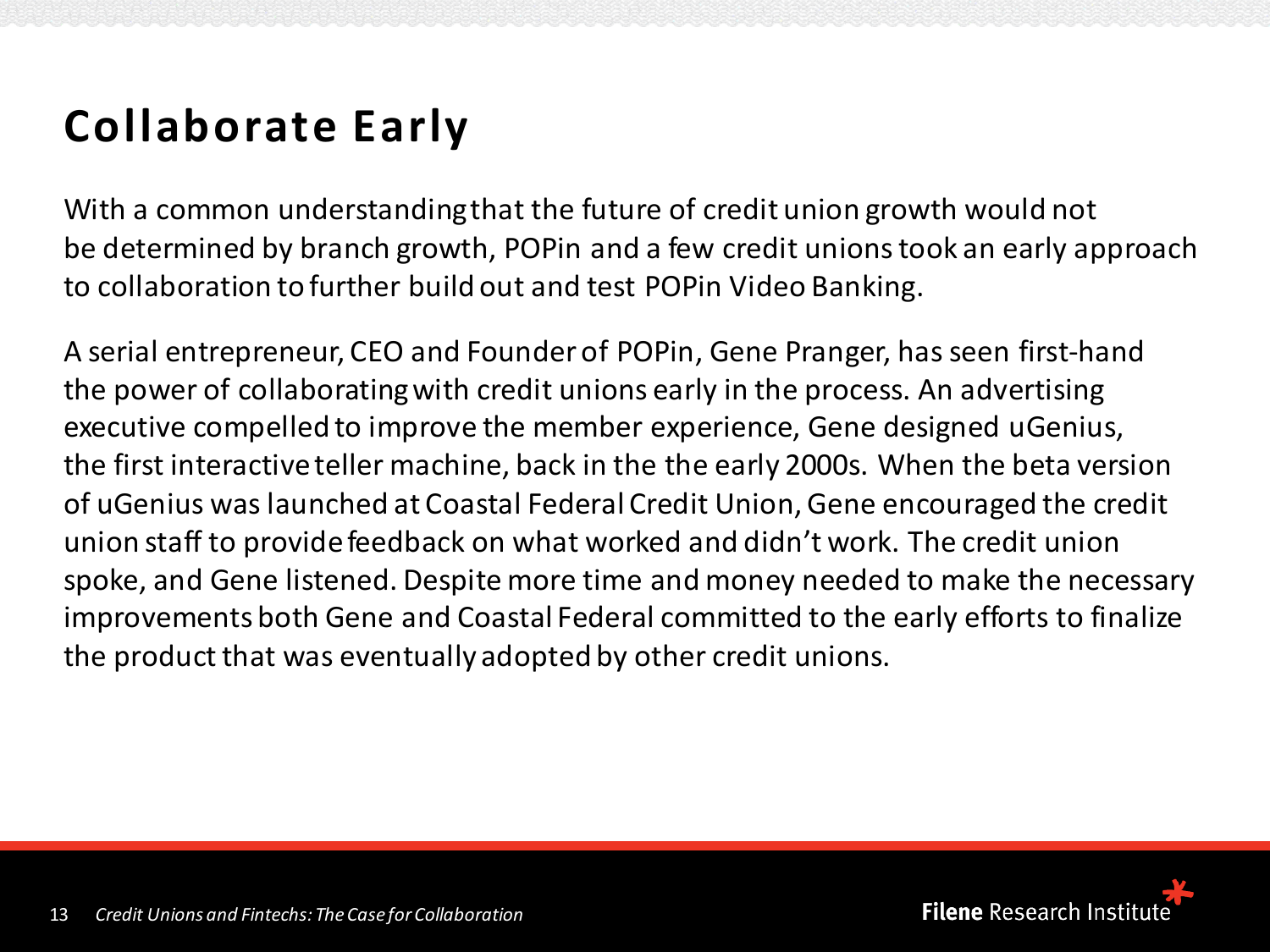### **Collaborate Early**

The strategy to bring credit unions into a product's iterative cycle was also applied when POPin began to work with Southwest Financial. POPin had already built a product version that focused on building empathy between the credit union staff and member plus worked diligently to design the functionality to allow the same information to flow across multiple screens that can be seen by both parties.

As the live document share via video screen was a critical feature to POPin video banking, Luke provided the fintech with fifteen different types of documents that would need pre-populated data inputs. Having access to the range of documents early on allowed POPin to not only address Southwest Financial'sneeds but also anticipate the depth and breadth of information that would need to be pulled from various systems at any credit union.

*"There is a vested interest, there's going to be ups and downs. Each side must work through it… think your way through and solve the traps along the way." –* Gene Pranger

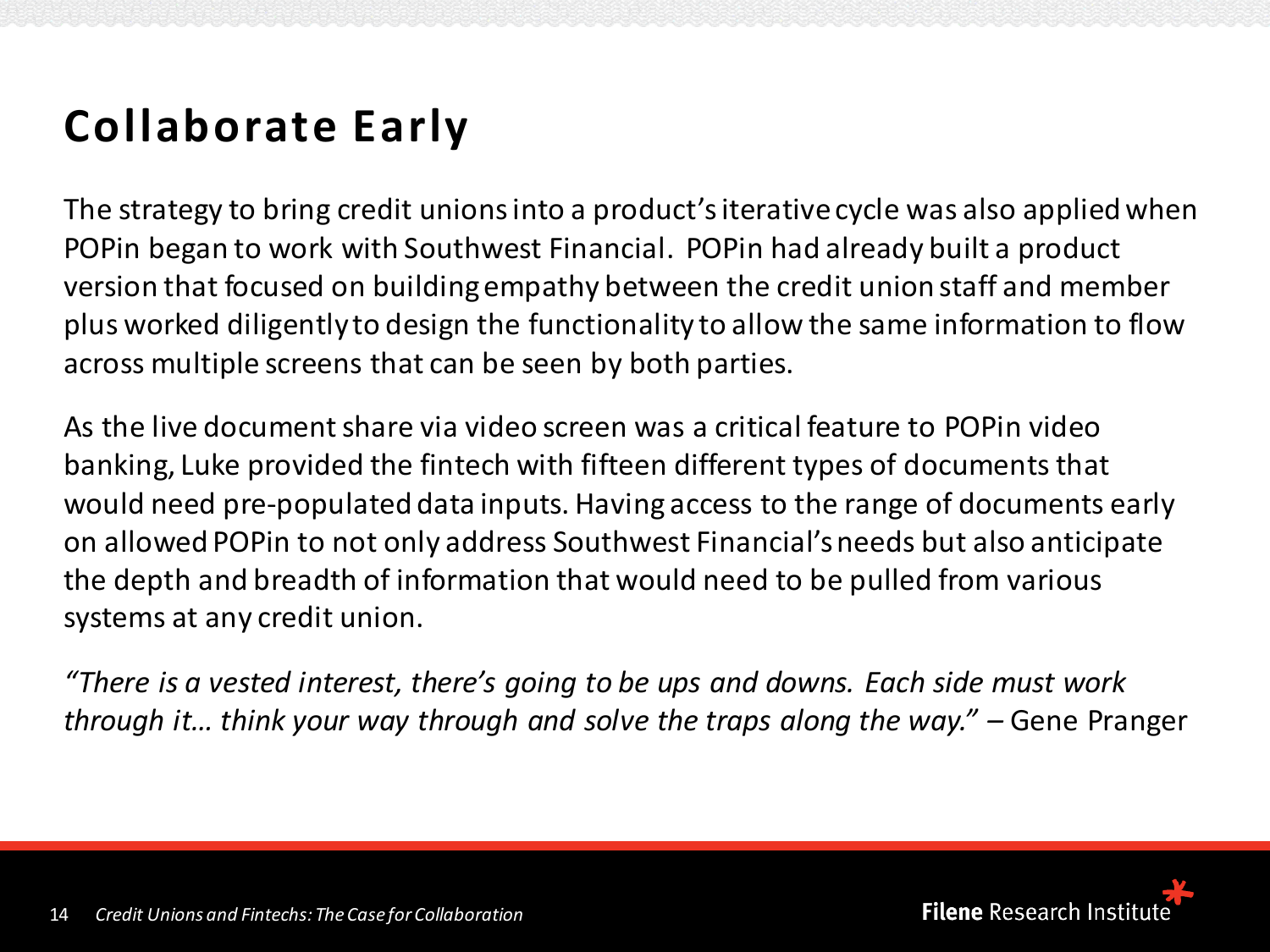### **Prioritization**

While POPin was focused on building out the beta version of the video banking product, Luke prioritized and shared with POPin the types of services that the credit union would initially offer to its members via POPin Video Banking. At the top of the list was applying for and signing loans documents via video. Determining the new workflow of servicing members via video versus existing digital channels like email and text message and in branch service was also of importance to Southwest Financial.

Sharing the prioritization areas early on with POPin allowed other perspectives to propel the discussions and determine how resources from both organizations would be used. As the work proceeded, Luke noticed the communications style between the two organizations were open, suggestions and feedback listened to, allowing trust to foster.

*"At no point of time did I think POPin was smarter than me. There was mutual communication versus [other experiences of] ' no, no, no ' and unwillingness to try. POPin was extremely open to any crazy asks." –* Luke Campbell

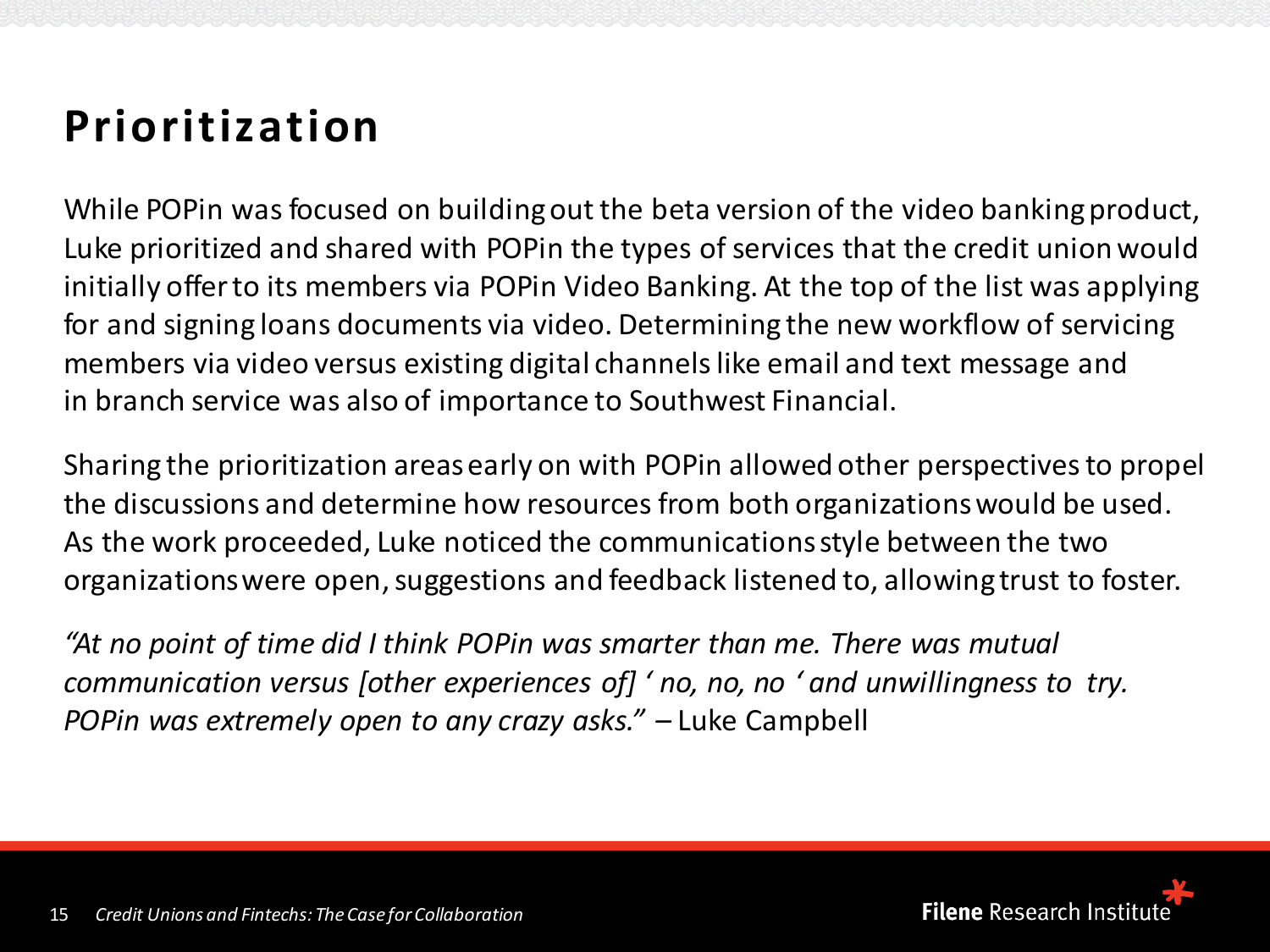#### **Collaborate Often**

Because POPin Video Banking followed an iterative product development approach, they stayed in frequent contact with Southwest Financial thus allowing Southwest Financial to express any concerns or share any ideas with POPin. Past experience taught the POPin founder that great products aren't built in a vacuum. Furthermore, because POPin Video Banking is fundamentally a means to connect members to staff, Southwest Financial'sstrength in understanding the member experience would prove advantageous in the user interface design of the product. For example, as Luke tested the video banking service, he identified the value of having a terms and conditions agreement for new users. This simple but important component would prepare new users for expected behaviors during a video chat. This suggestion was embraced by POPin.

The frequent collaboration between the two organizations resulted in a final product that is simple to use, highly intuitive, and seamless on various digital channels.

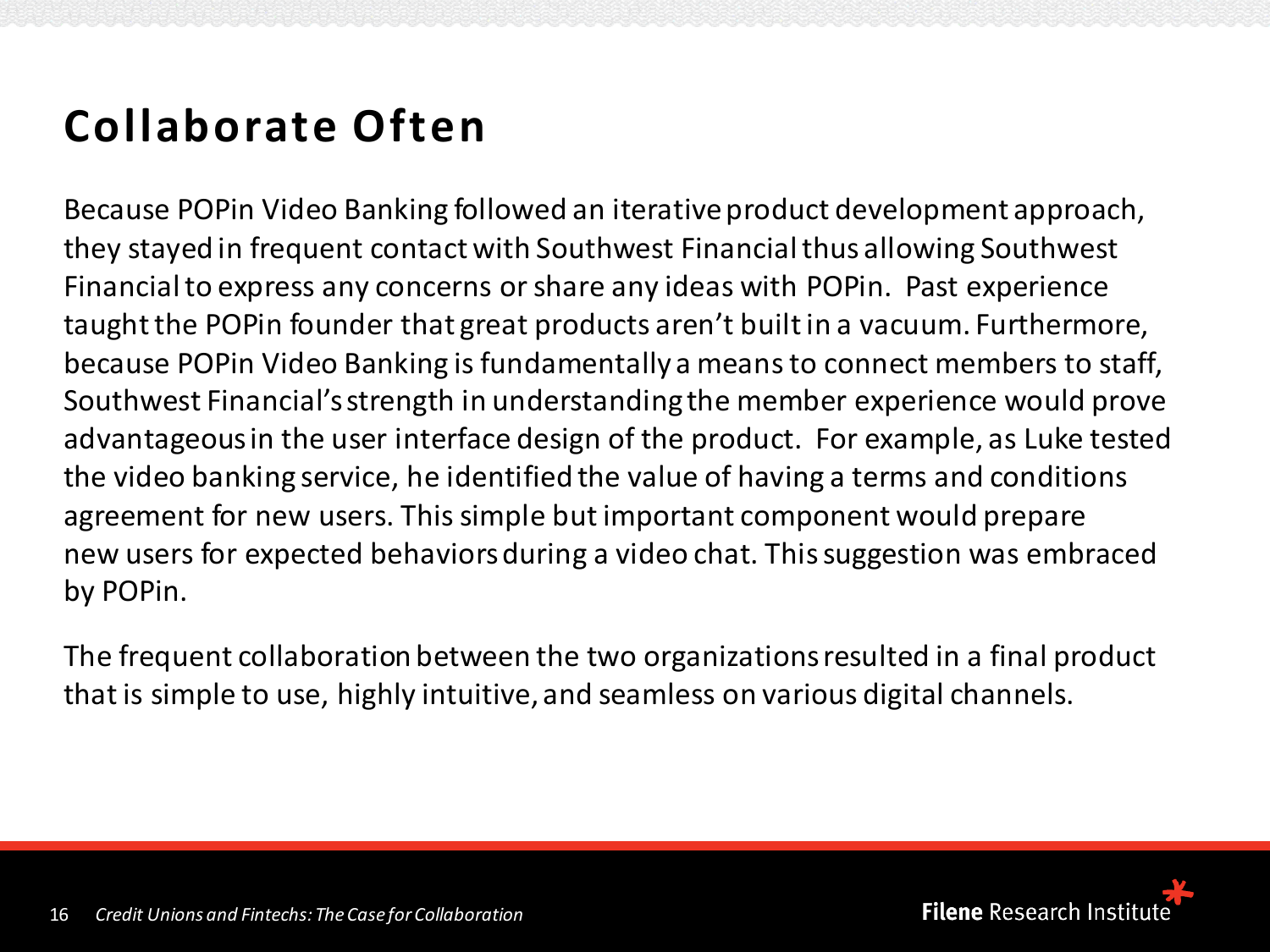### **Key Takeaways**

There were specific inflection points between Southwest Financial and POPin Video Banking that paved the way for a strong collaboration to form.

- The decision for Southwest Financial to utilize POPin Video Banking services supports the digital journey the credit union has been on for the past few years. Despite limited branch reach, staff retained a human touch with members through emails, text messages and online banking. Introducing video banking services enhanced that exchange by increasing the types of information shared and banking activities conducted. Introducing POPin Video Banking was less of a leap into a digital journey for Southwest Financial but rather another important step it took to continuously improve upon its member experience.
	- Rather than keeping each other at arms length, Southwest Financial and POPin Video Banking readily shared information (such as the 15 types of documents) and exchanged critical thoughts to enhance the functionality of the service as well as make the video communications between staff and members more seamless. Luke's readiness to share several credit union documents allowed POPin Video to build a better product in a timely manner.

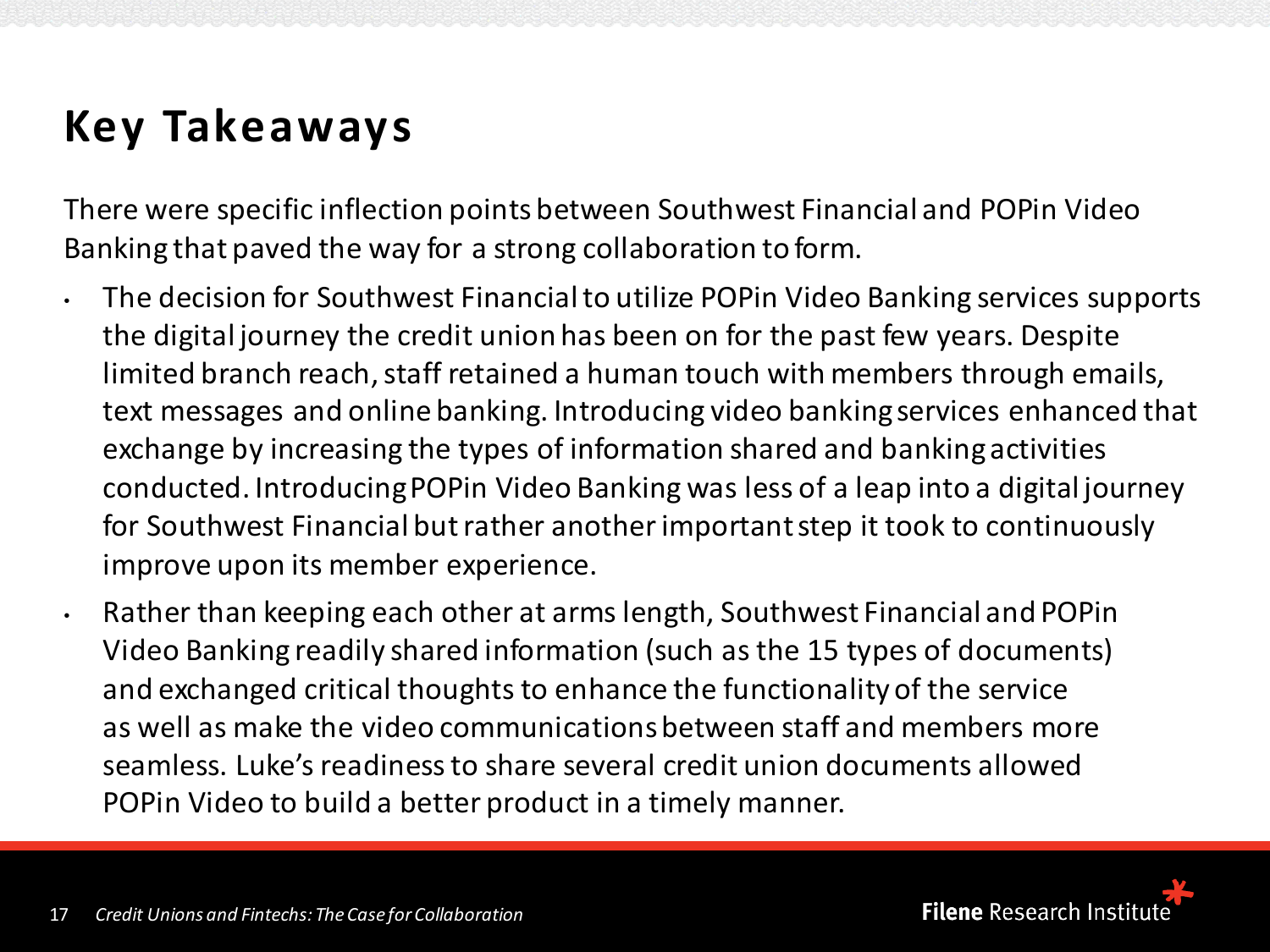### **Key Takeaways**

The collaboration between Southwest Financial and POPin Video also demonstrated co-creation in action. Because Southwest Financial was able to test the prototype with a strong member experience lens it was also able to suggest other features (e.g. new user terms and conditions) that would make the interaction between staff and members that much better and smoother.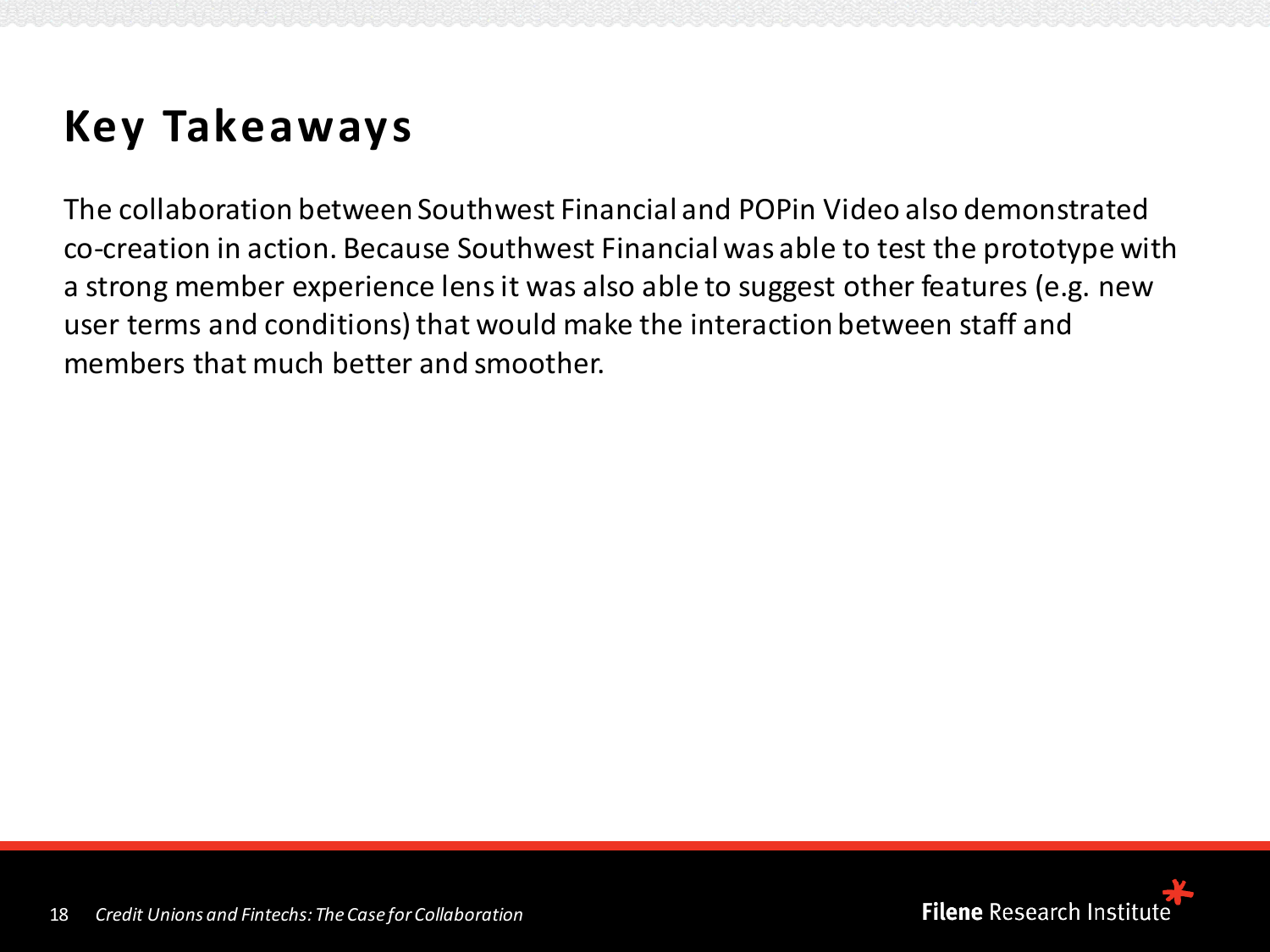

Employee helping a member via POPin Video Banking

| ۰                                                                                                                                                                                                                                |                                                |                                                                                | <b>End Call</b>                                                                                   |                  |
|----------------------------------------------------------------------------------------------------------------------------------------------------------------------------------------------------------------------------------|------------------------------------------------|--------------------------------------------------------------------------------|---------------------------------------------------------------------------------------------------|------------------|
|                                                                                                                                                                                                                                  |                                                | $\frac{1}{2}$                                                                  | $\mathbb{R}$                                                                                      | $\left[\right.$  |
| Southwest @ Financial Netherly<br>$8.5 - 24$<br><b>With it is a countries that the</b><br>the affordable endeating to the decisionship are against the determinant and any other determinant that the process of the against the | MA TCTM                                        | u                                                                              | MELVISTY AUREENENT SINGLE ADVANCE LISAN TYPE                                                      | <b>Constants</b> |
| as hanges and Disman a half-old fire<br><b>WINNER</b><br><b>HARL FLAUSTRIERS</b>                                                                                                                                                 | <b>R.Adwright</b>                              |                                                                                |                                                                                                   |                  |
|                                                                                                                                                                                                                                  | <b>Wind</b>                                    | cron in La Natina                                                              | s                                                                                                 |                  |
| m.<br><b>Futurist</b><br>$-0.004$<br>III per segal ad local dans we haven                                                                                                                                                        |                                                |                                                                                | <b>Titul</b>                                                                                      |                  |
| Science provide the for business policy and with plan<br>Chiko shareh published it for transpirer<br><b>COST</b>                                                                                                                 |                                                | 出<br>$\lambda$                                                                 | $\frac{1}{2}$                                                                                     |                  |
| and of Scholars Signalise (Insulated) (2) is the control of Control of the control<br>with Great all charges that the Second by the collection<br>Date of Library District Server.                                               | the air principal couple of<br>-----<br>$\sim$ | <b>Partiact or permits by</b><br>----<br>Time of Connect Dist for Borough<br>× | <b>COLLEGE</b><br>di kan alkana. Kins an sufarikaling is<br>And dalam ant us an lount-sity to fin | $\frac{1}{2}$    |
|                                                                                                                                                                                                                                  |                                                |                                                                                | (DRUML/JOHN DRUGLANDST/VICE/THERE AND CONTAINS)<br>2477 PALL/JOHNVOL SJONNY THROUGHLA FTWILLIDG   |                  |
|                                                                                                                                                                                                                                  | Accept                                         |                                                                                |                                                                                                   | Reject           |

A member reviewing a form via mobile POPin Video Banking

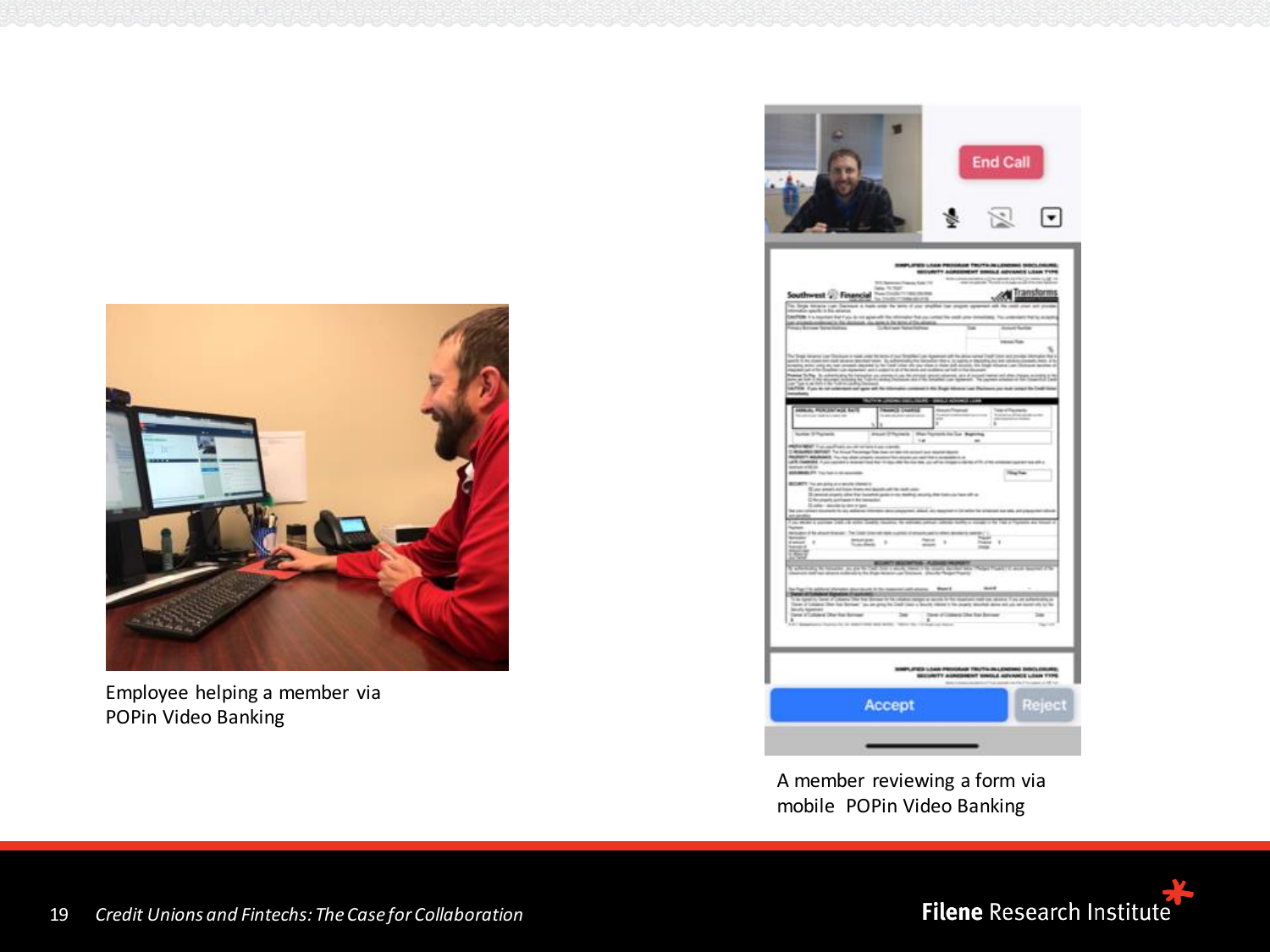### **CASE FOR COLLABORATION**



*"Everything needs to tie to strategy. It's the anchor to go back to… makes it easier to answer questions about which pond to fish, which fintech to partner with. "*

Aman Boyd, VP of Integrated Business Risk Management, Alliant Credit Union

*"With Happy Money working together with credit unions, we have the chance to change the way members think about money... Money isn't the end, happiness is the end. Money is the catalyst."*

*Scott Saunders, CEO Happy Money*

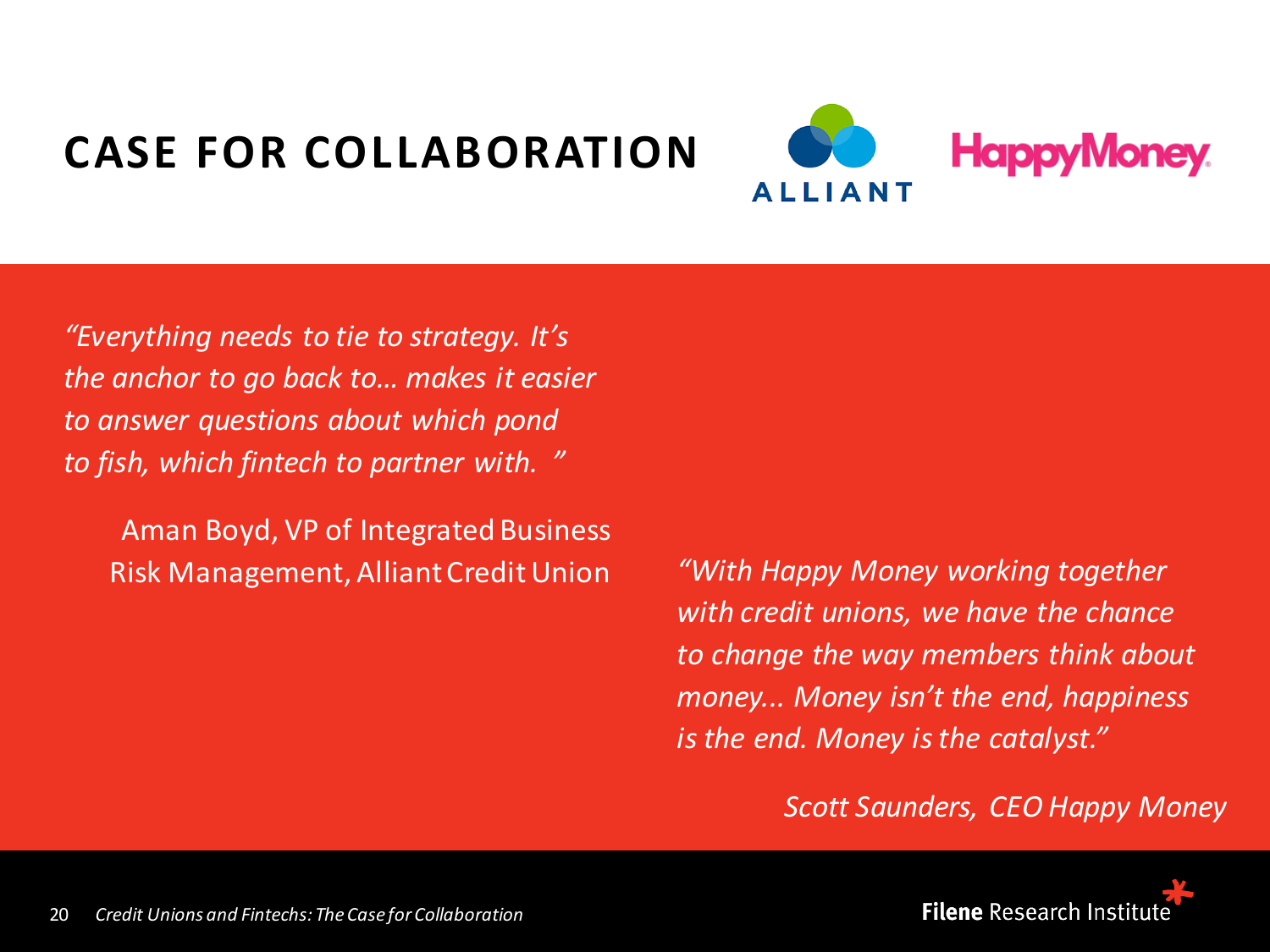#### **The Collaborators**



- Headquartered in Chicago
- Serves 385,000 members nationwide
- \$10 billion in assets and \$7 billion in loans
- Provides members consistently superior financial value while simplifying and enabling how people save, borrow and pay

# **HappyMoney.**

- Fintech launched in 2009 to change how people think about and use money
- Offers products such as *Payoff* to reduce credit card debt, *Score* that incorporates psychology and motivations into credit scoring and *Joy* a personality based mobile money coaching app

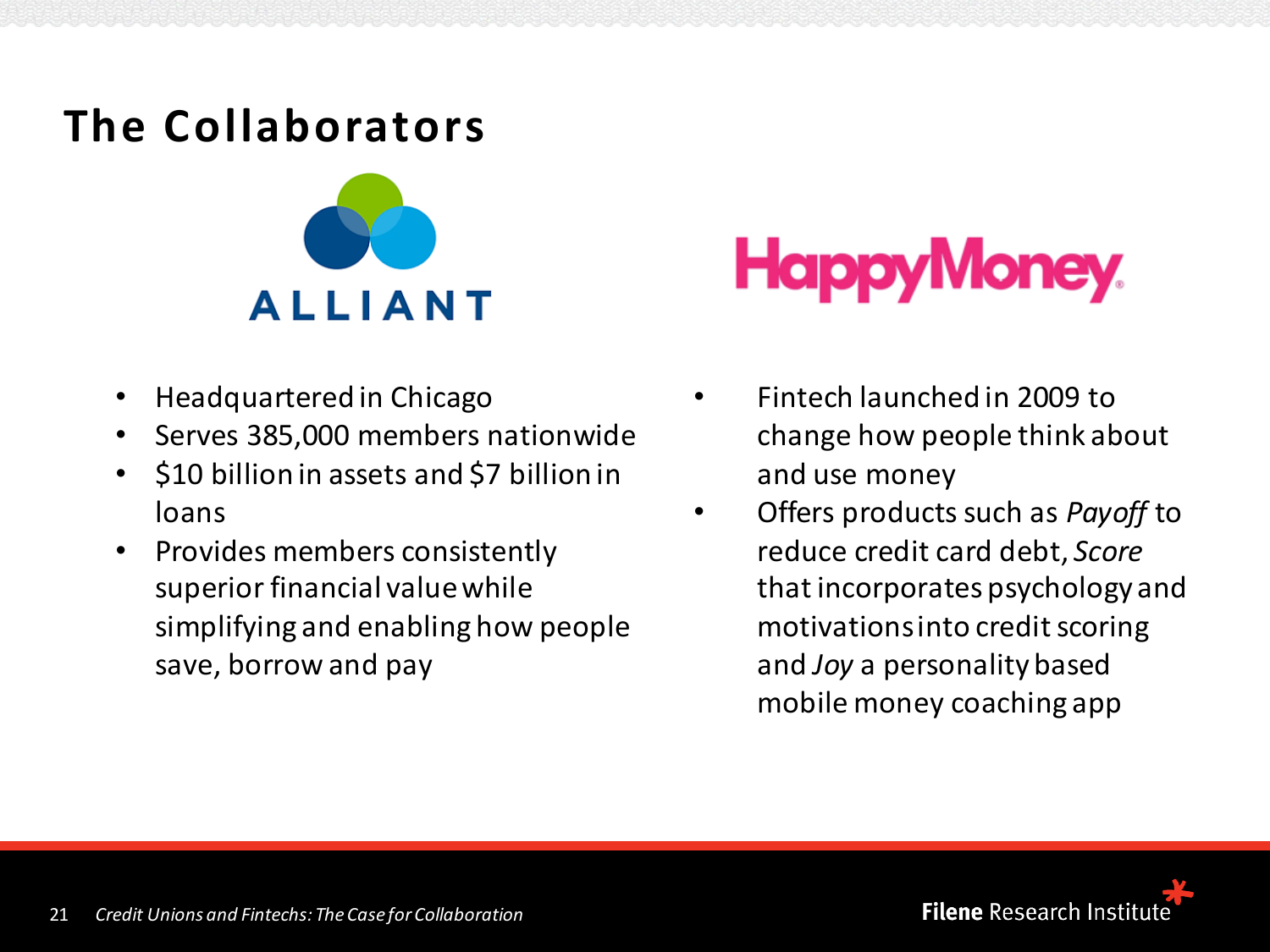#### **The Meet Up**

Alliant Credit Union has been serving members in the state of Illinois and beyond for over 80 years. As one of the ten largest credit unions in the U.S., Alliant has spent a considerable amount of time developing growth strategies to meet the needs of its members and makes a positive impact in the communities served all while anticipating marketplace and regulatory changes of a larger financial institution (\$10 billion plus in assets).

One area of particular focus for Alliant is growing and diversifying its loan portfolio. In addition to member-driven loan growth, Aman Boyd, VP of Integrated Business Risk Management and his lending colleagues, actively explore new products, channels and partnerships. One option that was identified was personal installment loans. These loans provide the diversification and yield Alliant was seeking. Along their journey Alliant engaged with several fintechs that had impressive digital platforms however none of them really resonated with Alliant's mission to its members that is, until they met the team at Happy Money.

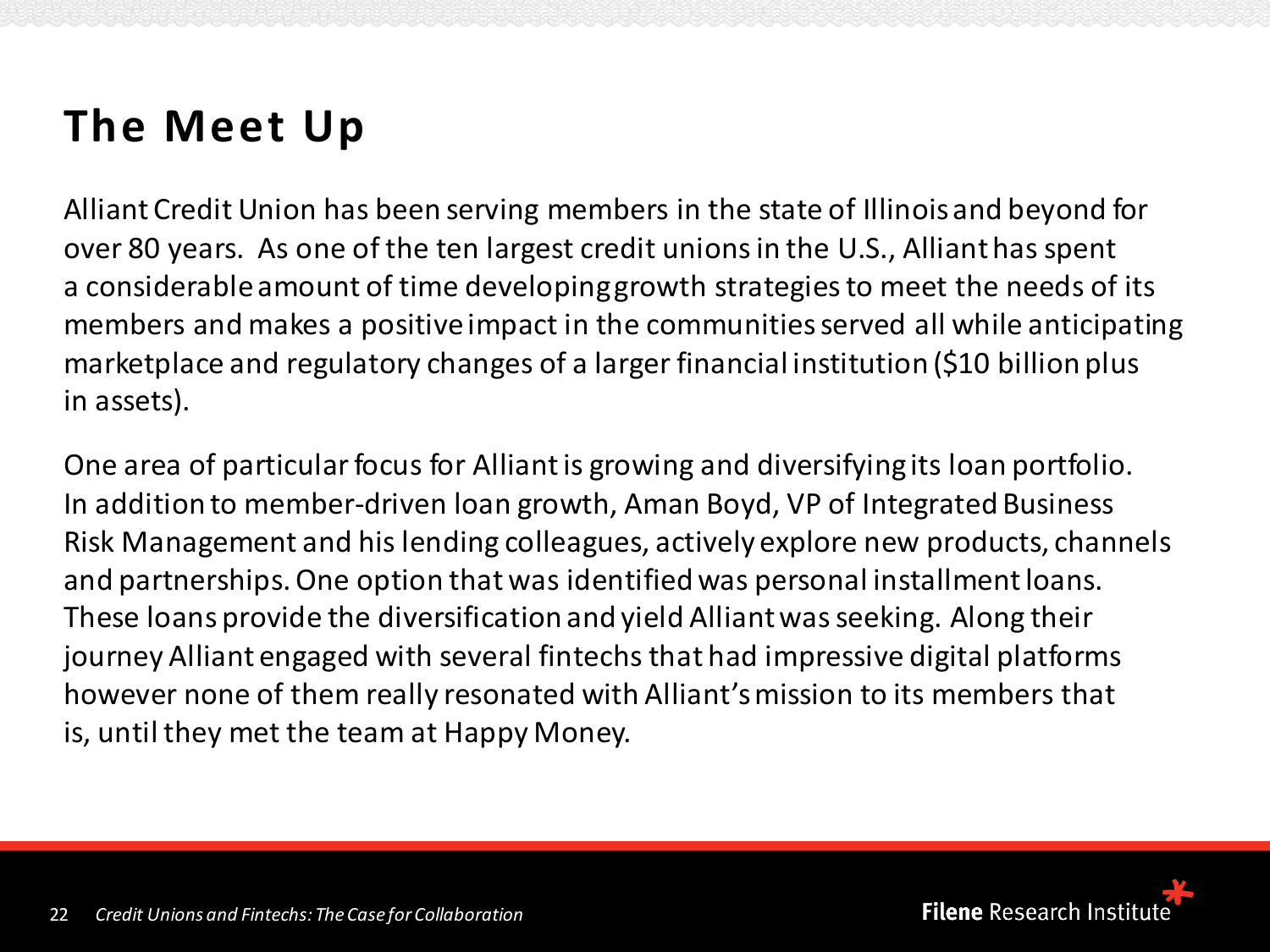#### **The Meet Up**

Meanwhile, on the west coast, Happy Money's CEO, Scott Saunders and his team were busy shaking up the status quo. What started as a science experiment to explore people's relationship with money in unconventional ways, resulted in a suite of products and services designed to change the way people think about and use money, focusing on happiness. First to market was Payoff, the first online loans specifically designed for eliminating high interest credit card debt.

While Happy Money's product offerings were attracting the dollars of Wall Street, these investors were focused on short term returns versus the long term value the products would provide to Happy Money members. Scott and his colleagues felt disconnected to these investors and began the journey to find partners with a better philosophical fit. Scott soon met Alliant Credit Union, and the fit was evident almost immediately. Both organizations referred to their customers as members and both were firmly committed to improving their members' financial well being.

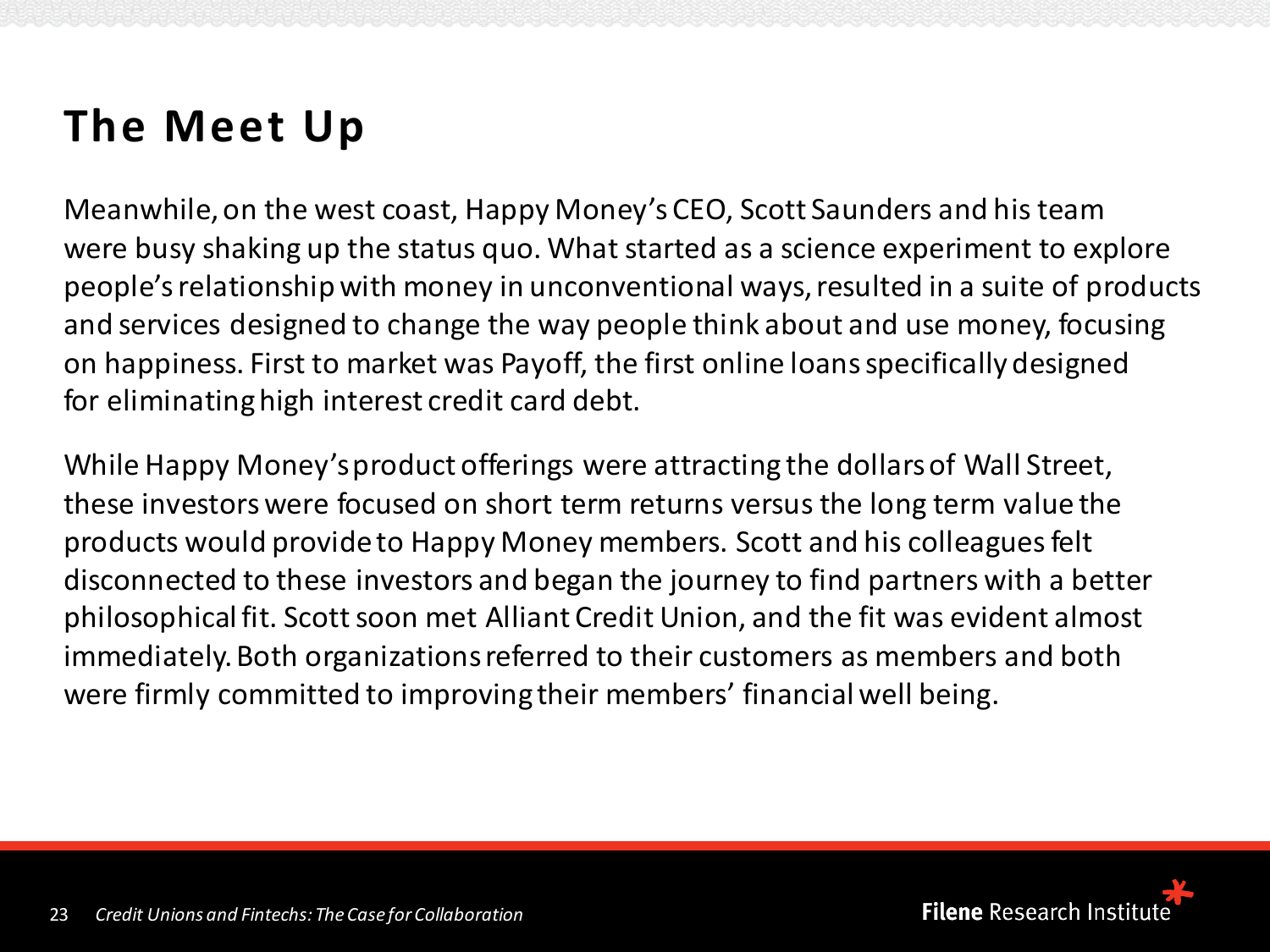### **Opposites Attract**

While their mutual outlook to serving members helped to build a common bond, it was also recognized that pulling together each side's differing strengths made the partnership that much better.



- National field of membership
- Low cost of funds
- Federally insured depository



- Agile
- Rapid speed to Market
- Digital acquisition of millennial members

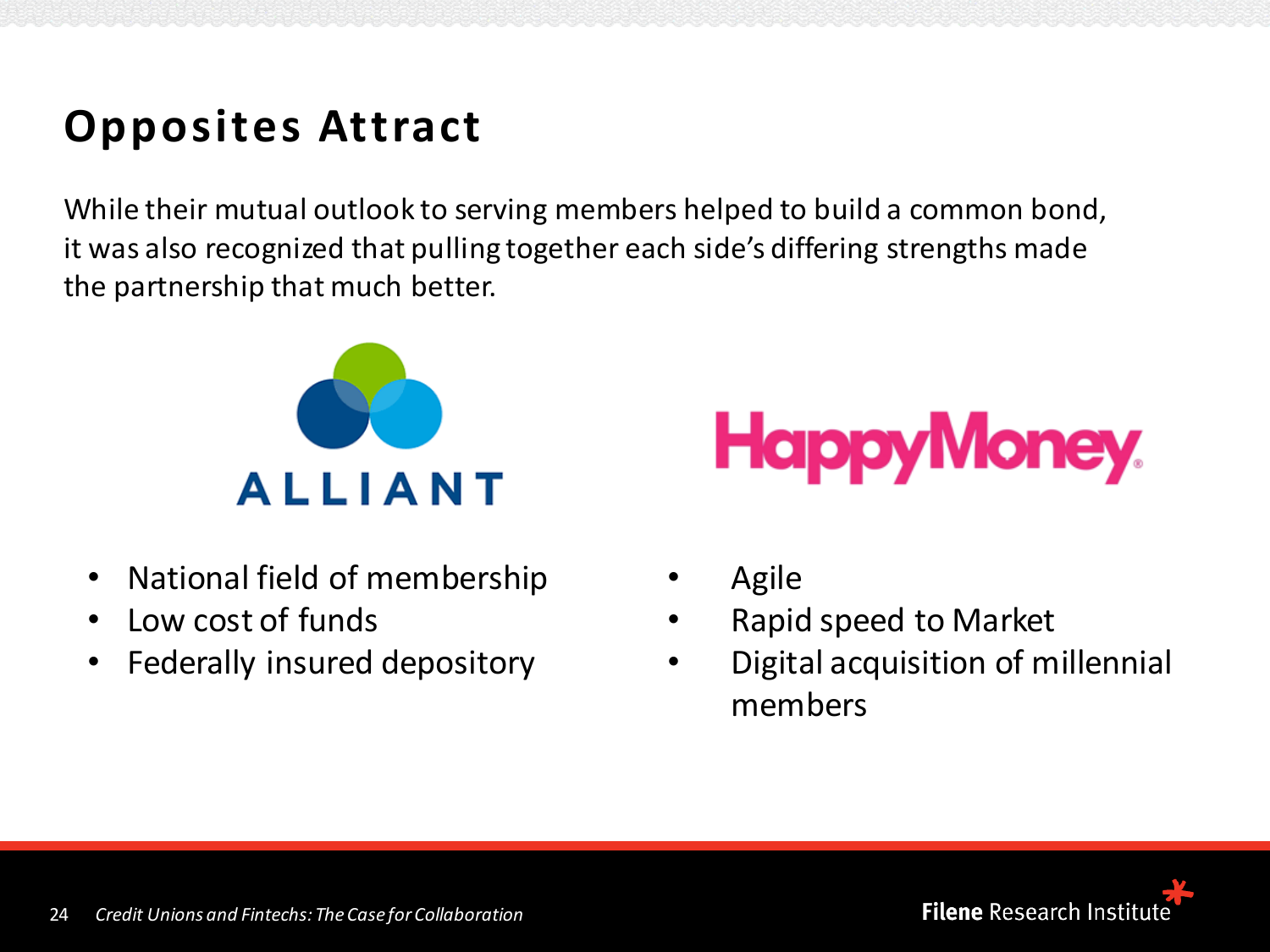#### **Uncovering the Collaborative Fit**

As the marketing and acquisition engine in the partnership, Happy Money sat down with Alliant to go through the funding and underwriting elements for the Payoff loans. Discussions were detailed and preparations deliberate. It took about a year of working together before the program officially launched in April 2017. The timeframe wasn't a reflection on the lack of interest in the partnership but rather managing the different organizational priorities Alliant had along the way plus the commitment both sides made to getting it right and learning from each other as the collaboration progressed.

During the investigative period, while both parties were reassured of the philosophical fit, they also had to evaluate whether there was an infrastructural fit, namely in the areas of risk and compliance. Because of Happy Money's strong leadership experience in risk and compliance, they were able to understand and find ways to address any of Alliant's concerns or requirements. This was another area they were well matched.

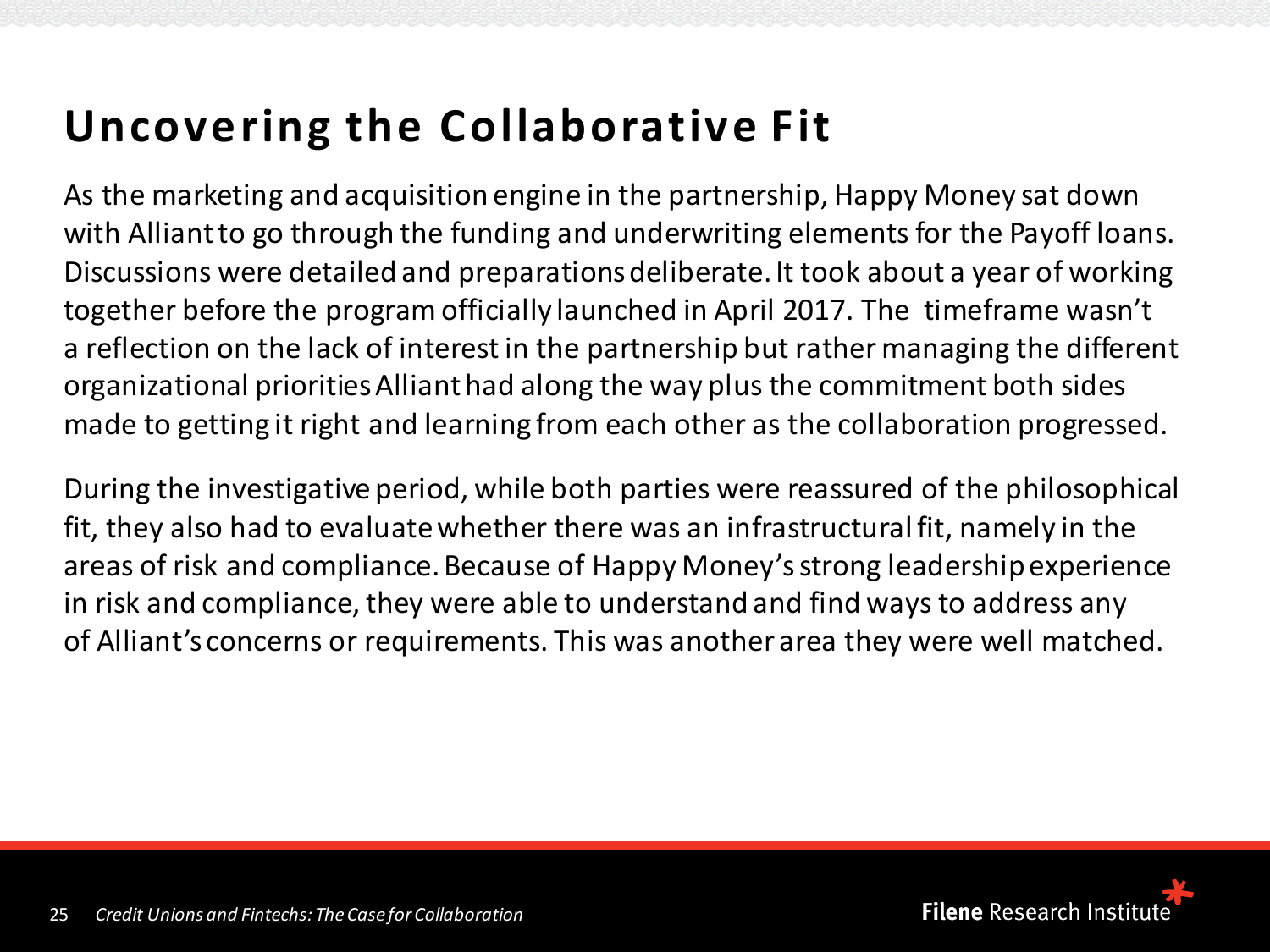#### **Collaborative Learning**

As the two organizations continued to work together, not only did the shared philosophy of serving the members reinforce the collaborative nature of the partnership, there was also the common cultural trait of learning between Alliant and Happy Money. While Alliant shared the nuances of credit union members, Happy Money shared the latest on risk analytics, alternative credit scoring, and machine learning.

Another way Alliant and Happy Money learned on the go was to go slow then go fast. A program was designed with three distinct stages and milestones that allowed both sides to track, refine and improve the execution. This step by step approach followed Alliant CEO David Mooney's encouragement to "place small bets" rather than take a very conservative approach to building a partnership with Happy Money.

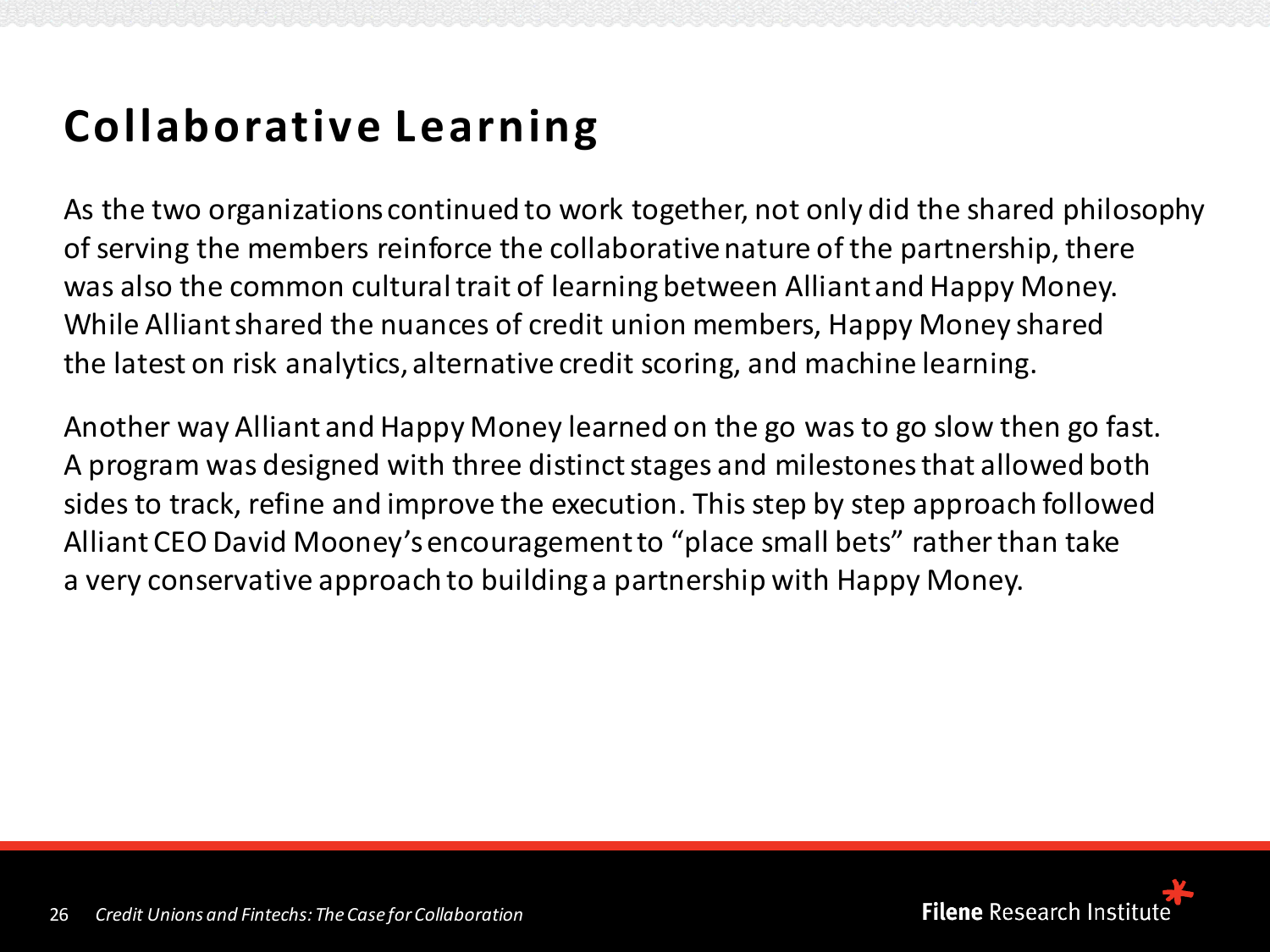#### **Building Trust Stage by Stage**

An initial six-month stage of the partnership was followed by another two stages. For each stage, Alliant outlined certain compliance, performance and reporting requirements for Happy Money. As Happy Money met the requirements for each stage, the funding volume increased. Today, Alliant has funded over \$100 million in Payoff loans. The different stages provided the parties with a clear destination and Happy Money met those conditions and milestones at each stage. This gave Alliant the reassurance that Happy Money was committed to the relationship and program.

"*We experienced plenty of challenges during the implementation and launch of the partnership. Whether it was operational or strategic, in each case we all wanted to work towards a win-win outcome. I know that's cliché but I truly believe that their success is ours and vice versa. We also have one critical common denominator and that is the member." –* Aman Boyd

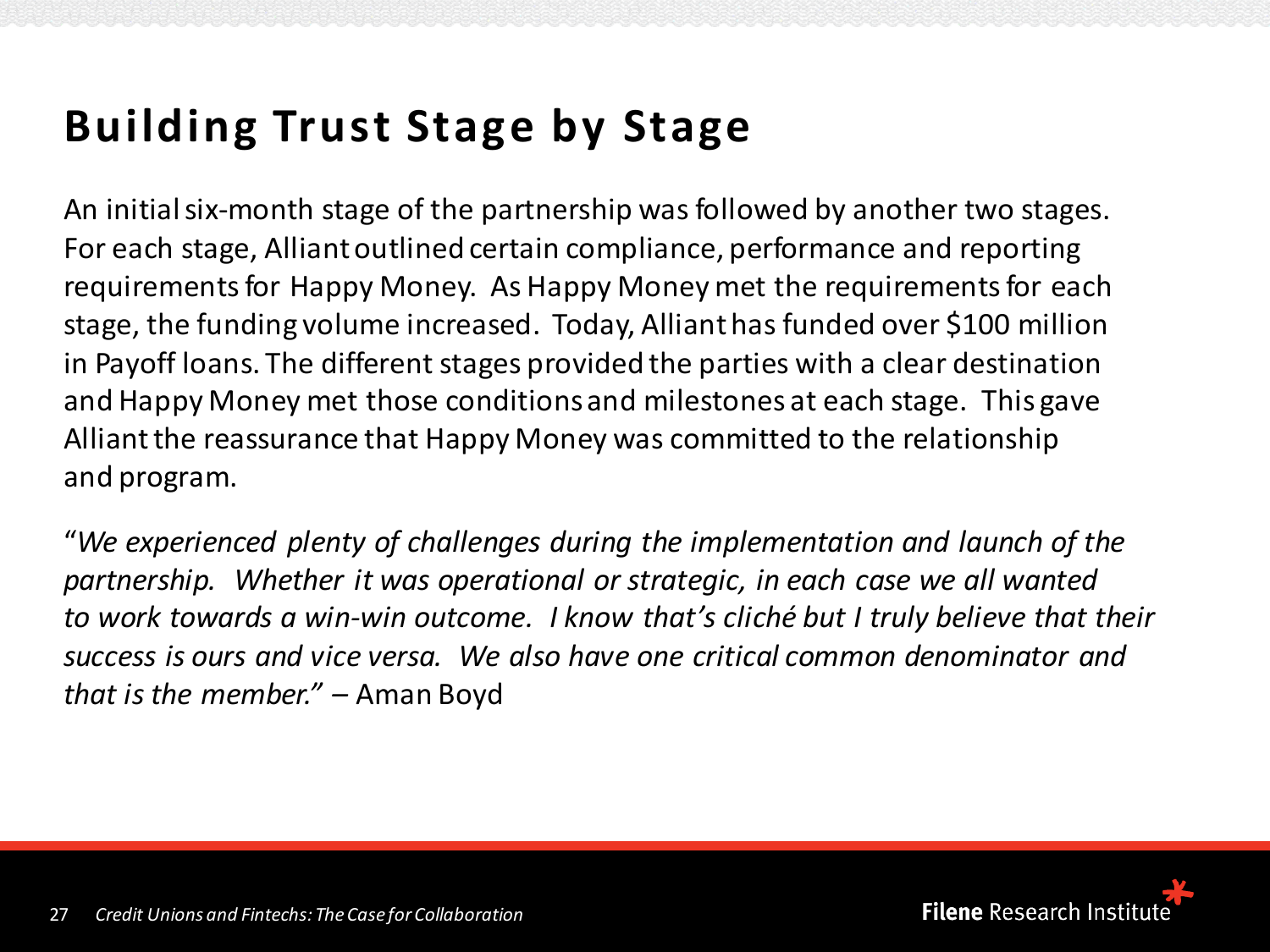#### **Building Trust Stage by Stage**

Trust was further built with Happy Money when the fintech welcomed Alliant to learn more about the disruptive elements of digital banking and fintechs firsthand. Alliant made frequent trips to the west coast. The transparency and ample face to face time with Happy Money helped to solidify a trusting relationship.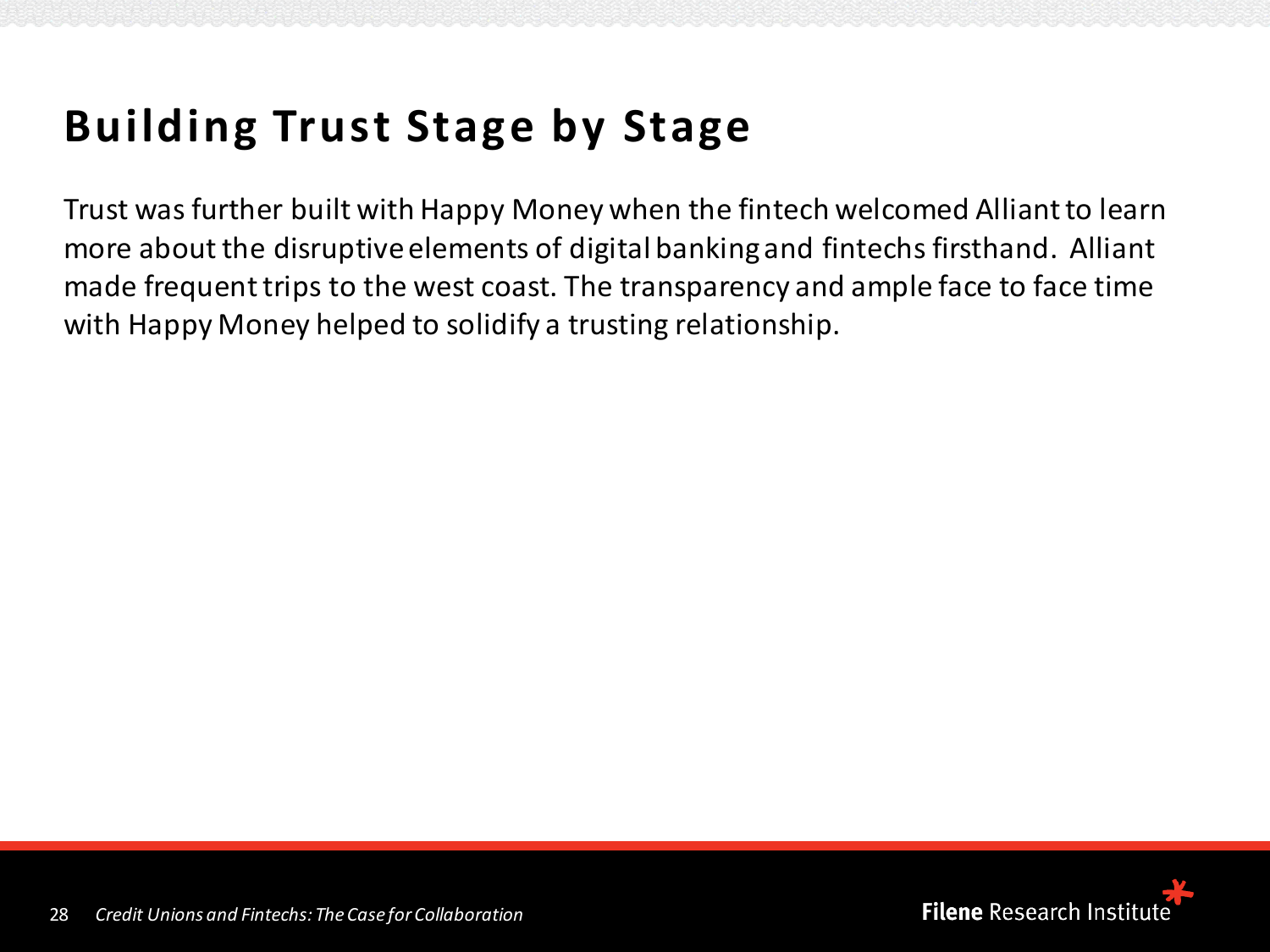### **Today**

395 days after Alliant and Happy Money first met, the credit union went live with Payoff loans. Today neither party could imagine not working with the other. There has been a continuous exchange of information and collaboration to ensure the final product remains member focused. And, the conversations have shifted from getting to know each other to engaging in spirited dialogue about the possibilities and opportunities beyond loans.

With the deep experience gained from working with Alliant, Happy Money is onboarding other credit unions at a much faster speed while meeting the rigorous regulatory and compliance and technology requirements.

As Happy Money started to onboard credit unions, the fintech was deliberate to off board Wall Street investors and continue to demonstrate its commitment to serving credit union members like its own members.

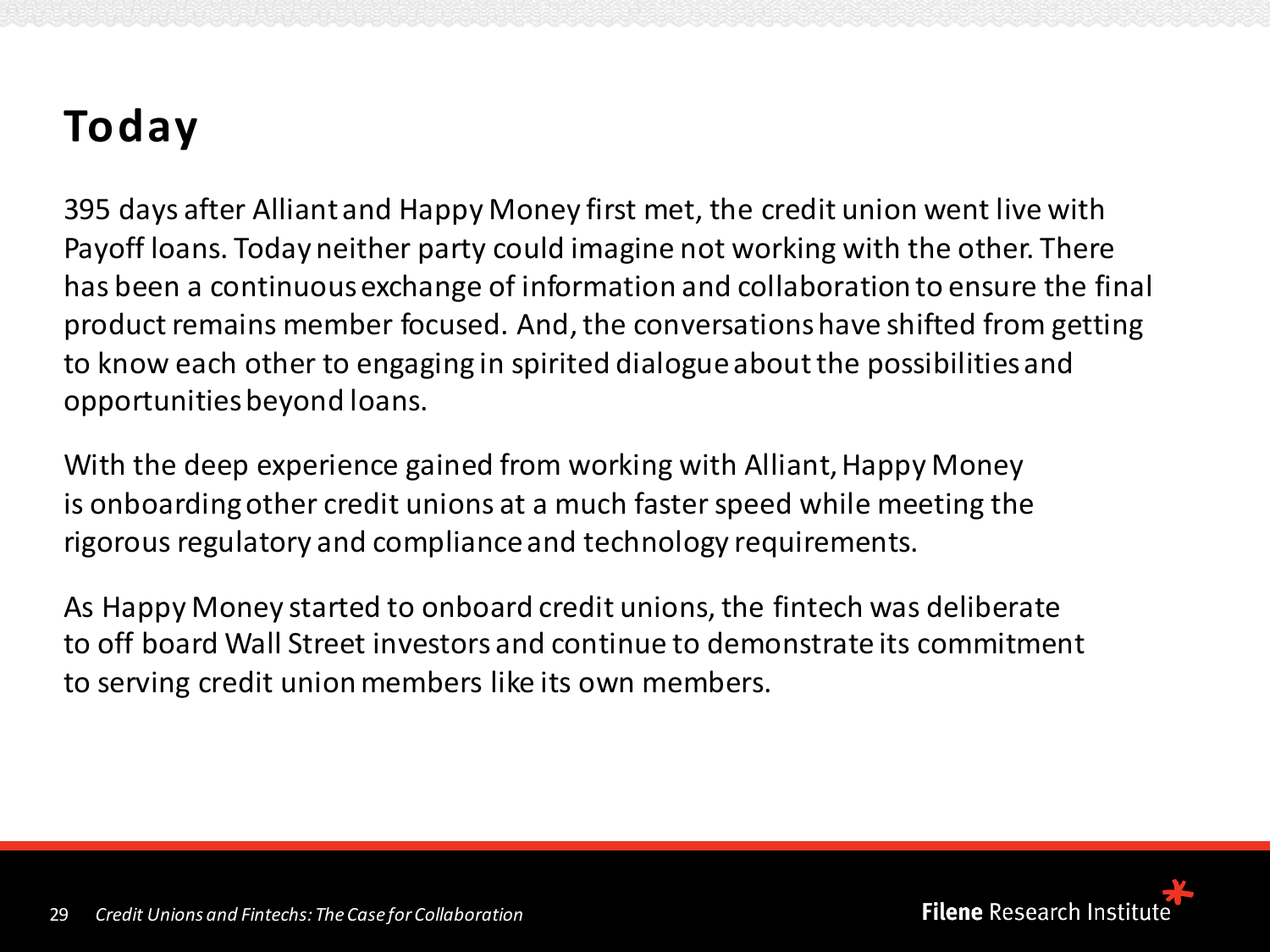#### Today

For Alliant, underwriting and funding Payoff loans has become routine and low touch for staff. *"It's a clean, repeatable process,"* says Aman. This experience has given Alliant more experience, confidence and determination to form similar collaborations with other like-minded fintechs.

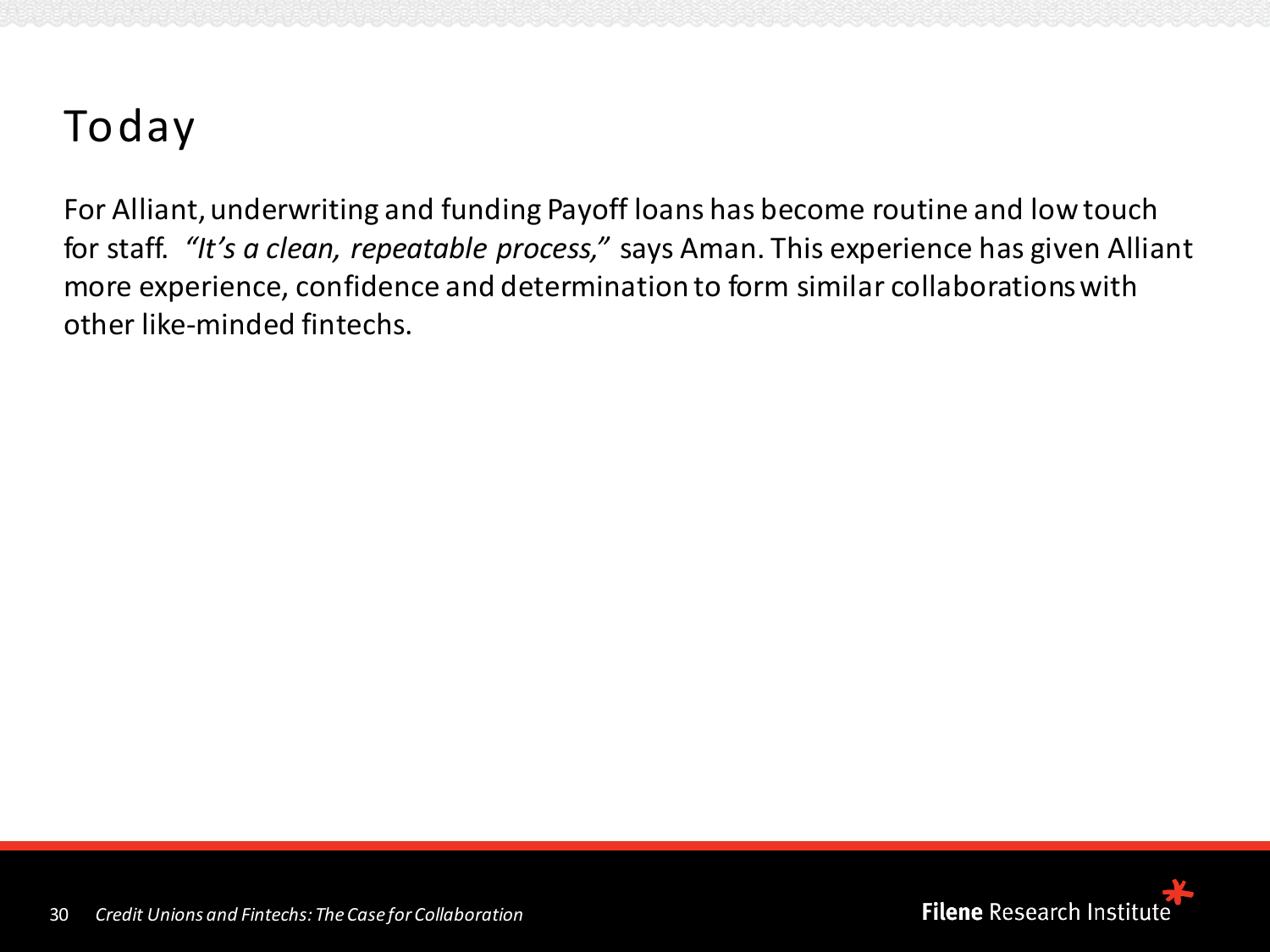### **Key Takeaways**

Over the years Alliant and Happy Money formed their partnership, the collaborative nature of the relationship flourished because of both sides brought clarity of objectives and a discipline to do things right versus do things fast.

- As a credit union that emphasizes strategic alignment, Alliant spent much time exploring new opportunities that would be beneficial for the long term success of the credit union as well as its members. By identifying personal installment loans as part of its loan diversification strategy, Alliant was able to focus on what pond to fish in and which fintech would be the obvious partner, namely Happy Money and its Payoff loan product.
- For Happy Money, its strategic focus evolved as it gained experience working with different partners and investors. They realized the importance of finding like minded partners that saw its customers as members and improving financial well being as a absolute focal point. When Happy Money met Alliant, they also met their philosophical match.

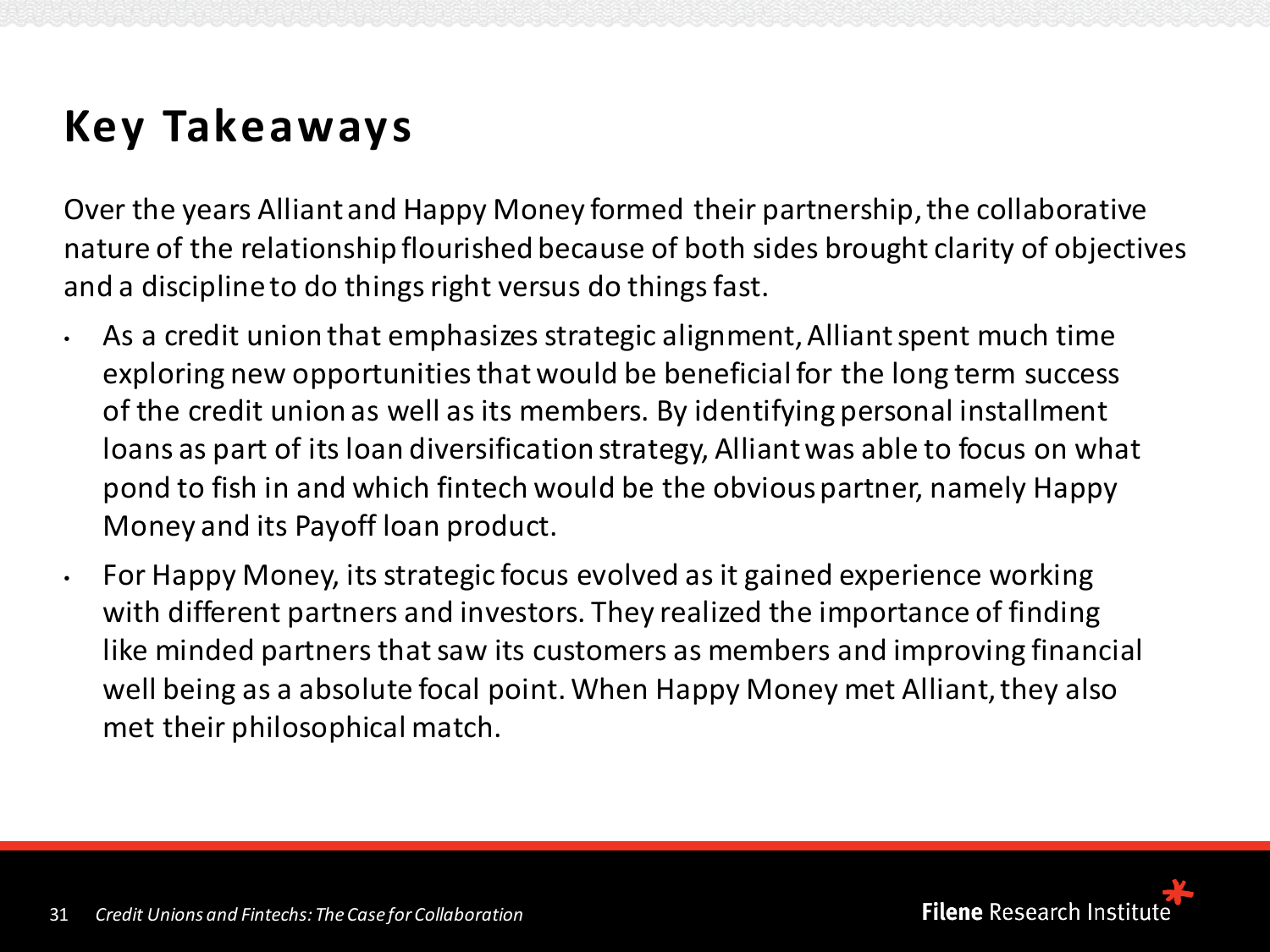### **Key Takeaways**

- A deliberate approach was taken to evolve the partnership between Alliant and Happy Money. An investigative period, not unlike a due diligence process, was initiated that would serve to be the building block of trust between the two organizations. During this preliminary stage, both parties assessed the table stakes of infrastructure fit, risk and compliance.
- Three consecutive stages followed that allowed Alliant to take on measured risk while funding Payoff loans. Happy Money was required to meet compliance, performance and reporting needs at each stage (which it did so successfully). Today, this staged approach of growing the opportunity has resulted in Alliant funding over \$100 million in Payoff loans. Furthermore, by learning and refining stage by stage, the processes for Alliant staff to underwrite and fund Payoff loans has become clear and easy to repeat.
	- The ample time invested by both Alliant and Happy Money as well as the successful outcomes to date has fueled further excitement to identify new collaborative opportunities to serve the needs of members together.

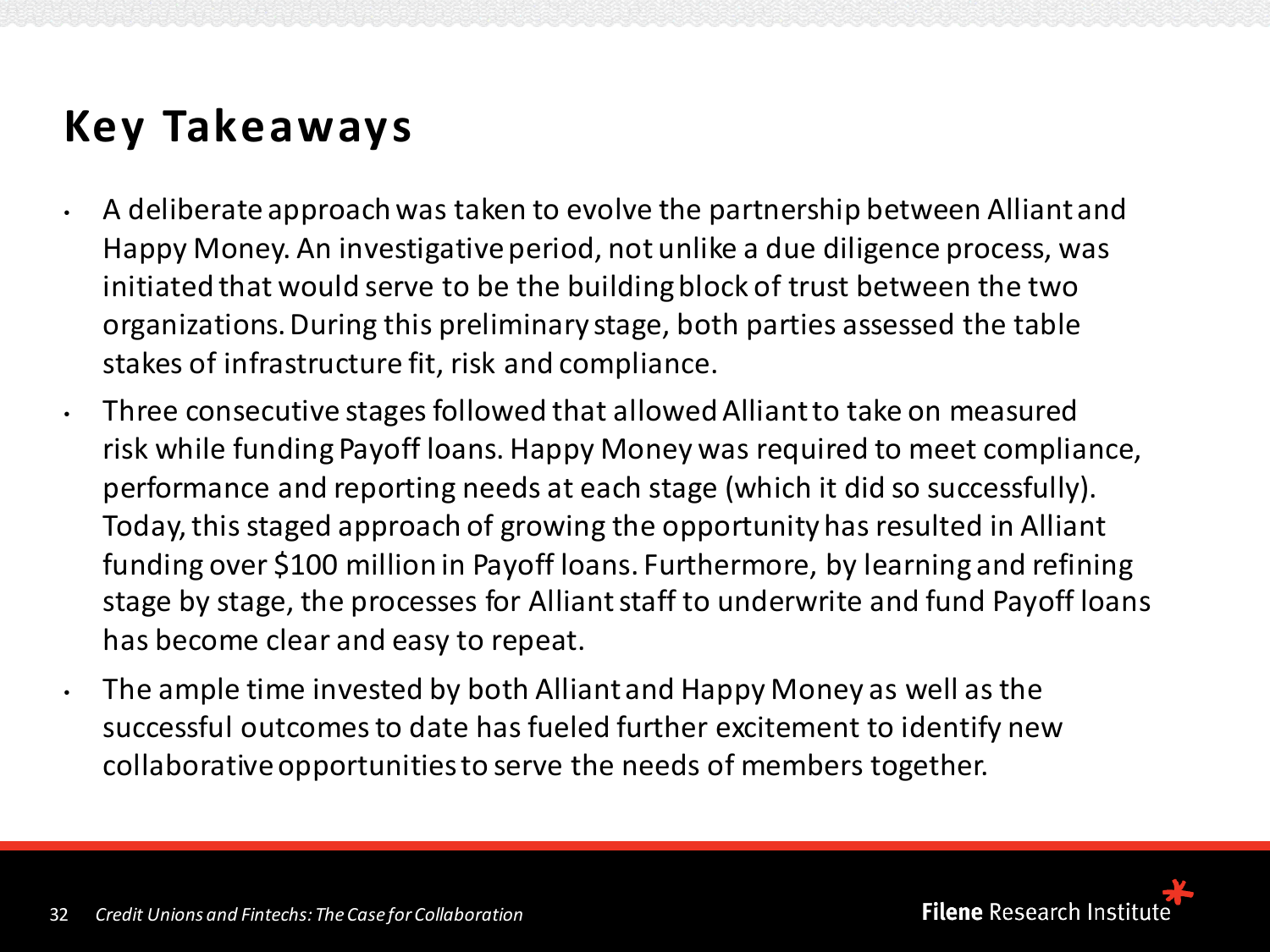| <b>CLARA, CHOOSE THE CREDIT</b>        |                                   |
|----------------------------------------|-----------------------------------|
|                                        | <b>CARDS YOU WANT TO PAY OFF.</b> |
| <b>Bank of America.</b><br>m           |                                   |
| <b>BankAmericard</b><br>Ending in 2247 | \$4,315                           |
| <b>Capital</b> One                     |                                   |
| <b>Quicksilver</b><br>Ending in 5466   | \$2,644                           |
| <b>Venture Card</b><br>Ending in 1238  | \$562                             |
| <b>CHASE O</b>                         |                                   |

A member selecting outstanding credit card(s) balances for Payoff loan.

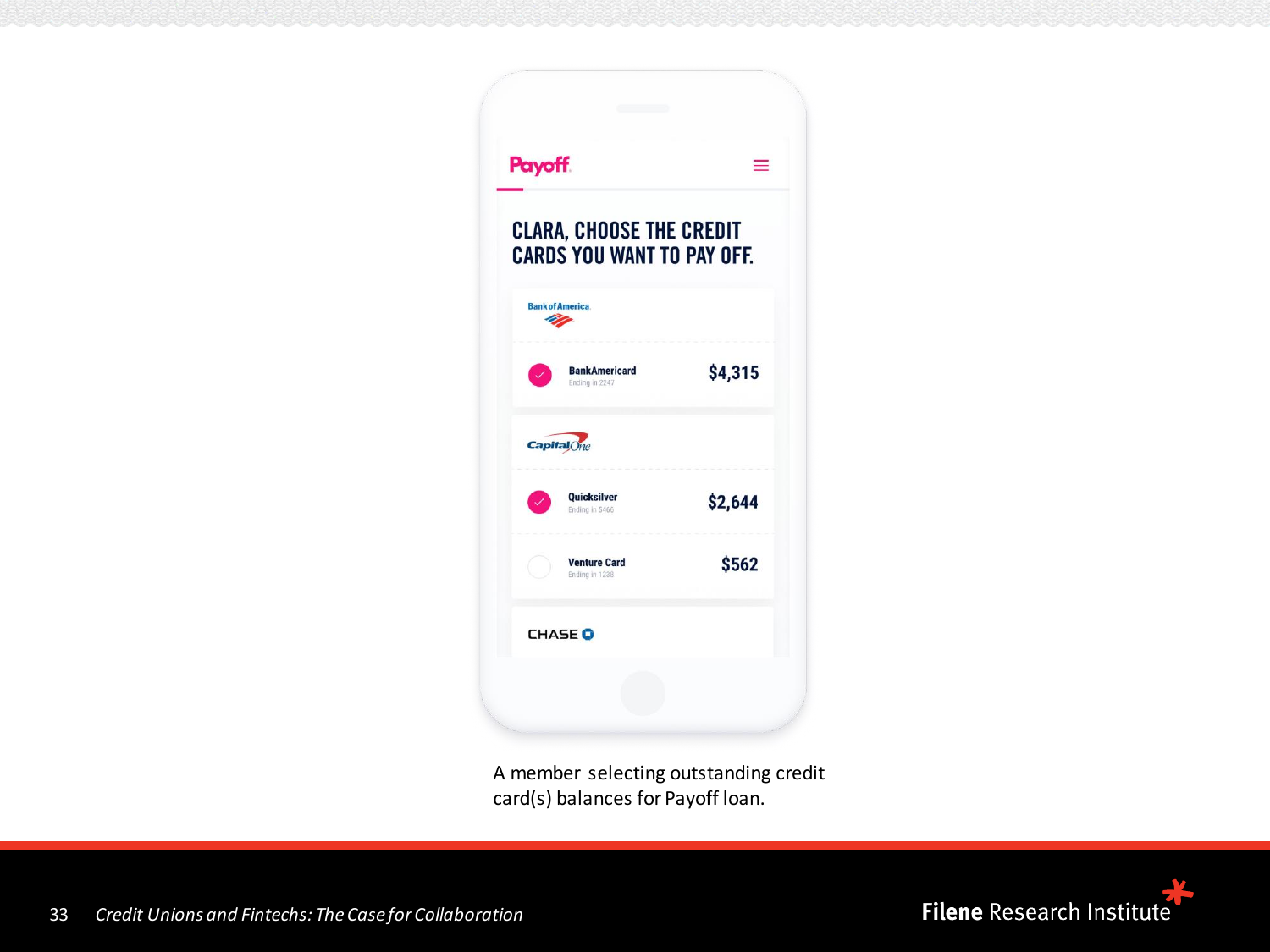#### **CASE FOR COLLABORATION**



*"There is this association between fintech and disruption but I really look at fintech as enablement. I see an opportunity to engage and help."* 

*Marc Miller, Co-Founder, WalletFi*

*"There are no single stars in a constellation… it takes many credit unions, being co-operative to work."*

> *Kristopher Kovacs, CEO, Constellation CUSO*

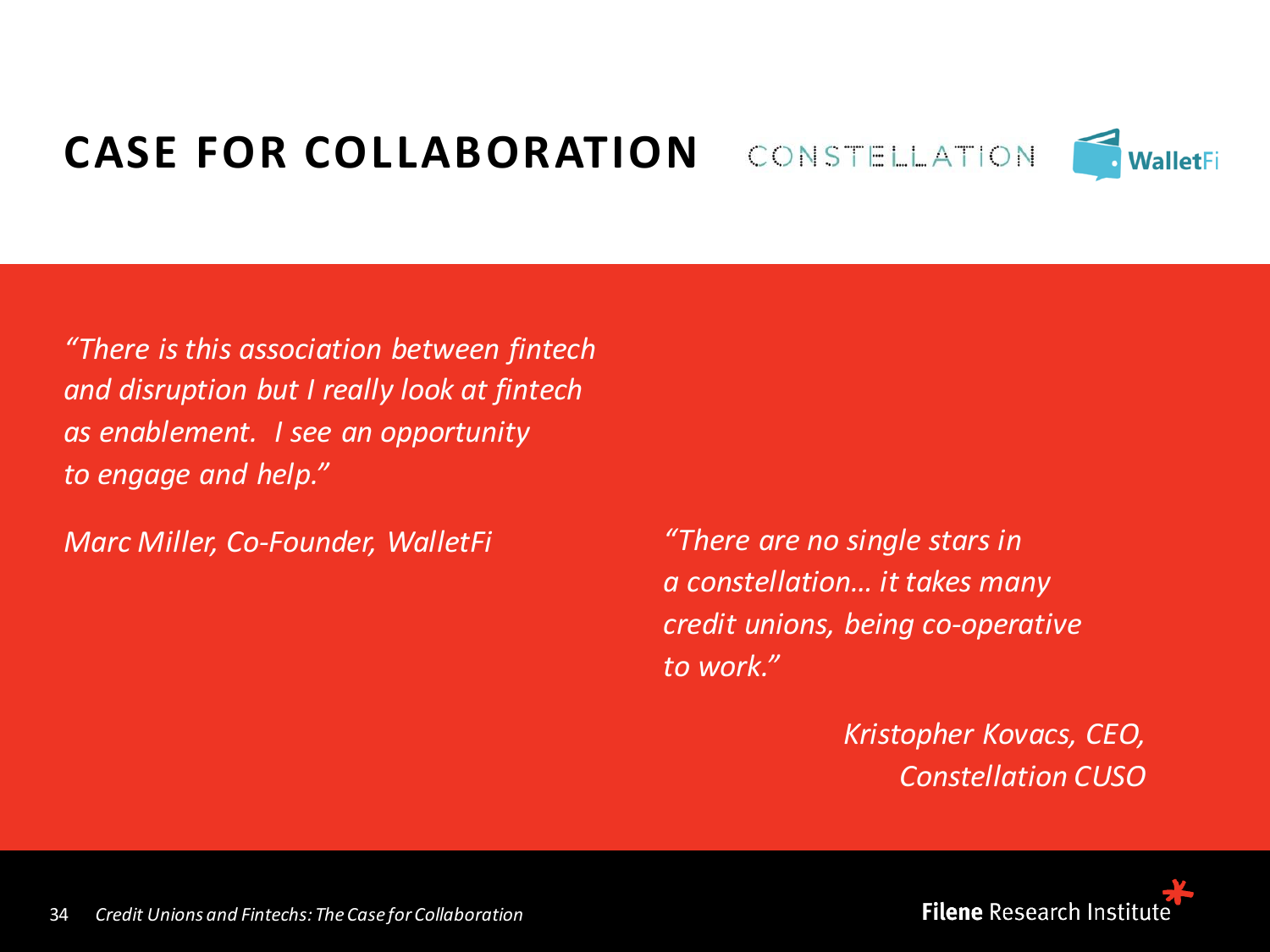#### **The Collaborators**

## CONSTELLATION

- Formed in 2017
- An open platform that allows products and services to be accessible to credit unions of any size regardless of legacy core systems
- Supported by 13 credit unions, 2 coops and CUNA Mutual Group
- 45 developer/Fintech agreements are signed to date



- A fintech startup that helps members manage re-occurring payments on their debit and credit cards making it easy to switch during account opening or in the event of a card reissuance.
- Product in beta and part of the fintech services line up on the Constellation platform

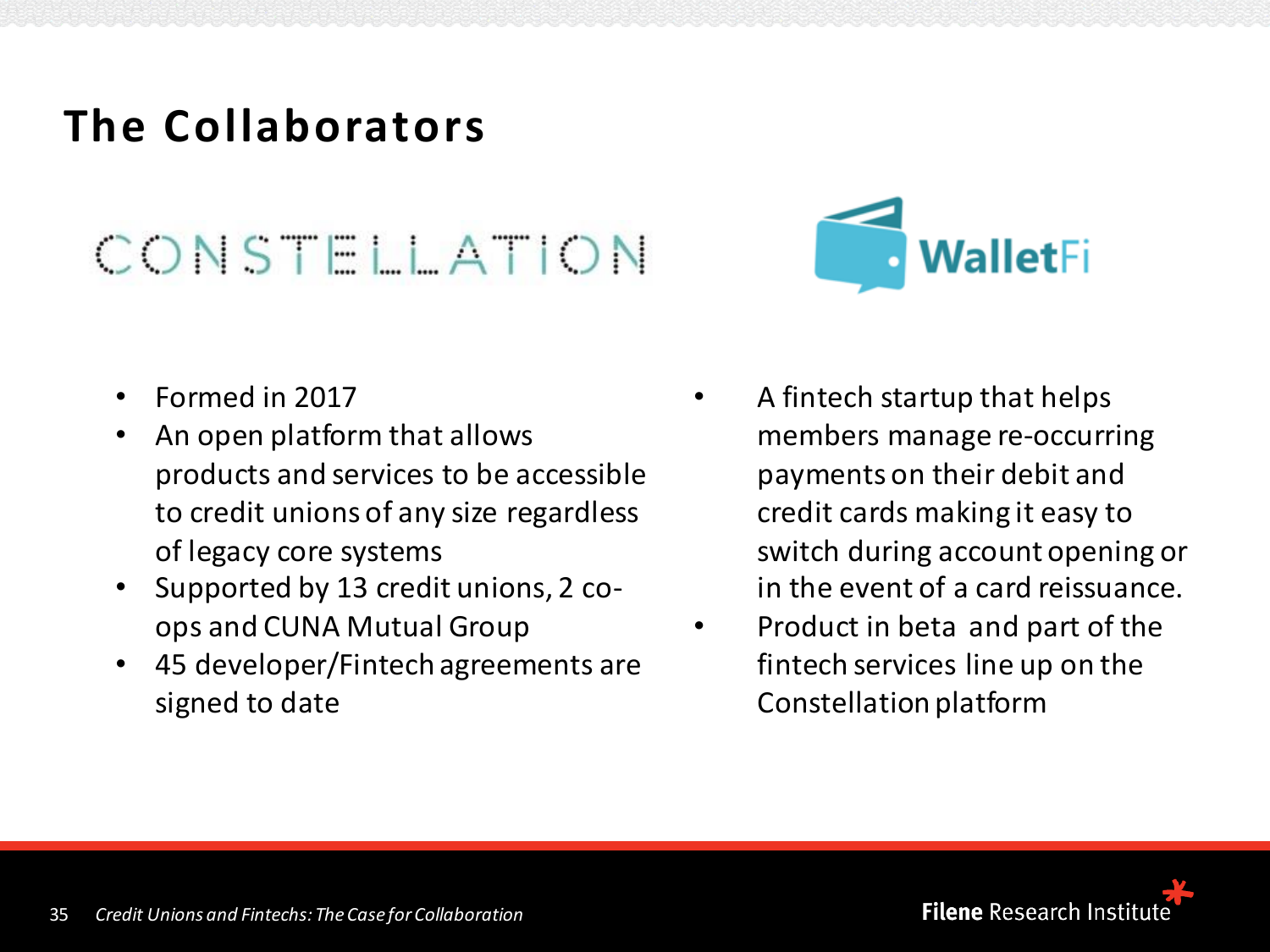#### **The Meet Up**

Before there was Constellation, there were ten credit unions that came together with a shared problem, namely the disconnected fashion by which technology vendors serviced credit unions. This group was determined to find a new way for third party providers to offer their technology solutions in an open nature and disrupt the closed off approach of customizing different solutions based on the specific needs of various legacy systems. As the group worked together, they were so excited by the possibilities that each of the credit unionsinvolved provided funding to build a proof of concept that would eventually evolve into Constellation.

Fast forward three years later, in 2017, Kristopher Kovacs, a credit union veteran and now CEO of Constellation attended the FinTech hub monthly meeting in Raleigh, North Carolina where he met Marc Miller and Alain Glanzman, Co-Founders of WalletFi. The timing of the meeting and the local connection couldn't have been better for both parties. With the Constellation platform mostly in place, Kris and his team were ready to invite FinTechs like WalletFi into their virtual marketplace.

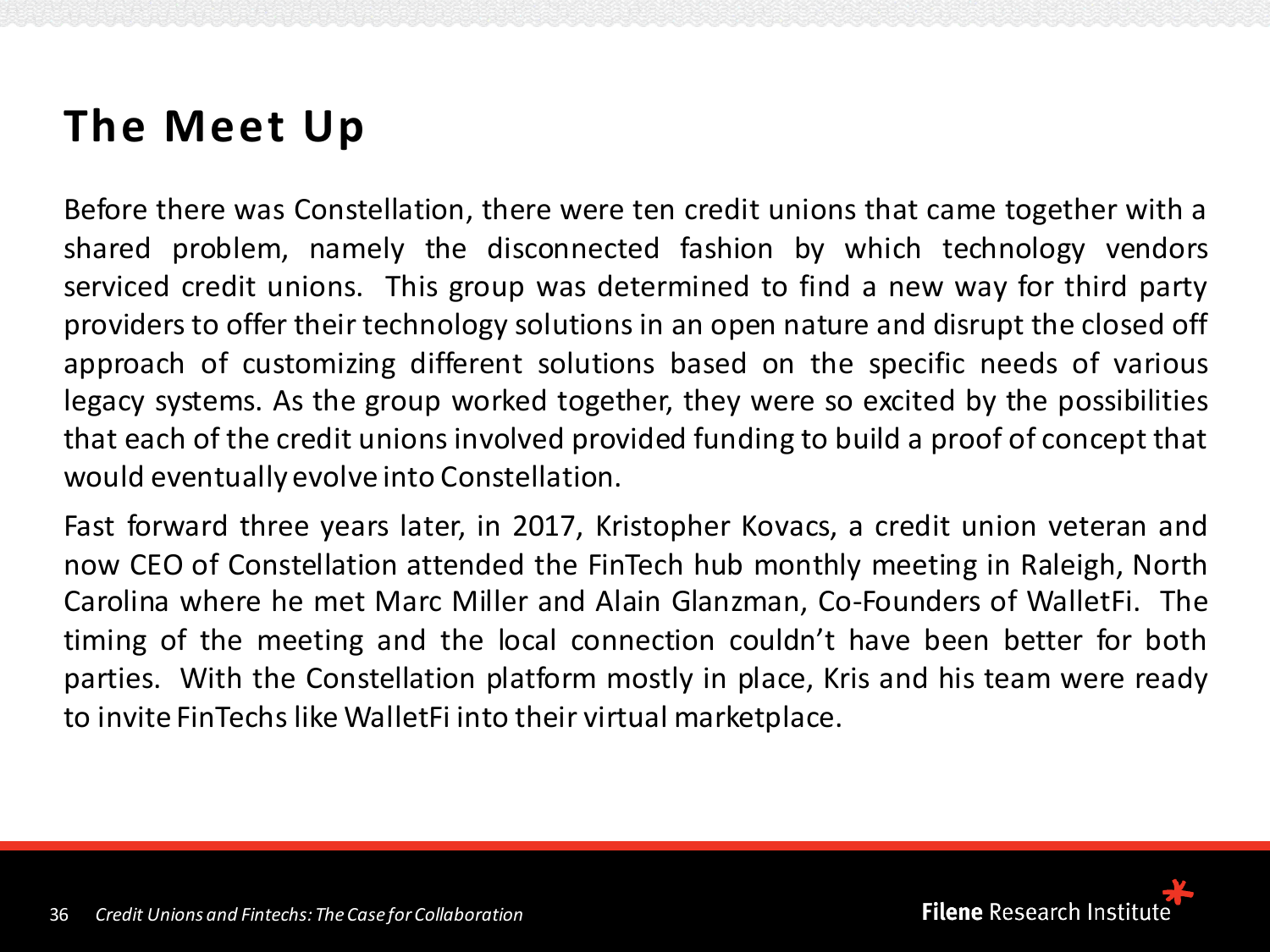#### **Open Collaboration**

According to John Carew, Chief Strategy Officer at George's Own Credit Union, and one of the original credit union leaders involved in conceptualizing and preparing the business plan for Constellation, the platform's inherent value is *"bringing in developers [into the credit union ecosystem] and democratizing the development process from vertical to horizontal."*

In this open environment with no restrictions nor requirements to develop according to core systems specifications, fintechs like WalletFi, have the opportunity to provide their services to credit unions. Credit unions are then able to easily access these services not unlike how Apple TV viewers access content. Furthermore, credit unions with modest means, would have access to a variety of technology solutions that would otherwise be more expensive to bring in-house and integrate with legacy systems.

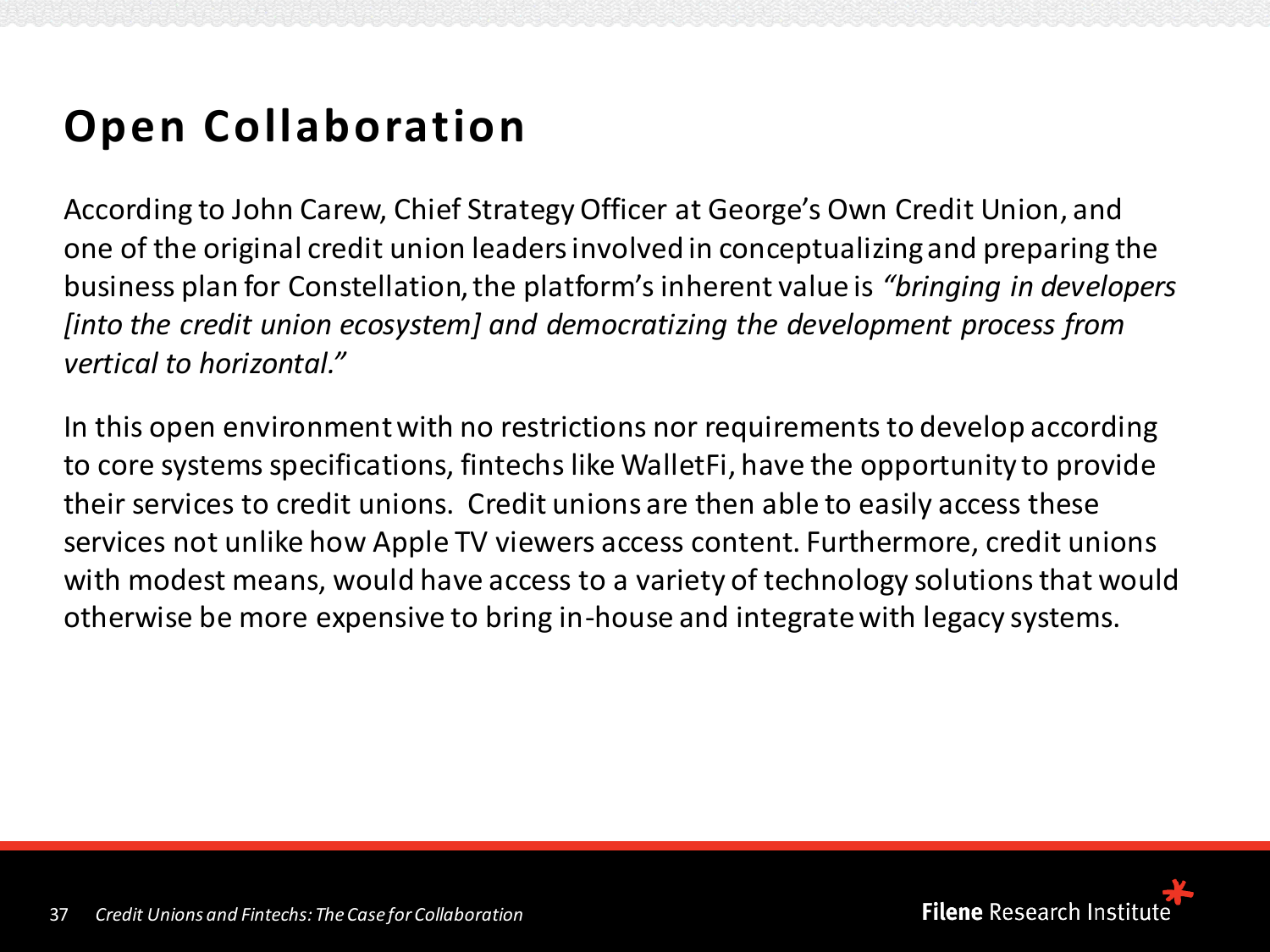#### **Collaborative Stages**

Constellation CUSO has the energy of a startup combined with the experience of its leadership to plan and rollout its offering in a sequence and tempo credit unions would appreciate. The distinct stages of Constellation's rollout involves a collaborative progression of work amongst fintechs and credit unions:

#### **Stage 1 Unauthenticated Services**

• Services that do not require authentication of members nor connections to core systems such as marketing functions

#### **Stage 2 Authenticated Services**

- Services that are data rich, requires secure channels to move information and perform transactions (e.g. WalletFi) while accessing core systems
- Builds upon or pulls in Unauthenticated Services

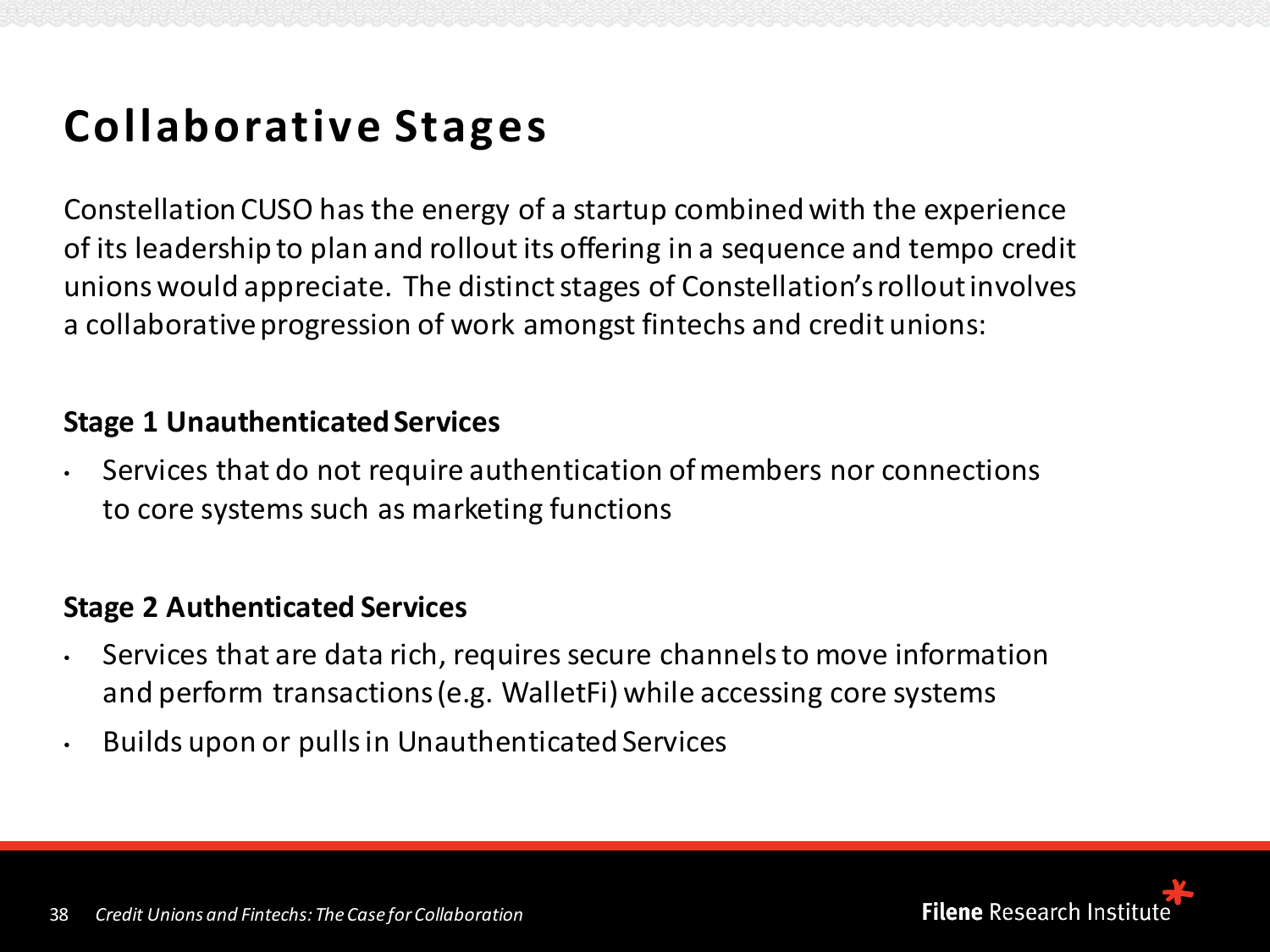#### **Collaborative Stages**

#### **Stage 3 Beyond the Current**

- Stretch the thinking of fintechs and credit unions about what is possible and collaboratively build new solutions
- Unlock the innovation of credit unions and their partners to create new services for credit union members

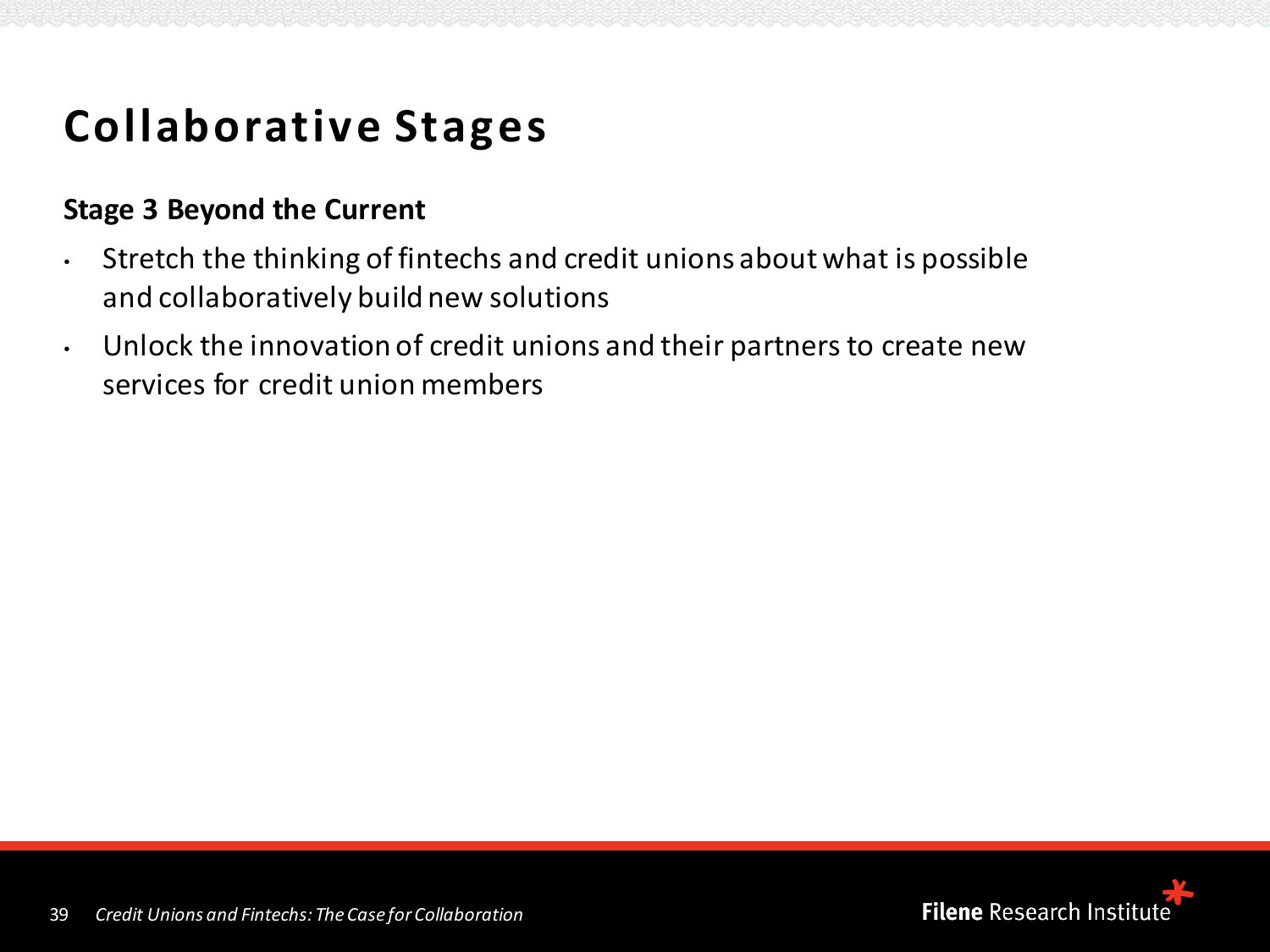#### **Collaborative Spaces**

While credit unions would have easy access to a variety of new plug and play services, Constellation also had the goal of creating opportunities for fintechs to not only have access to credit unions but provide them with a forum to share content and information about credit unions and co-create solutions.

The first developer's conference brought together over fifty fintech and credit union participants to collaborate together over a two day period. The goal to come together wasn't just to build a mobile or online banking product but to promote an open ecosystem that would also enable training, certification, and match skills and resources. In the spirit of getting to know one another by building together, attendees participated in a hackathon which allowed fintechs and credit unions to break barriers and mindsets.

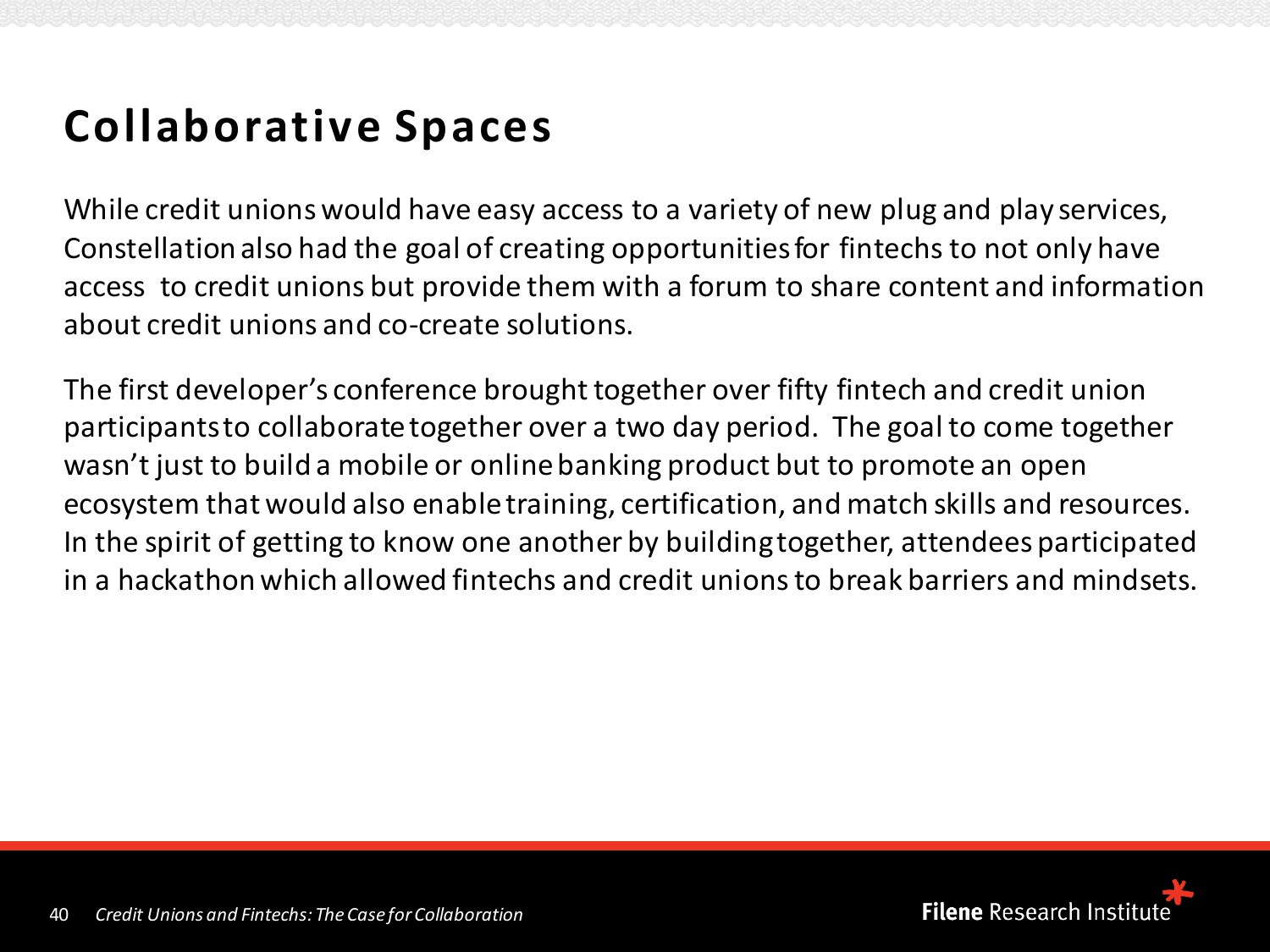#### **Collaborative Spaces**

For Marc and Alain, participating in this event exposed them to the world of credit unions, which is not always clear out to outsiders.

*"The level of buy-in from the participating credit unions on the Constellation platform is a testament to what Kris and his team are building. They are addressing a true need by creating the ultimate member experience." –* Marc Miller

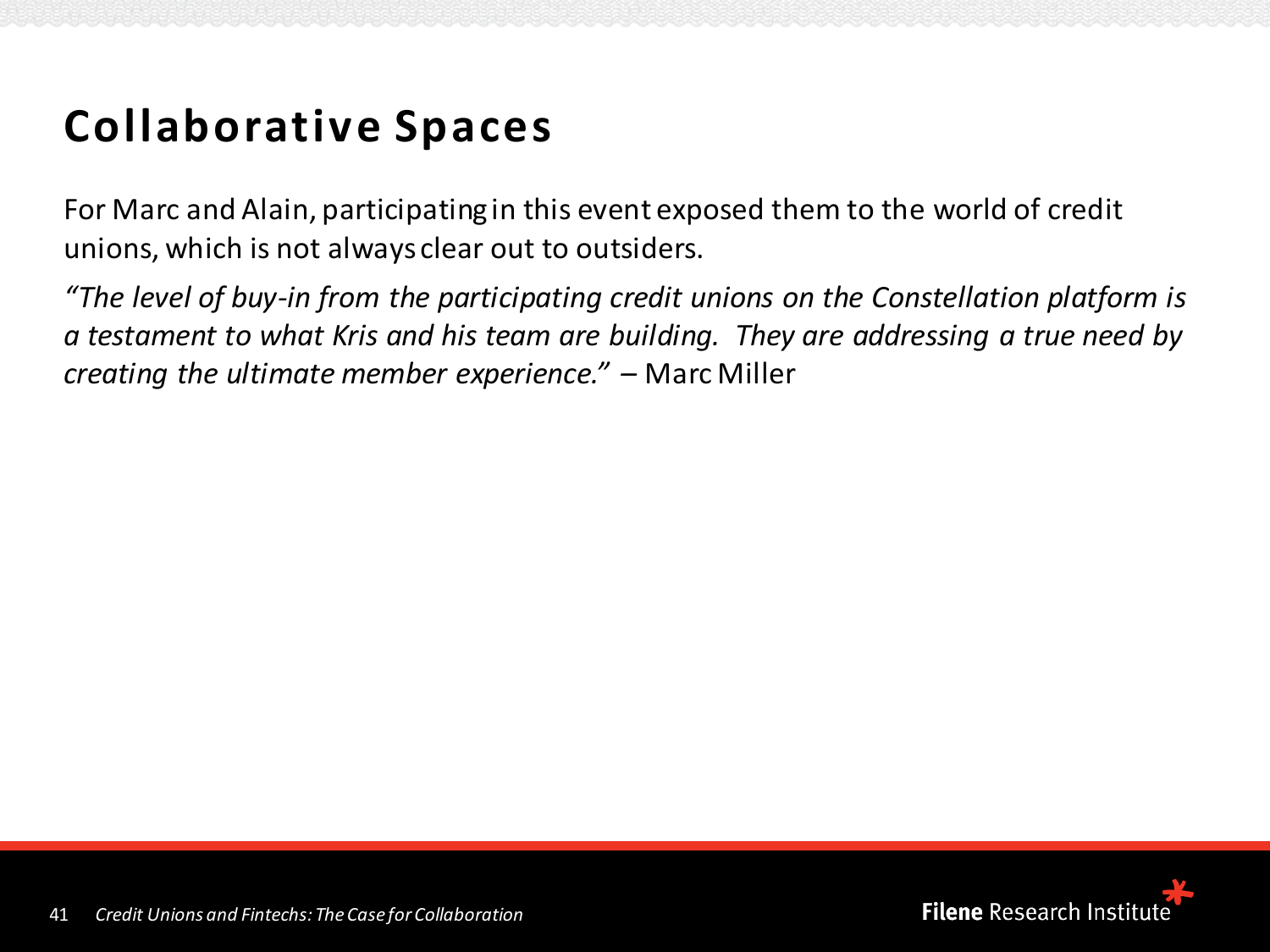#### **Collaborative Steps Ahead**

For Constellation, its fintech partners, and the participating credit unions, the stage is set for co-creating a new way of bringing products and services to members. However, the challenges that all stakeholders must continue to work on together includes:

- Placing the needs of the member first, notthe needs of the legacy system
- Creating Constellation champions among credit unions (as this new marketplace will foster unease amongst credit union employees who haven't experienced anything other building new products on top of a legacy system environment)
- Continuously ensuring the virtual marketplace offers only the best solutions that solve member needs
- Empowering fintechsto create services and easily sell them to credit unions who are looking for their services

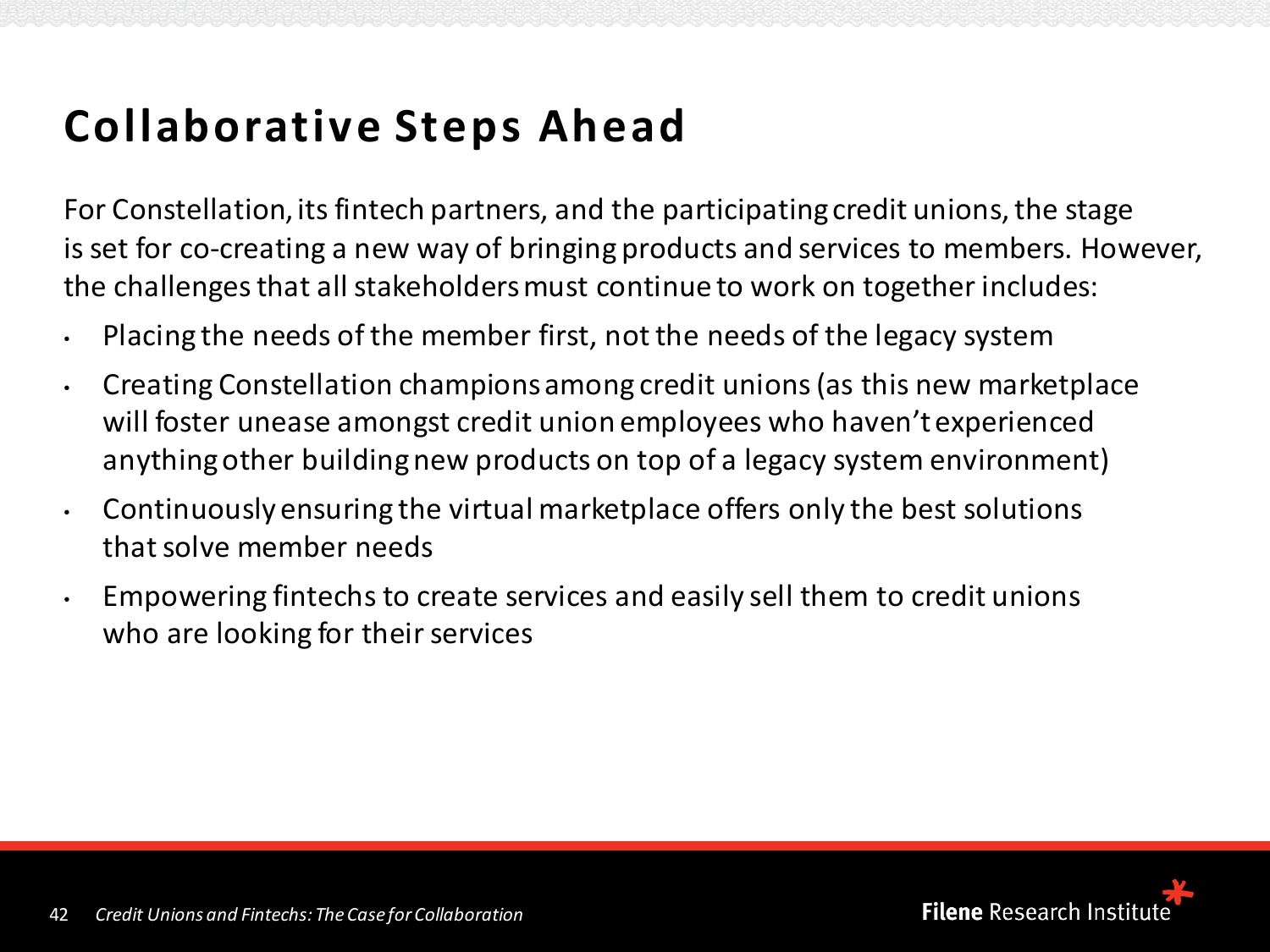### **Key Takeaways**

The collaborative nature of this story is anchored by Constellation's two fold objectives: 1) to establish an open platform for digital products and services that credit unions can offer to its members regardless of the core systems; and 2) to create a community for fintechs to gather, learn and build together.

- The success of Constellation requires scale and reach. By designing and delivering conferences aimed at developers such as WalletFi, there is a physical space and dedicated time to collaboratively develop products and scale up the number of fintechs that would be featured on Constellation.
- Just as importantly, the open platform would break down barriers for credit unions to offer digital products to its members. Concern and confusion about how to integrate products with core systems would dissipate, allowing Constellation to build reach among its credit union stakeholders of varying needs and resources.
- While Constellation has carefully identified its three stages of collaboration, it also realizes the challenge of keeping the members' needs first versus the legacy systems or technology needs first.

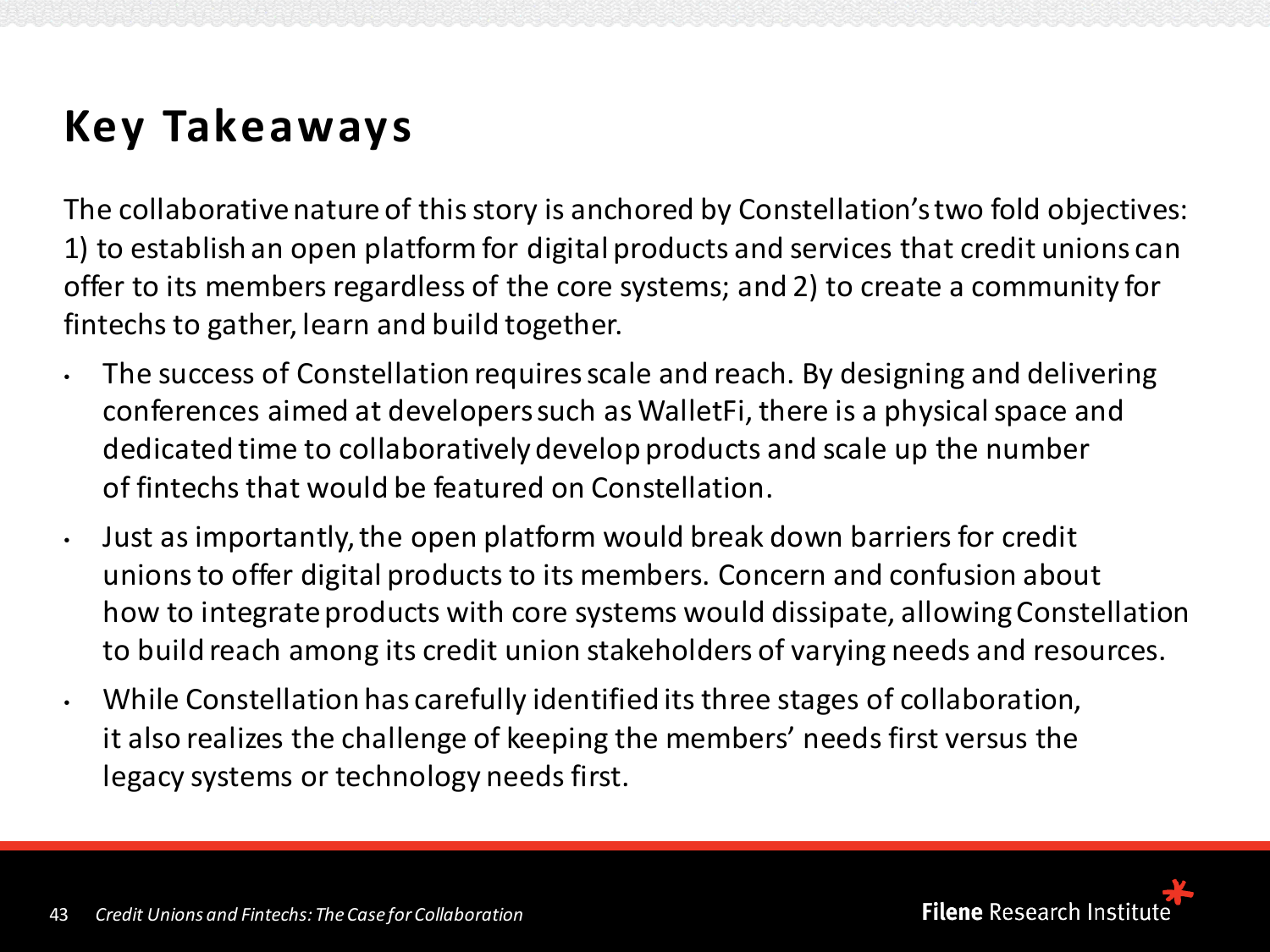### **Key Takeaways**

- Helping credit union staff reduce the unease they may feel when shifting their focus on the legacy system environment to one that is more open and collaborative is a step towards putting member needs first.
- $\cdot$  Furthermore, having credit unions in the collaborative sessions with fintechs helps to break down the physical and mental barriers. In turn, fintechs can better understand the challenges faced by credit unions and explore solutions together.

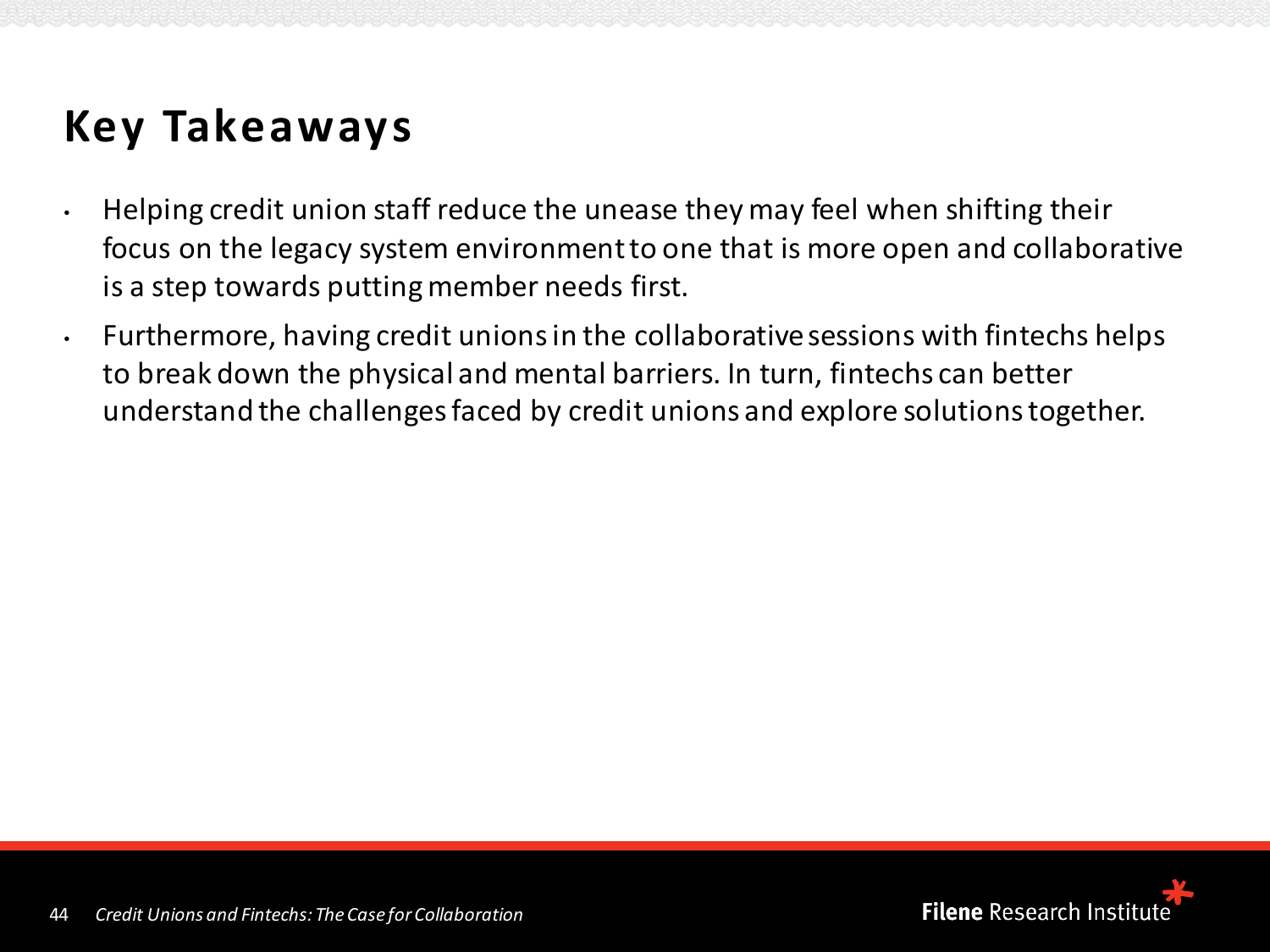

Integrated Constellation services into the mobile banking experience.

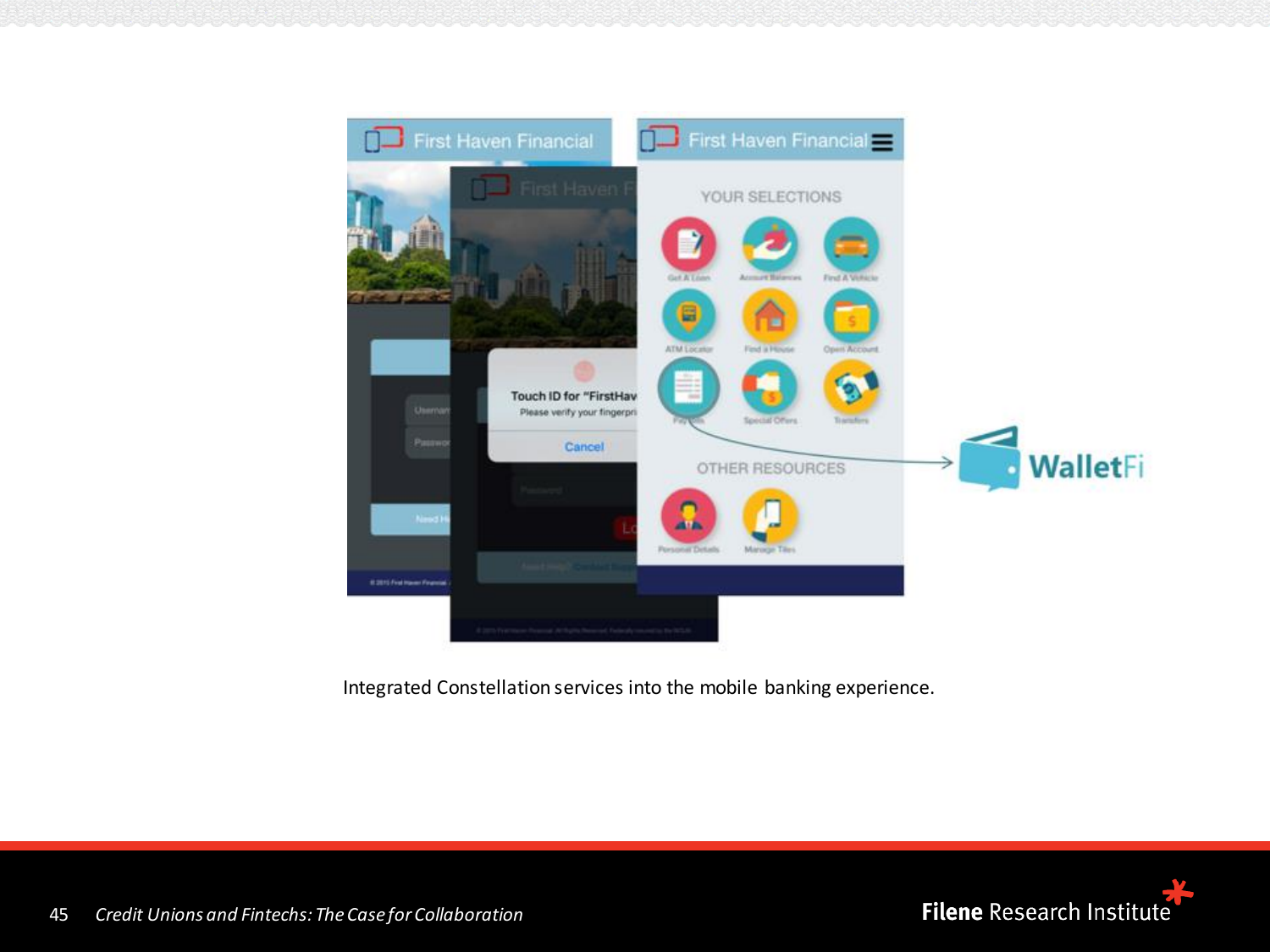### **INGREDIENTS FOR COLLABORATION**

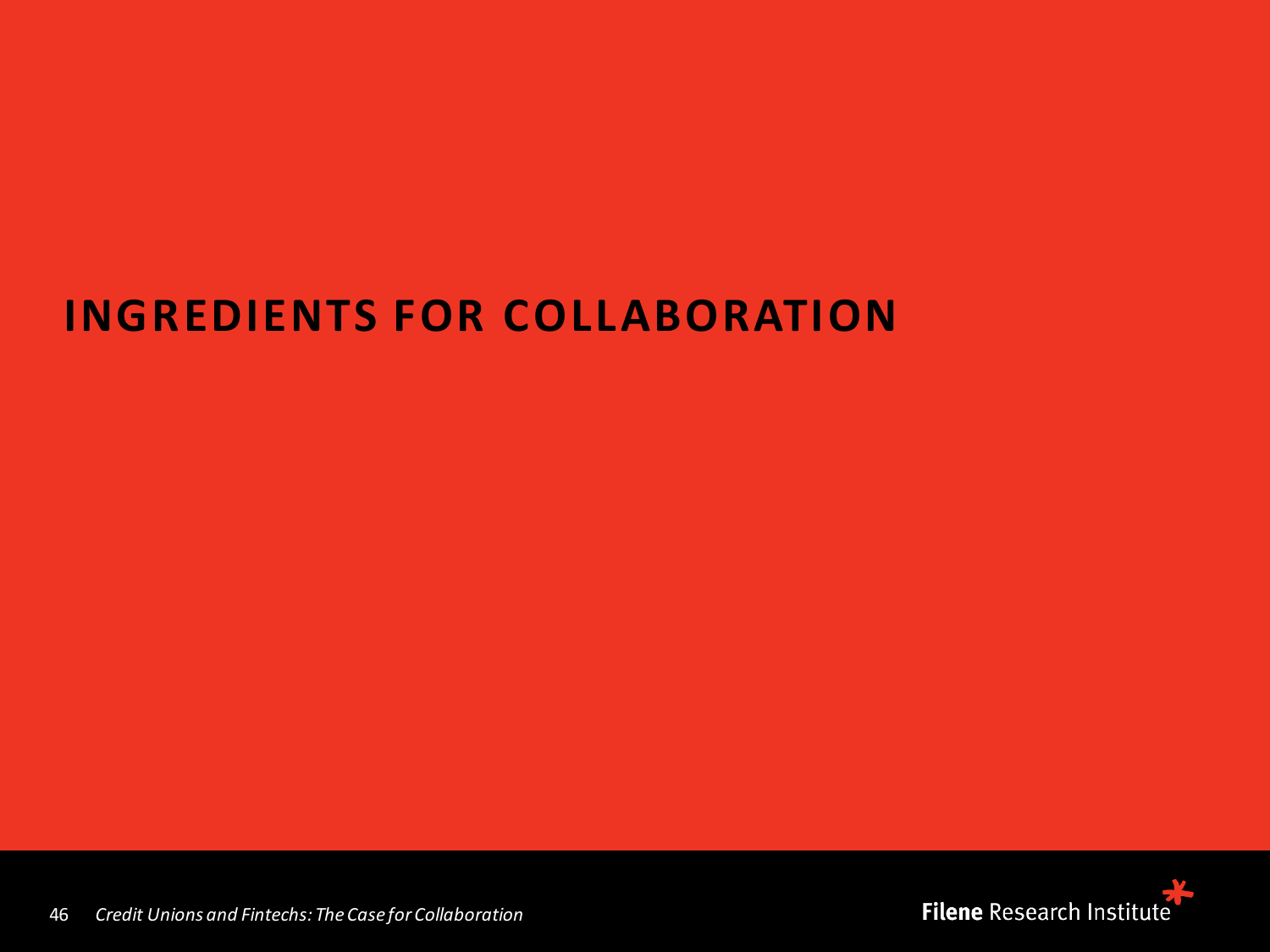Based on the stories shared, five key ingredients to fostering effective collaboration between credit unions and fintechs were evidenced. Which of these elements ring true for your credit union?

#### **1. Shared Beliefs**

For the credit unions that invested in Constellation CUSO early on, there was a shared belief that credit unions should not be defined by the legacy core systems providers but rather a new way of working together can be imagined. Everyone embraced the need for an open system and a level playing field for all.

When Alliant Credit Union and Happy Money met, it was their common belief in membership that created a deeper level of understanding and commitment to work together that would result in more meaningful products to the members.

*"It was an evolving partnership. The interests were mutually driven. No one side was trying to out do the other."* 

> Aman Boyd, Alliant Credit Union

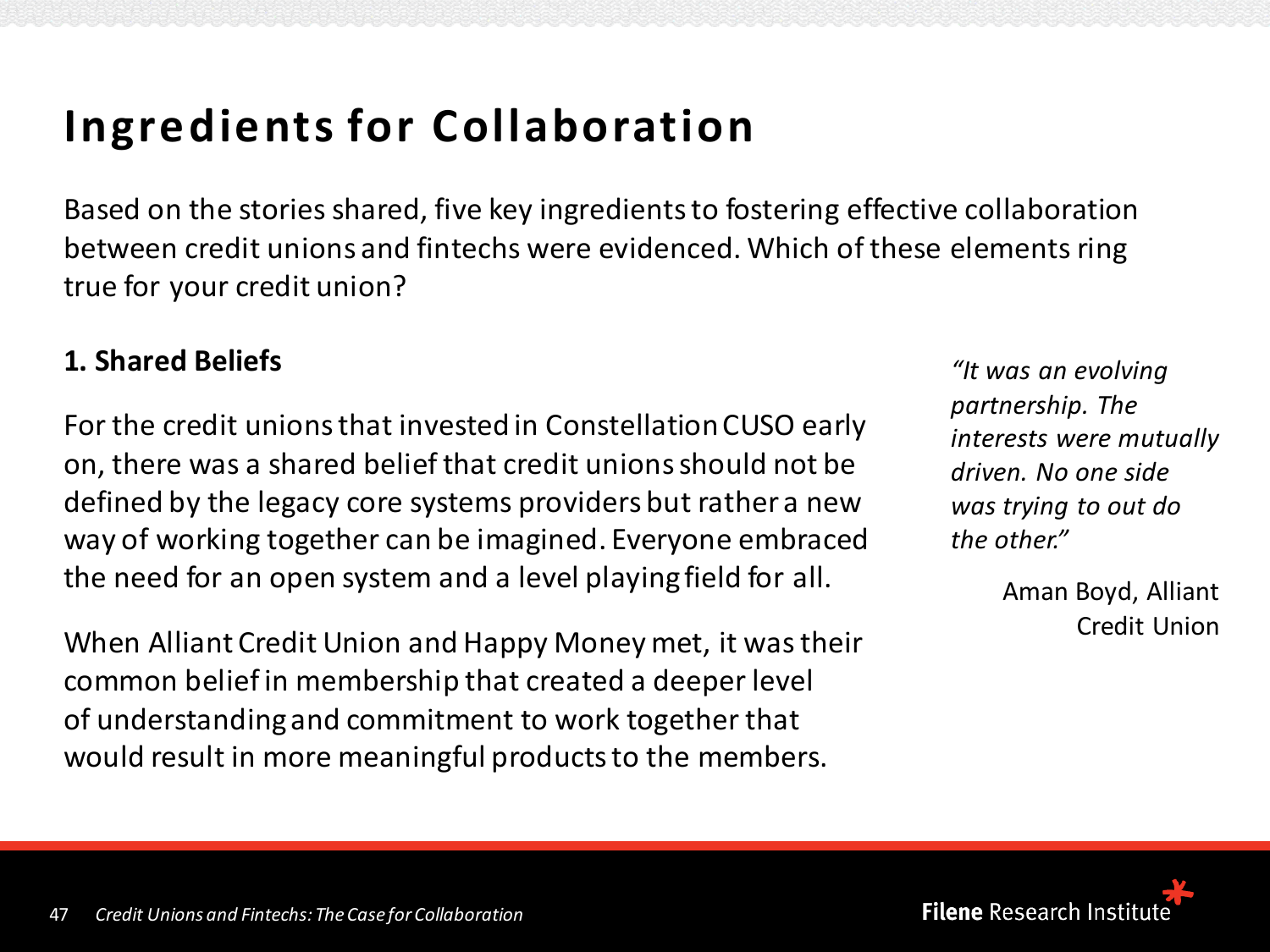#### **2. Play to Strengths**

With each of the stories, each player had its own distinct strengths that when combined created an uniquely valuable partnership.

For instance, POPin Video Banking had the breakthrough video banking technology while Southwest Financial had the intimate understanding of the member experience across branch and digital channels. Together they were able to create and iterate a product that was easy to use for both members and credit union staff.

*"Align yourself with forward-thinking people. It may be a given, but we know how important upcoming technology is and how updates need to be made at any time."* 

Luke Campbell, Southwest Financial

*"Fintechsmust invest in compliance, vendor management relationship (e.g. due diligence, sustainability, security etc.), in a very heavily regulated industry. It's a myth that Fintechs are not regulated because they need to be in order to work with credit unions. For credit unions, they need to ensure the right resources are committed. That includes the executives, people, and technology."*

Ibo Dusi, Happy Money

*"Fintechs need to help credit unions with marketing and messaging around new products to ensure mutual success."* 

Alain Glanzman, WalletFi

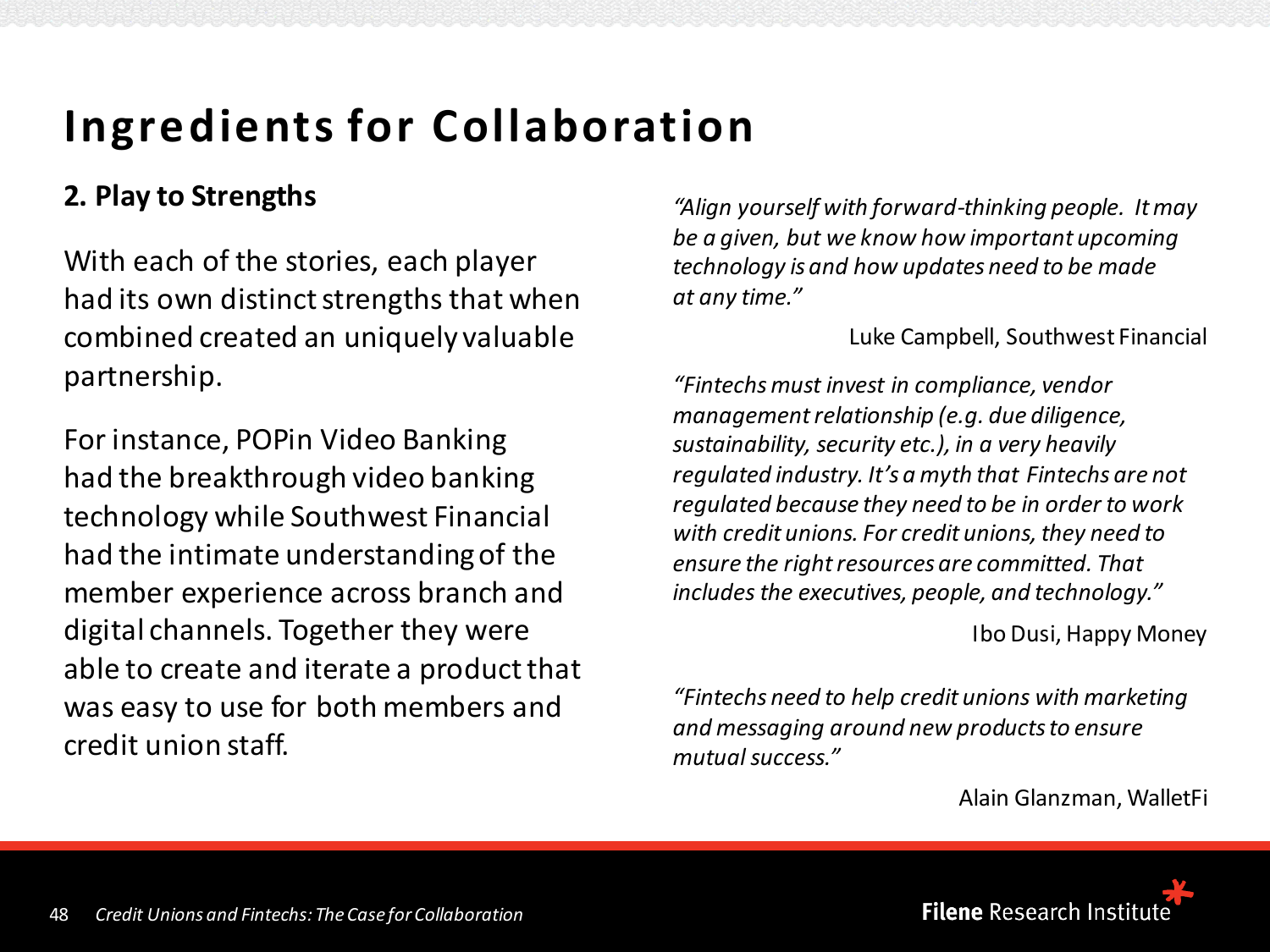#### **3. Long term vs. Short term Focus**

While often the agility of a fintech can bring that refreshing speed to market for credit unions, collaboration may focus on discovering together and creating an outcome that benefits both sides. Sometimes that requires more time to discuss and experiment to get things better.

The stories shared in this report do not represent overnight successes but rather how the commitment to collaborate also means a commitment to spend time to work and solve problems together.

*"Other players don't want that truly strategic relationship. It's transactional, dollar in, dollar out. With Happy Money, they took the time to learn about the credit union culture and our commitment to supporting our member's long term success."* 

Aman Boyd, Alliant Credit Union

*"For fintechslooking to work with credit unions, it's a marathon not a sprint. Everything takes longer than you think but the possibilities are endless."* 

Alain Glanzman, WalletFi

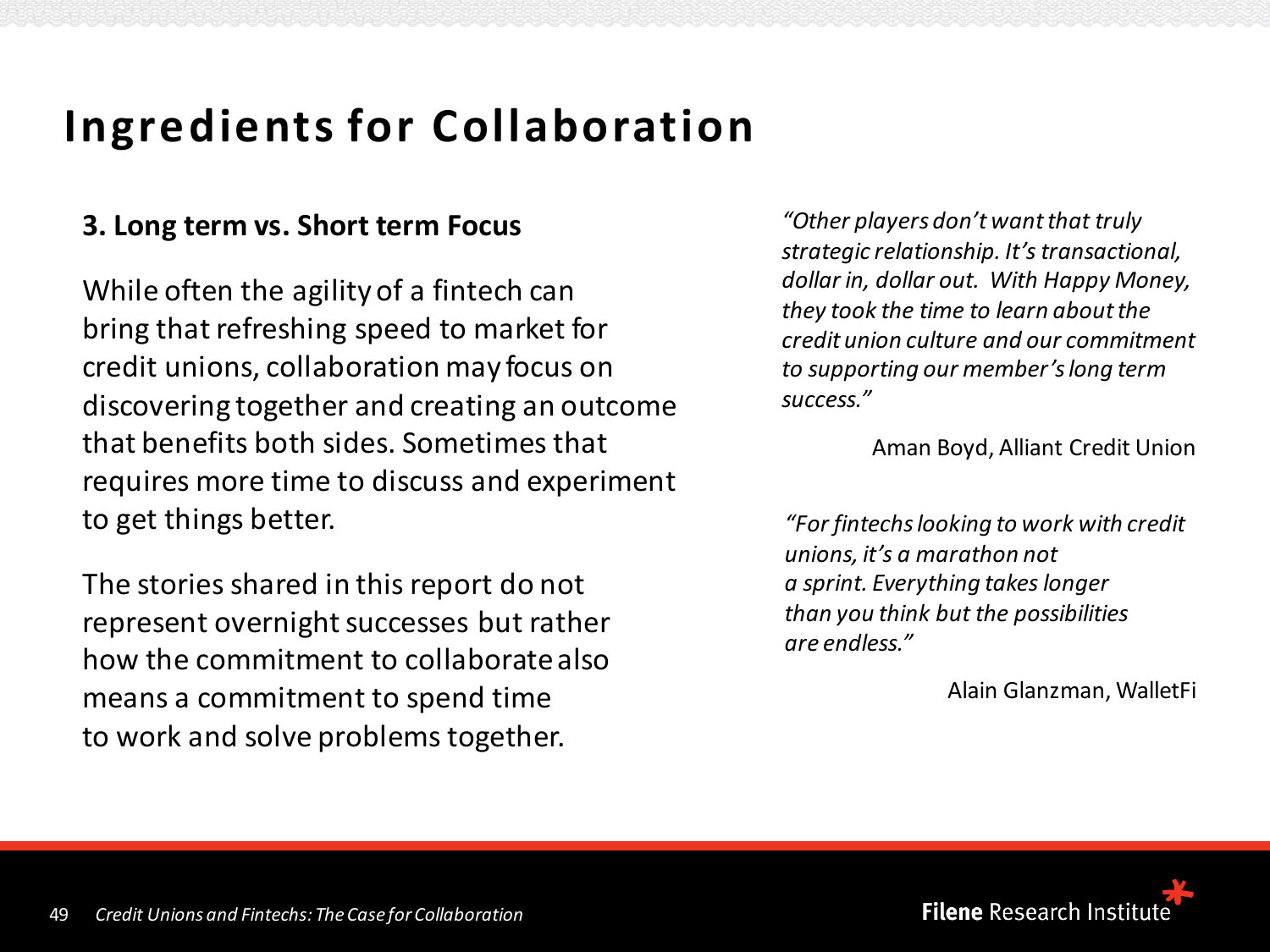#### **4. Talk Often and Ask Plenty of Questions**

As POPin Video Banking and Southwest Financial as well as Alliant and Happy Money can attest to, there's no such things as communications overkill. During each step of the relationship, talking, sharing information, expressing opinions, and meeting face to face went a long way to building trust and an environment to collaborate. The more face time and talk time, the more trust and comfort gained to pose questions that would be answered together.

Furthermore, as trust is built, there is more openness to share thinking, concerns and new ideas. More "what if" questions emerge that fosters co-creating and the mutual discovery of a possible future state.

*"Spending face to face time with the fintech, looking under the hood, was just as valuable as looking at the financials [of the deal]."* 

> Aman Boyd, Alliant Credit Union

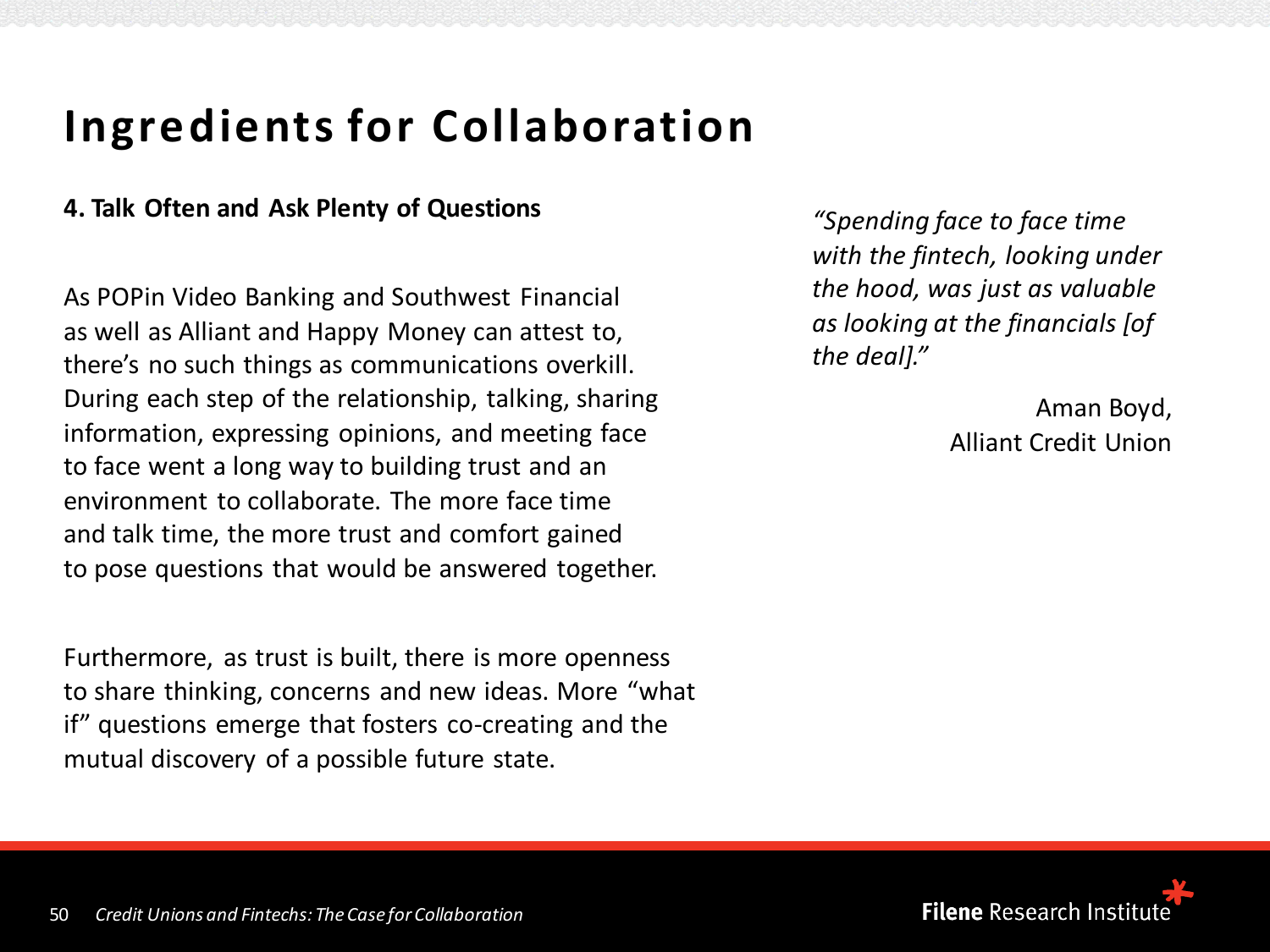#### **5. Embrace Divergent Perspectives**

What began as a common problem identified by ten credit unions has become a budding digital marketplace with 30 product offerings. Constellation has demonstrated that collaboration invites participation and divergent players to come together, develop together, and grow together.

*"Having an idea doesn't mean anything, it has to germinate, flow and let others touch it… the idea person should step back to let people collaborate and build the idea further. Bring people on board to make it a reality."* 

> Gene Pranger, POPin Video Banking

*"Credit unions can keep more of an open mind and try not to prescribe a certain thinking. Things may not be as buttoned down [with fintechs], and that can sometimes be on purpose. It's because they are trying to do it a better, not that they don't know what they do."*

> Chris Hilliard, Chief Compliance Officer, Happy Money

*"Fintechs need to meet credit unions where they are, make introductions in the community not through cold call sales pitches…. For credit unions, don't fear fintechs. This fear will be a set up for failure."* 

> Kristopher Kovacs, Constellation

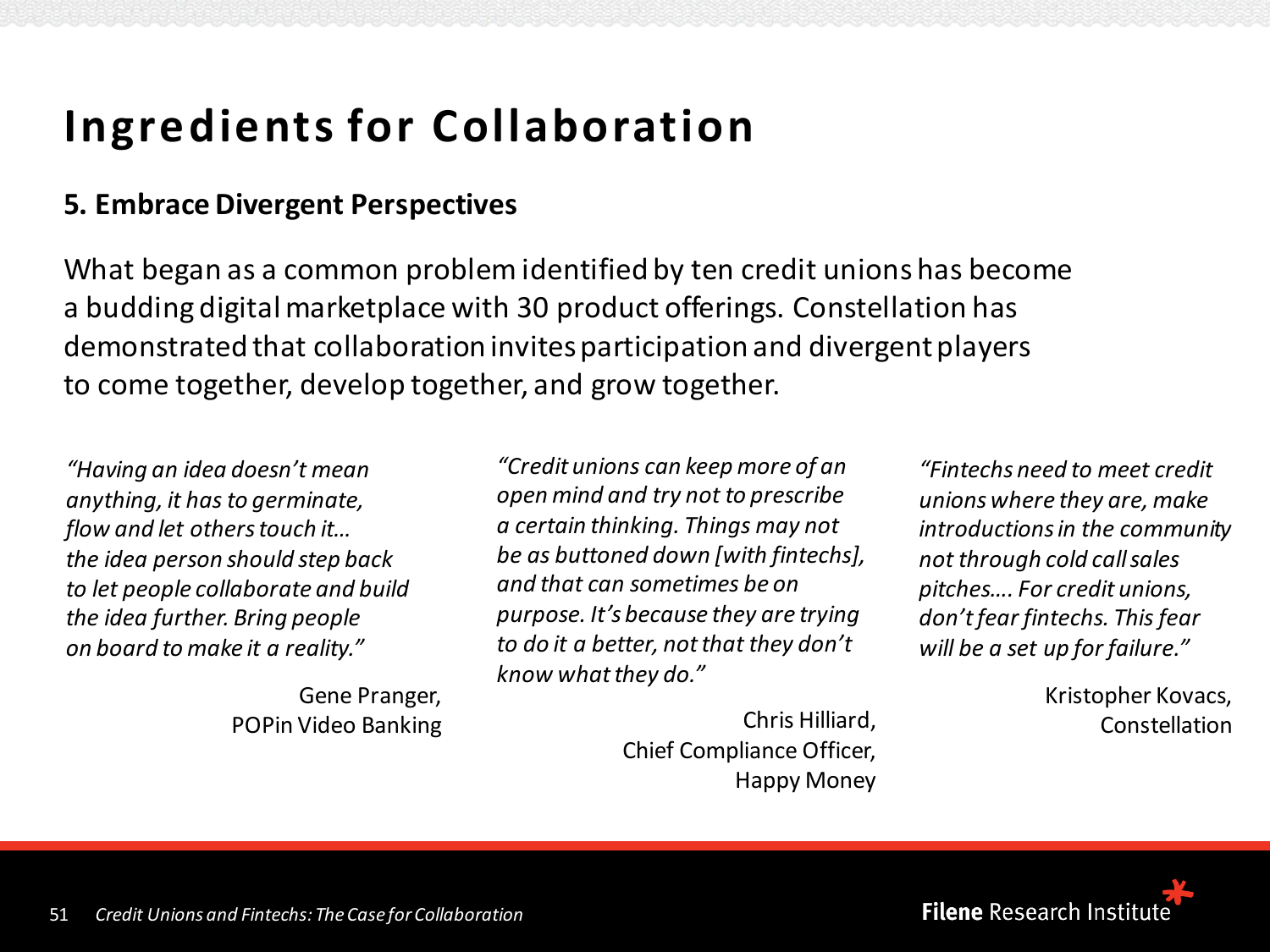### **How collaborative ready are you?**

As you consider the stories shared and the summary of key ingredients for collaborative success, can you envision forming a partnership with a fintech that promotes collaboration? How would you answer the following questions in light of a prospective fintech partner?

| <b>1. Shared Beliefs</b>          | What are your credit union's key beliefs?<br>Which beliefs are shared with the fintech?                                                                                                                                                   |
|-----------------------------------|-------------------------------------------------------------------------------------------------------------------------------------------------------------------------------------------------------------------------------------------|
| 2. Play to Strengths              | What strengths are shared between your credit union and the<br>fintech? Which strengths are different or complementary?<br>Would you agree that opposites attract?                                                                        |
| 3. Long Term vs. Short Term Focus | How important is it for your credit union to build partnerships<br>over time and explore outcomes that would benefit you and the<br>fintech?<br>Is there a willingness to sacrifice speed in order for mutual<br>benefits to be realized? |

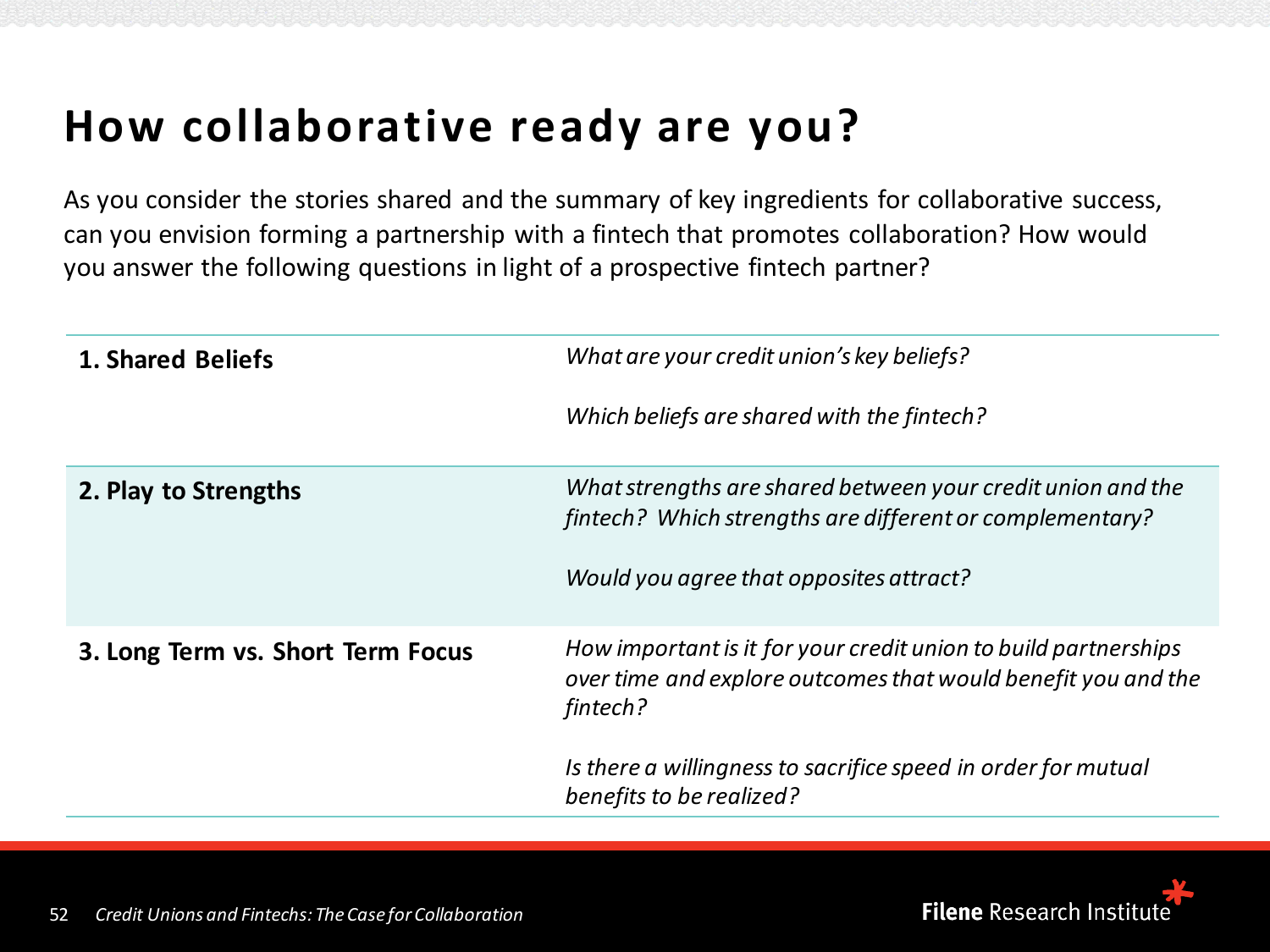#### **How collaborative ready are you?**

| 4. Talk Often and Ask Plenty of<br><b>Questions</b> | How often does your credit union talk to or meet in person<br>with a partner?                                                                                                                                                                                         |
|-----------------------------------------------------|-----------------------------------------------------------------------------------------------------------------------------------------------------------------------------------------------------------------------------------------------------------------------|
|                                                     | Do the conversations between your credit union and partners<br>center on the asking for and sharing of information? Or, is it<br>more exploratory in nature with questions posed with no<br>obvious answers?<br>How much trust is built over time with your partners? |
|                                                     |                                                                                                                                                                                                                                                                       |
| 5. Embrace Divergent Perspectives                   | Is" more the merrier" a motto at your credit union?<br>Does your credit union welcome participation from different                                                                                                                                                    |
|                                                     | players?                                                                                                                                                                                                                                                              |

Ultimately, a collaborative relationship between a credit union and fintech strives to uncover common ground, create common goals, and deliver outcomes that both sides will benefit from.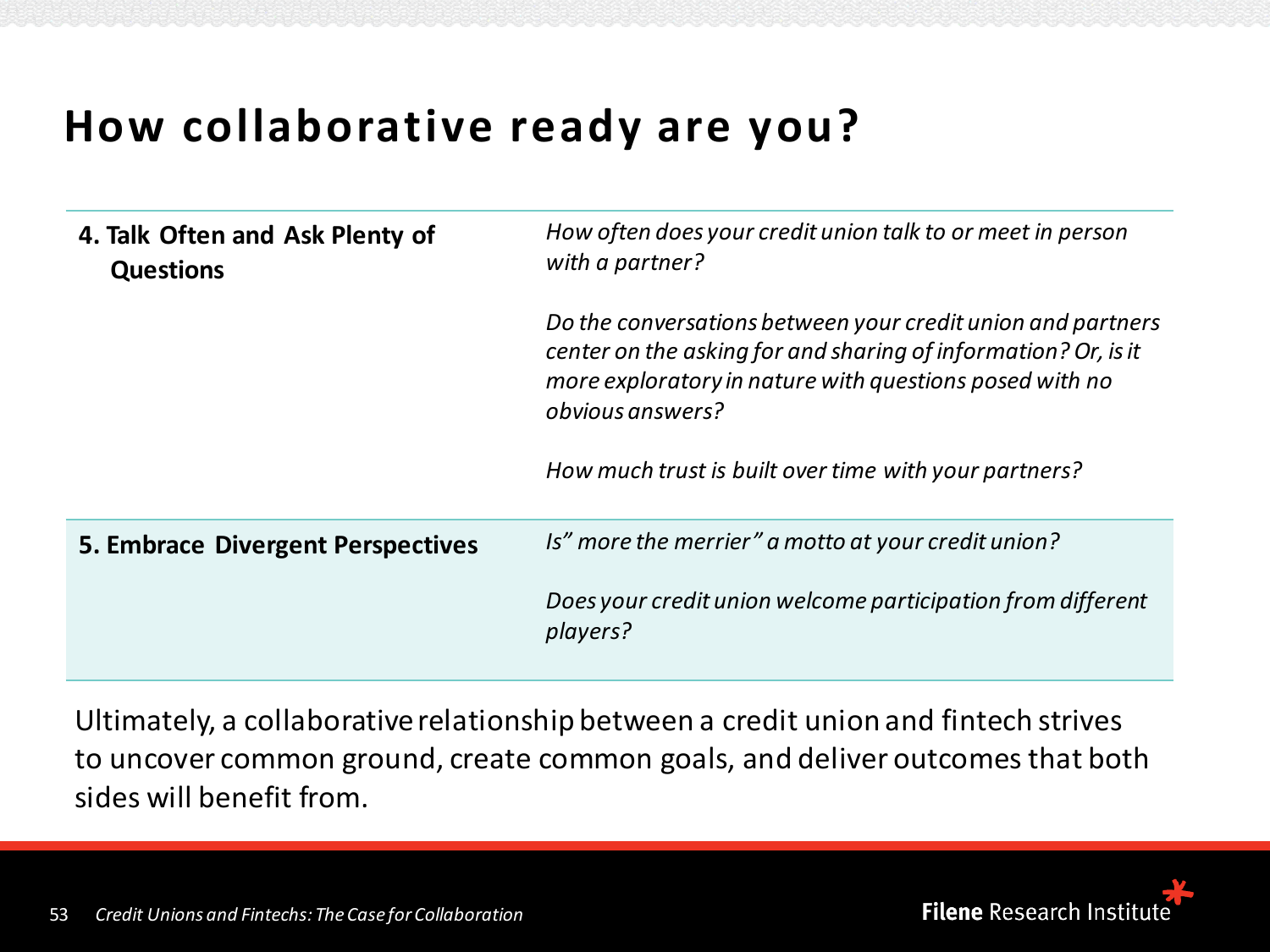#### **References**

Hofheimer, George and Rogers, Ben: "Collaboration in Practice: 11 Credit Union Case Studies", 2013, Filene Research Institute.

"World Fintech Report 2018" Capgemini, LinkedIn, Efma

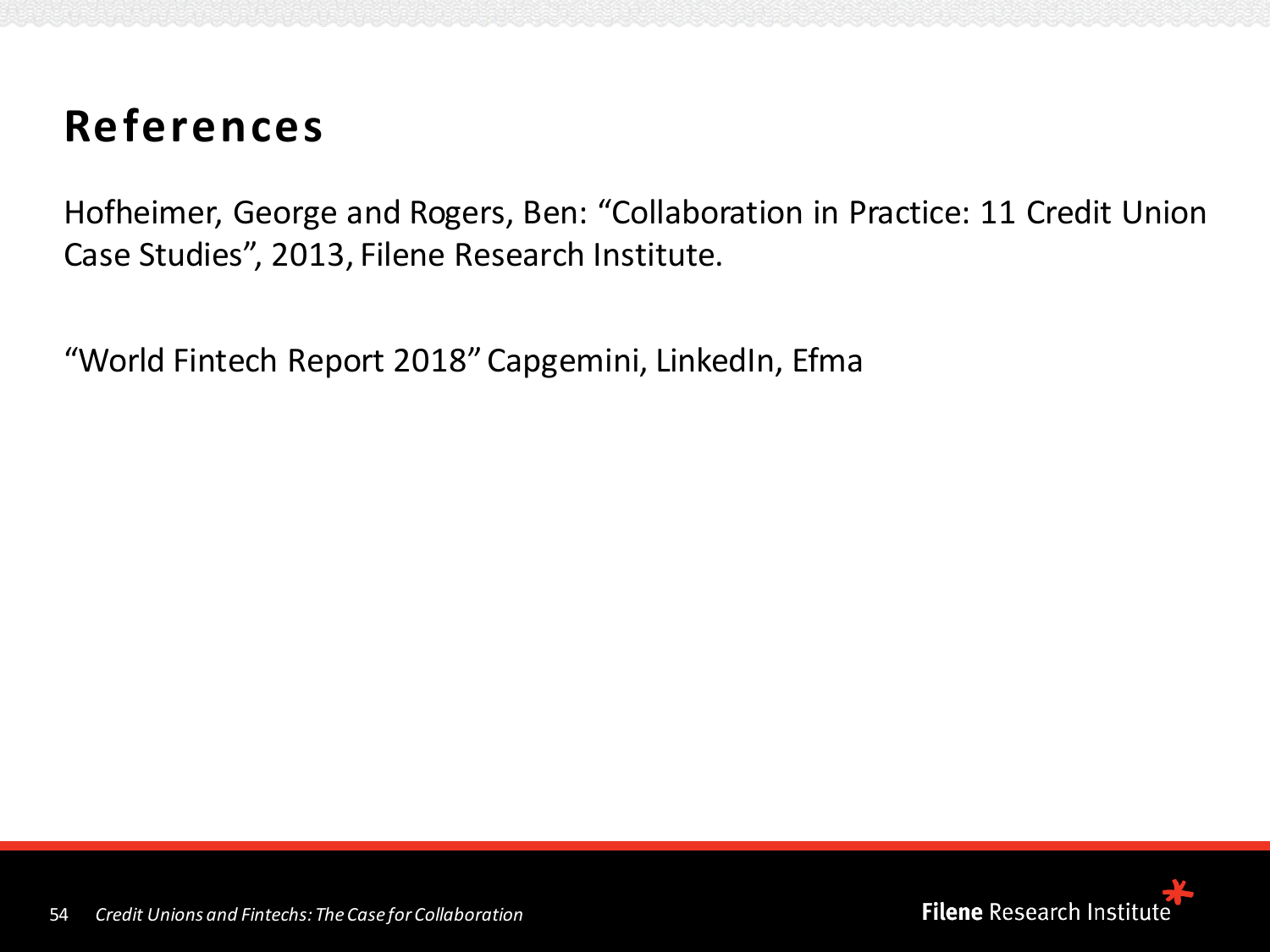#### **Acknowledgements**

Stories are all around us waiting to be heard. The author thanks those individuals featured in this report for taking time to share their stories about the spirit of collaboration.

Filene thanks Experian and our members for making this research possible.



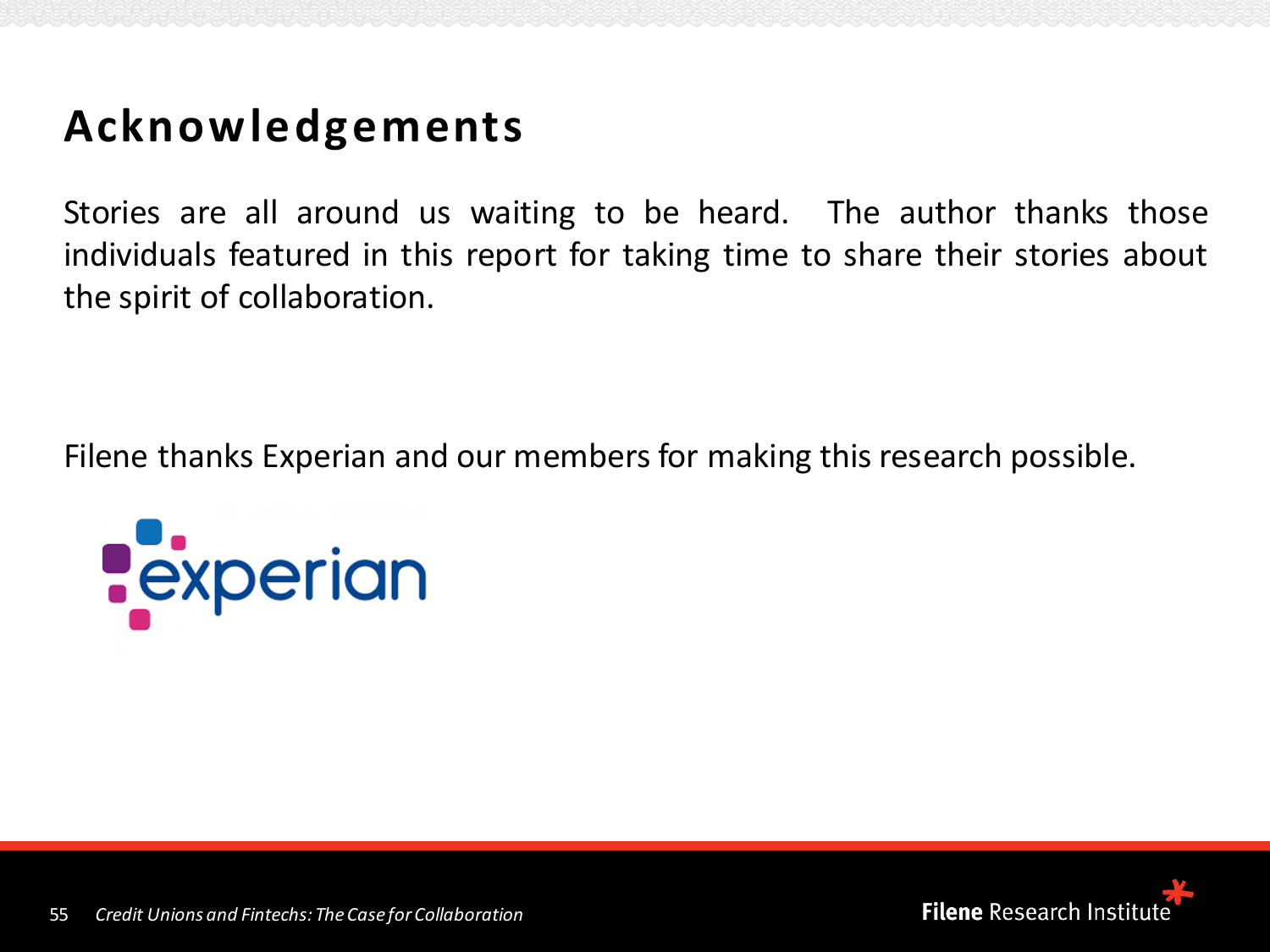#### **About Filene**

Filene Research Institute is an independent consumer finance think and do tank. We are dedicated to scientific and thoughtful analysis about issues vital to the future of credit unions and consumer finance.

We live by the famous words of our namesake, credit union and retail pioneer Edward A. Filene: "Progress is the constant replacing of the best there is with something still better." Together, Filene and our thousands of supporters seek progress for credit unions by challenging the status quo, thinking differently, looking outside, asking and answering tough questions, and collaboratingwith like-minded organizations.

Filene is a 501(c)(3) not-for-profit organization. Nearly 1,000 members make our research, innovation, and impact programs possible. Learn more at filene.org.